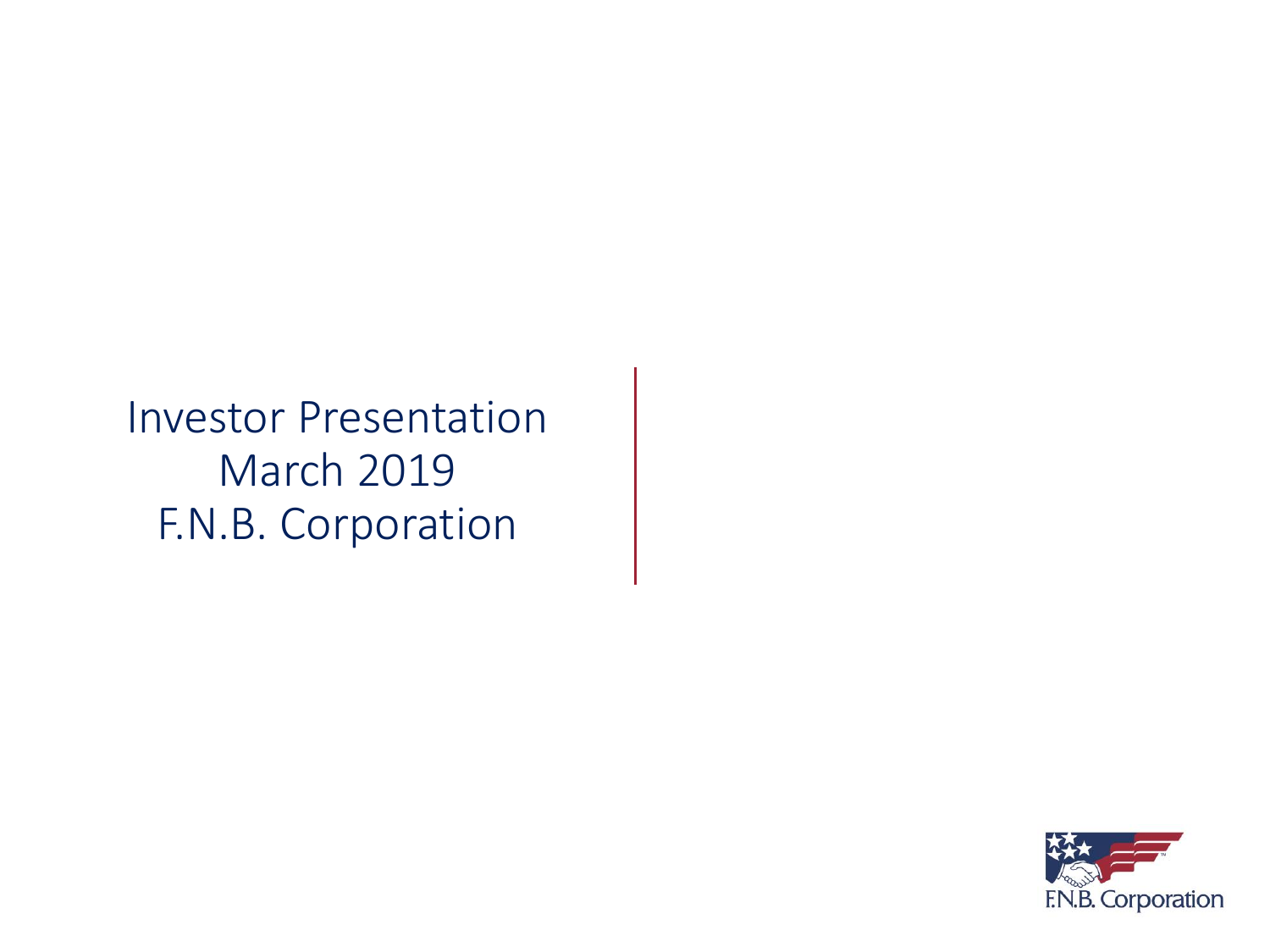## Table of Contents

|                                                | Page           |                                 | Page      |
|------------------------------------------------|----------------|---------------------------------|-----------|
| <b>Cautionary Statement</b>                    | 3              | <b>Capital Ratios</b>           | 15        |
| Who is F.N.B. Corporation?                     | $\overline{4}$ | <b>Value Proposition</b>        | 16        |
| Where does FNB Stand today?                    | 5              | Key Opportunities for 2019      | 17        |
| <b>Our History</b>                             | 6              | <b>Earnings Call Recap</b>      | 18-25     |
| Capital Actions and Tangible Book Value Growth | 7              | <b>Supplemental Information</b> | $26 - 36$ |
| <b>Commercial Operating Model</b>              | 8              | <b>Non-GAAP Reconciliations</b> | 37-49     |
| <b>Consumer Operating Model</b>                | $\overline{9}$ |                                 |           |
| Long-Term Strategy                             | 10             |                                 |           |
| <b>Revenue and Net Income</b>                  | 11             |                                 |           |
| Efficiency                                     | 12             |                                 |           |
| <b>ROATCE</b>                                  | 13             |                                 |           |
| Fee Income                                     | 14             |                                 |           |

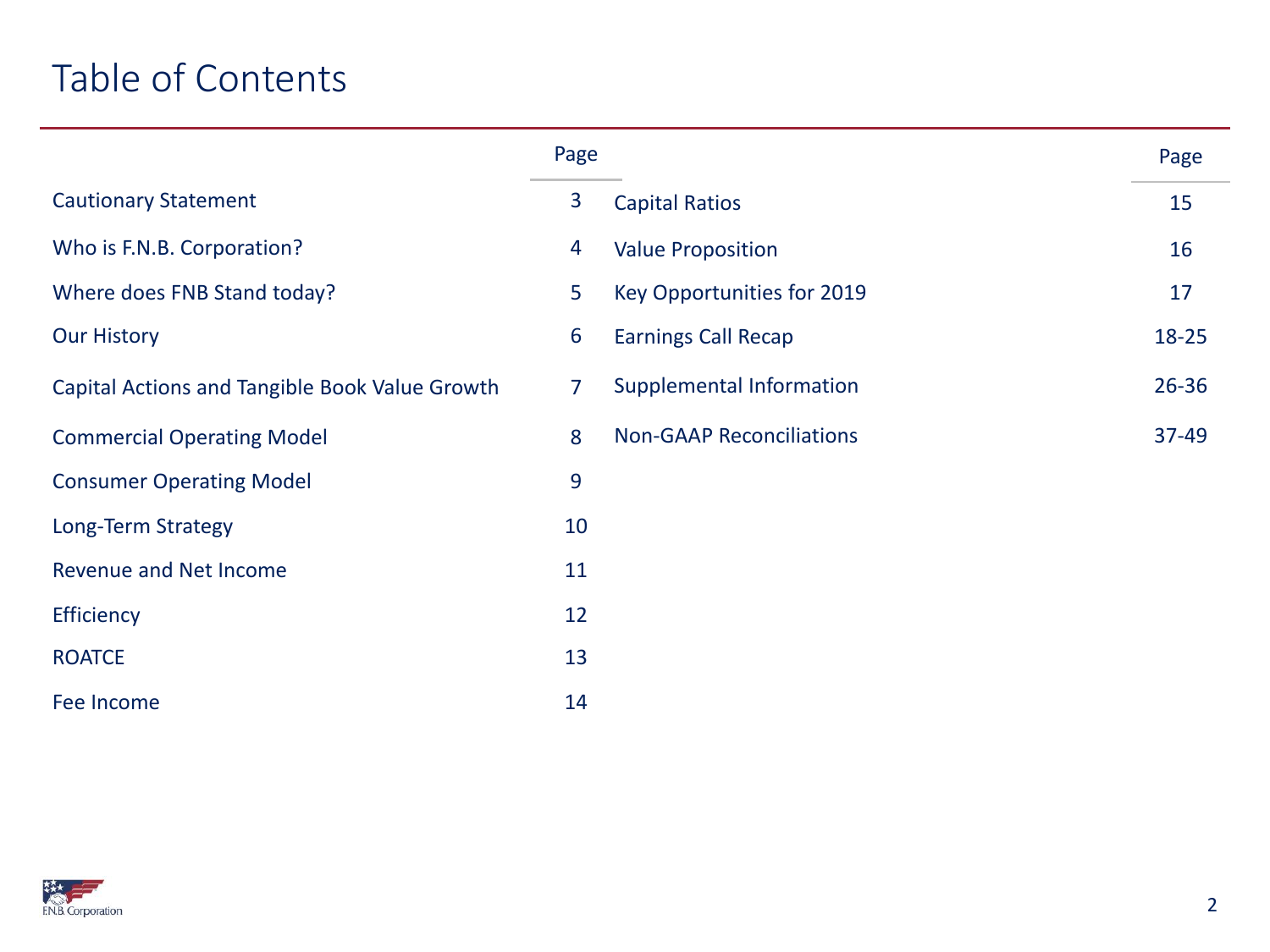#### Cautionary Statement Regarding Forward-Looking Information and Non-GAAP Financial Information

This document contains forward looking statements within the meaning of the Private Securities Litigation Reform Act of 1995, which contain F.N.B. Corporation's (F.N.B.) expectations or predictions of future financial or business performance or conditions. Forward-looking statements are typically identified by words such as "believe," "plan," "expect," "anticipate," "intend," "outlook," "estimate," "forecast," "will," "should," "project," "goal," and other similar words and expressions. These forward-looking statements involve certain risks and uncertainties. In addition to factors previously disclosed in F.N.B.'s reports filed with the SEC, the following factors among others, could cause actual results to differ materially from forward-looking statements or historical performance: changes in asset quality and credit risk; the inability to sustain revenue and earnings growth; changes in interest rates, deposit costs and capital markets; inflation; potential difficulties encountered in operating in new and remote geographic markets; customer borrowing, repayment, investment and deposit practices; customer disintermediation; the introduction, withdrawal, success and timing of business and technology initiatives; competitive conditions; the inability to realize cost savings or revenues or to implement integration plans and other consequences associated with acquisitions and divestitures; economic conditions; interruption in or breach of security of our information systems; integrity and functioning of products, information systems and services provided by third party external vendors; changes in tax rules and regulations or interpretations including, but not limited to the recently enacted Tax Cuts and Jobs Act; changes in accounting policies, standards and interpretations; liquidity risk; changes in asset valuations; and the impact, extent and timing of technological changes, capital management activities, and other actions of the Office of the Comptroller of the Currency, the Board of Governors of the Federal Reserve System, the Consumer Financial Protection Bureau, the Federal Deposit Insurance Corporation and legislative and regulatory actions and reforms. F.N.B. does not undertake any obligation to revise these forward-looking statements or to reflect events or circumstances after the date of this document.

This presentation contains "snapshot" information about F.N.B. and is not intended as a full business or financial review and should be viewed in the context of all the information made available by F.N.B. in our SEC filings. To supplement our consolidated financial statements presented in accordance with Generally Accepted Accounting Principles (GAAP), F.N.B. provides additional measures of operating results, net income and earnings per share adjusted to exclude certain costs, expenses, and gains and losses. F.N.B. believes that these non-GAAP financial measures are appropriate to enhance understanding of our past performance and facilitate comparisons with the performance of F.N.B.'s peers. In the event of such a disclosure or release, the Securities and Exchange Commission's Regulation G requires: (i) the presentation of the most directly comparable financial measure calculated and presented in accordance with GAAP and (ii) a reconciliation of the differences between the non-GAAP financial measure presented and the most directly comparable financial measure calculated and presented in accordance with GAAP.

The Appendix to this presentation contains a reconciliation of the non-GAAP financial measures used by F.N.B. to the most directly comparable GAAP financial measures. While F.N.B. believes that these non-GAAP financial measures are useful in evaluating results, the information should be considered supplemental in nature and not as a substitute for or superior to the relevant financial information prepared in accordance with GAAP. The non-GAAP financial measures used by F.N.B. may differ from the non-GAAP financial measures other financial institutions use to measure their results of operations. This information should be reviewed in conjunction with F.N.B.'s financial results disclosed on January 22, 2019, as well as F.N.B.'s corresponding Form 10-Q filing and our other periodic filings with the SEC.

Actual results may differ materially from those expressed or implied as a result of these risks and uncertainties, including, but not limited to, the risk factors and other uncertainties described in F.N.B.'s Annual Report on Form 10-K for the year ended December 31, 2017, our subsequent quarterly 2018 Form 10-Q filings (including the risk factors and risk management discussions) and F.N.B.'s other subsequent filings with the SEC, which are available on our corporate website at https://www.fnb-online.com/about-us/investorrelations-shareholder-services by clicking on the hyperlink "Reports and Filings." We have included our web address as an inactive textual reference only. Information on our website is not part of this earnings presentation.

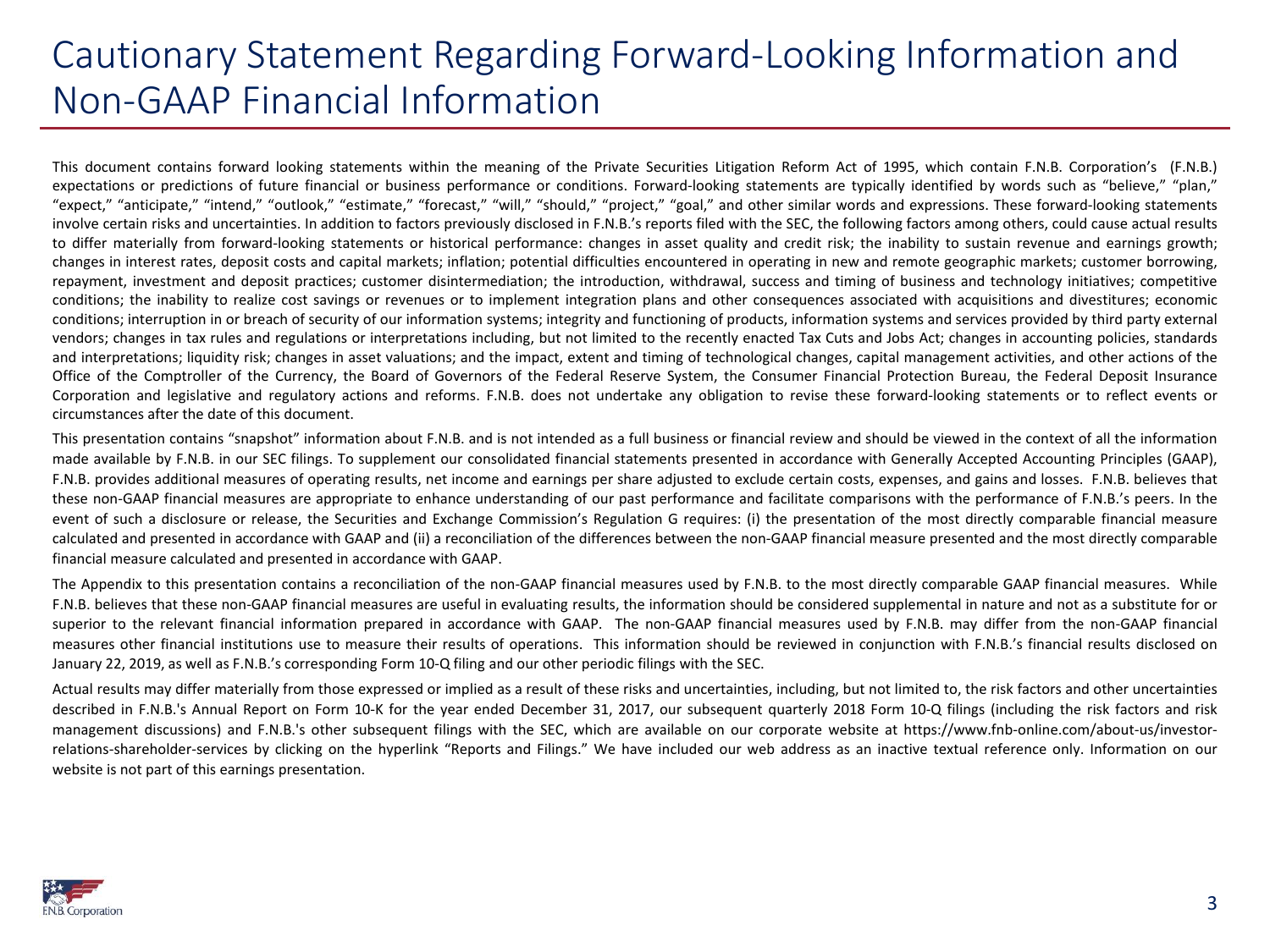#### Top 40 U.S. Bank Holding Company

o 2<sup>nd</sup> largest bank headquartered in Pennsylvania

Premier Mid-Atlantic Regional Bank operating in 7 states

o Substantial growth from \$7 Billion in assets in 2002 to \$33 billion at 12/31/2018

2.5 million customers

o 400 offices in 7 states and Washington, D.C.

#### 4500+ employees across the FNB footprint

- o Received 22 top workplace awards across our footprint, including 8 consecutive years in Pittsburgh
- 7<sup>th</sup> Highest dividend yield among top 100 US Banks<sup>1</sup>
	- o Growth in tangible book value per share + cumulative dividends significantly exceeds peer median over the past decade

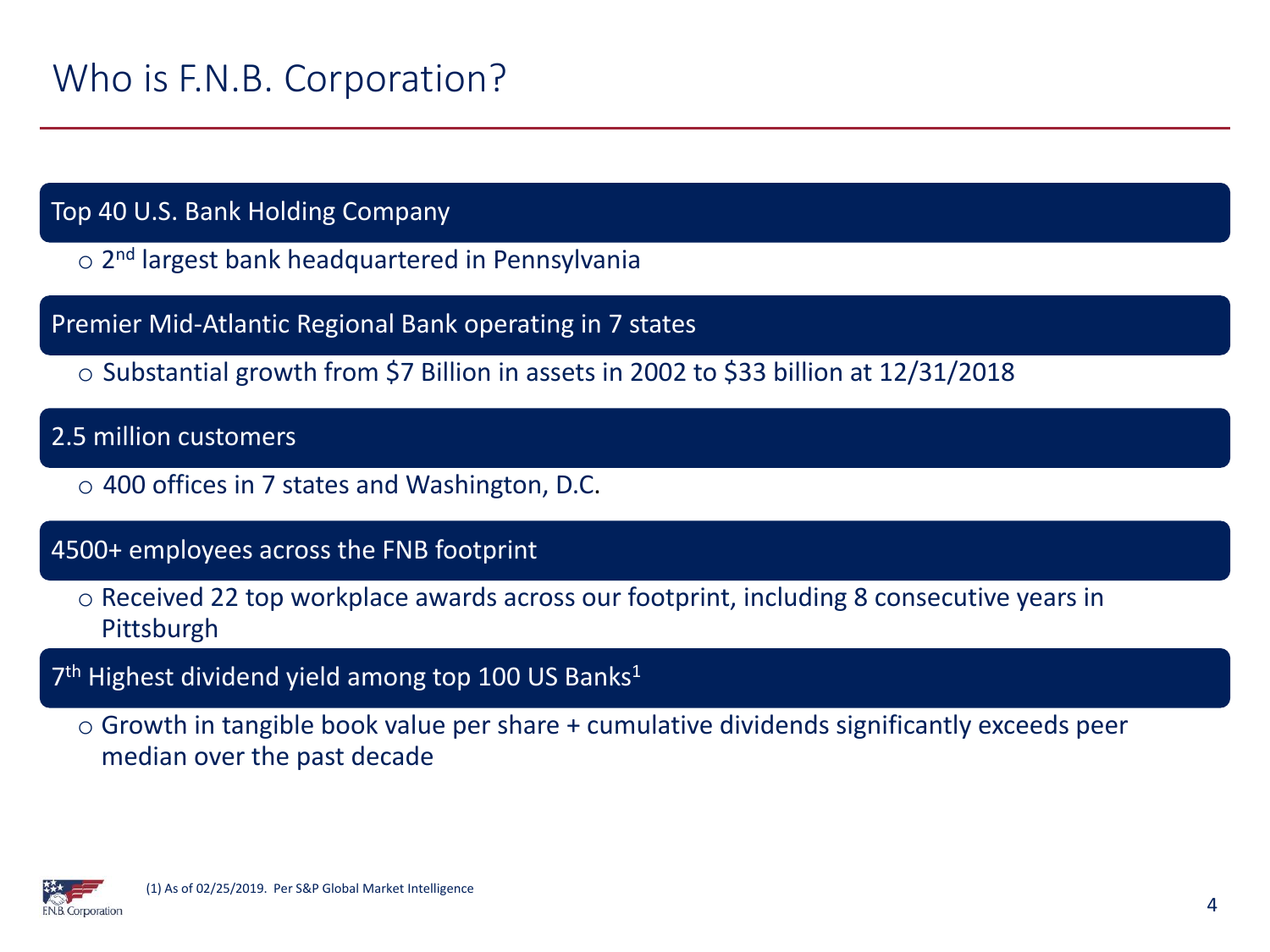#### Where does FNB stand today?



#### **Positioned for Diversification and Growth**

- o Significant presence in 6 major metropolitan markets with population over 1 million
- o FNB gained deposit market share in 16 of its top 20 markets by deposits from 6/30/17-6/30/18
- o Greater number of prospective customers allows FNB to maintain its selectivity in underwriting credit

| <b>Market</b><br>Position <sup>2,3</sup> | Population<br>(millions) | <b>Total Businesses<sup>1</sup></b> |
|------------------------------------------|--------------------------|-------------------------------------|
| Pittsburgh - #3                          | 2.3                      | 115K                                |
| Cleveland - #13                          | 2.1                      | 109K                                |
| <b>Baltimore - #8</b>                    | 2.8                      | 139K                                |
| Charlotte - #8                           | 2.6                      | 106K                                |
| Raleigh - #10                            | 1.9                      | 101K                                |
| <b>Piedmont Triad - #6</b>               | 1.4                      | 72K                                 |



(1) Data per the NAICS accessed 2/26/2019. (2) S&P Global Market Intelligence, MSA retail market share (excludes custodian banks), pro-forma for pending acquisitions as of June 30, 2018. (3) #3 represents the Piedmont Triad area, which includes Greensboro – High Point MSA and Winston – Salem MSA.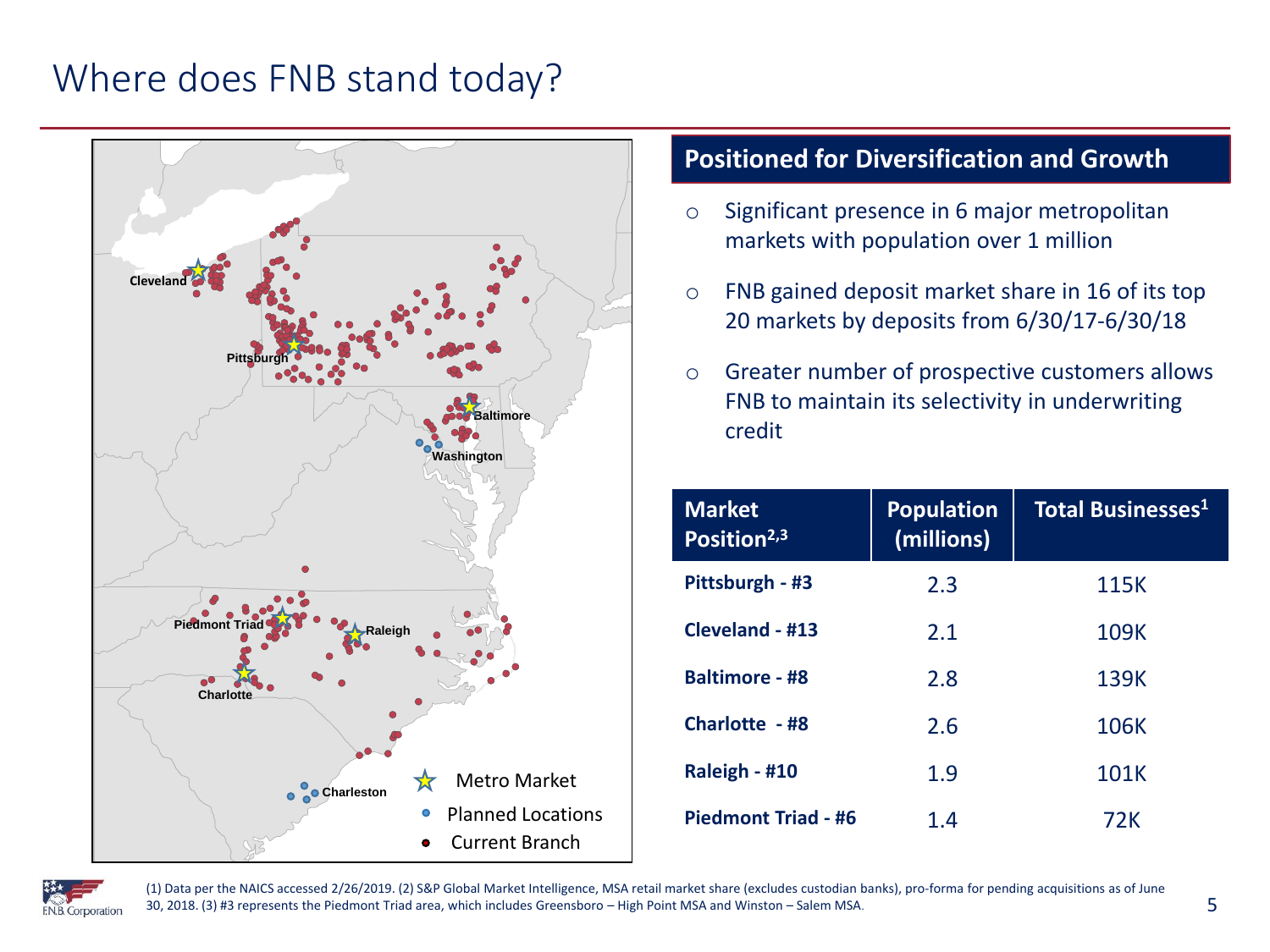#### Our History

#### **Growth Strategy Achieved Key Objectives of Gaining Scale to Absorb Regulatory Costs and Entering Faster-Growing Markets**





**Total Assets (Billions)**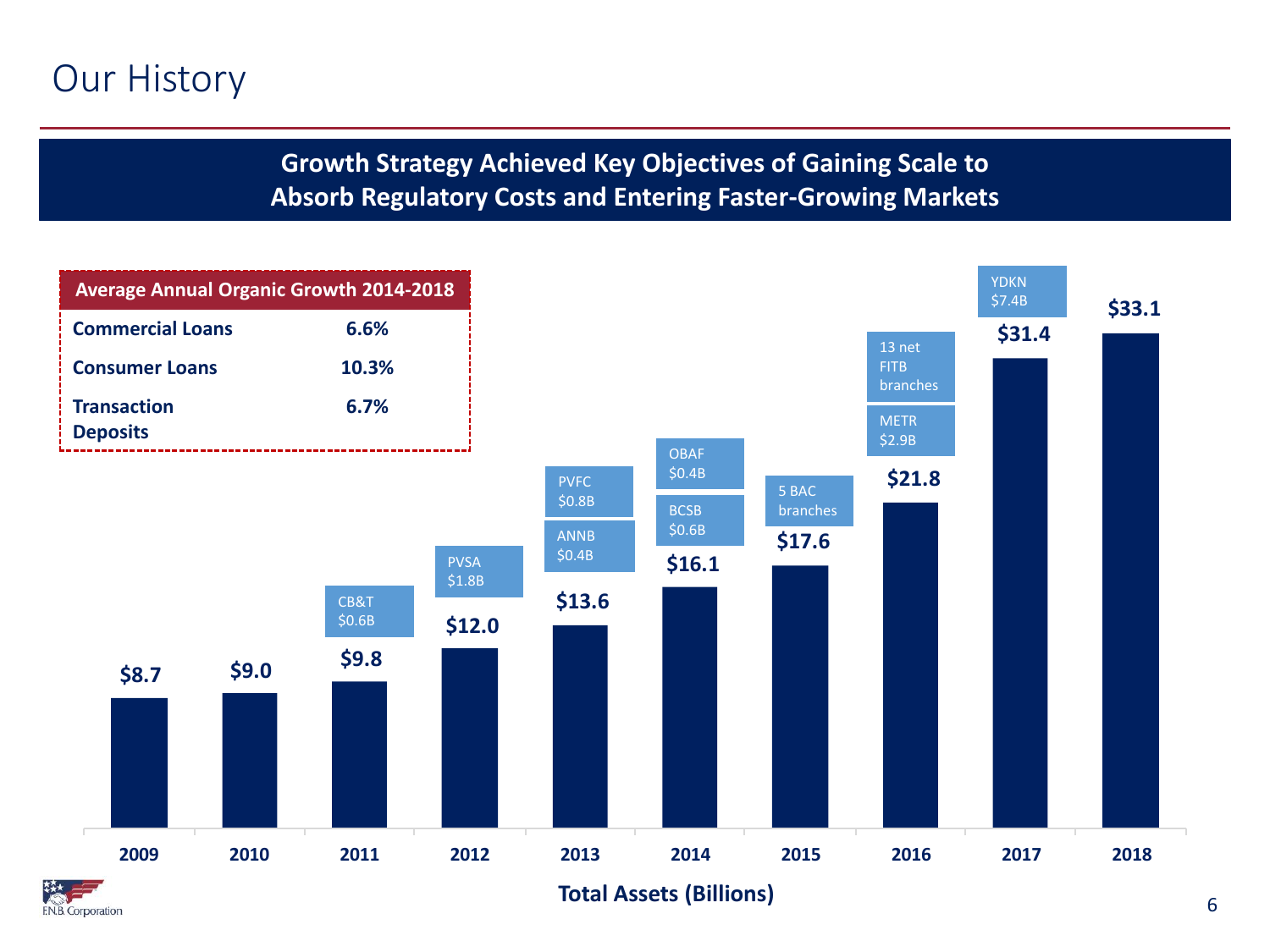#### Capital Actions and Tangible Book Value Growth



TBVPS Cumulative Dividends TBV + Divs

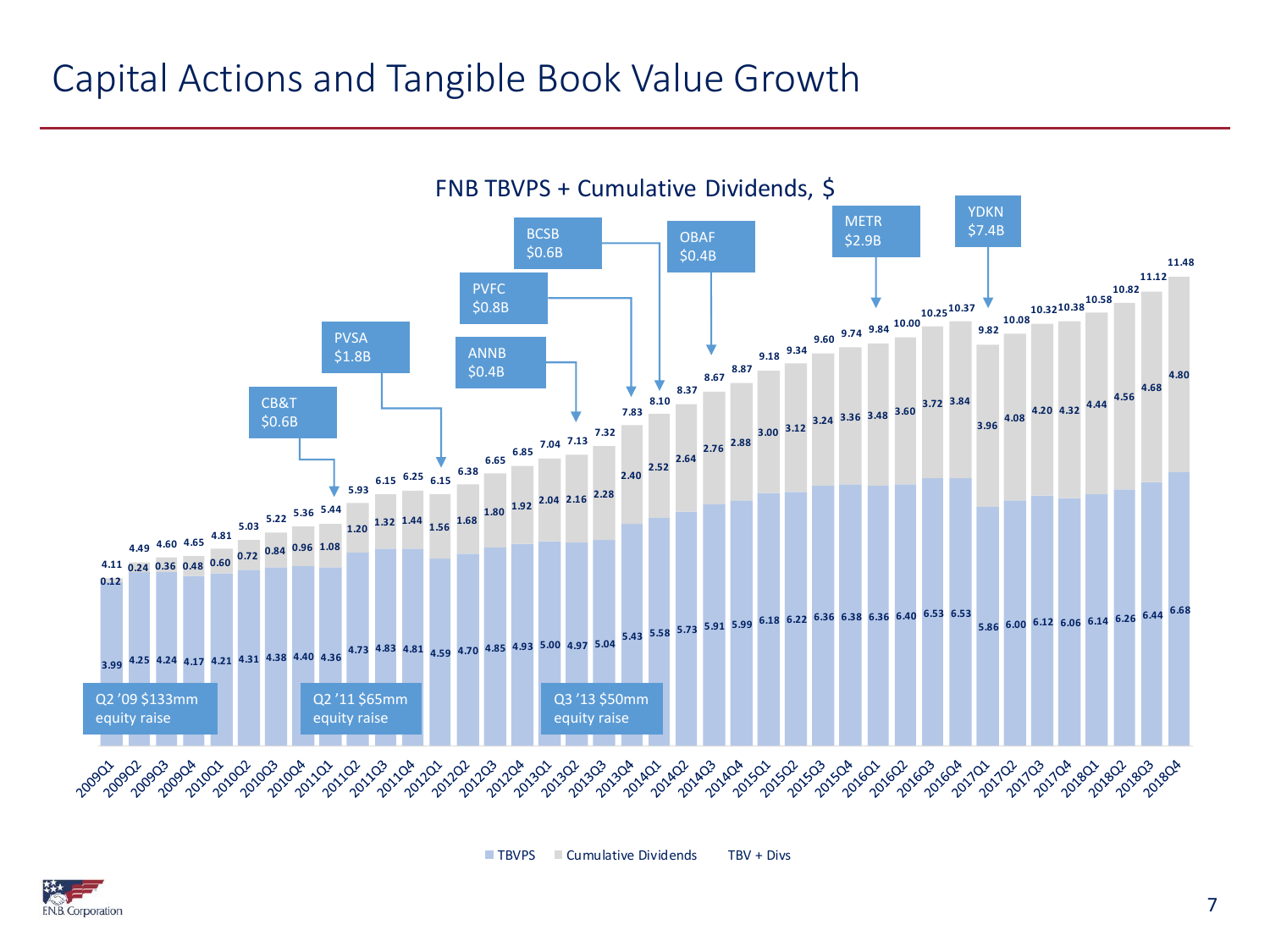## FNB's Commercial Operating Model – Deep Relationship Focus

#### **FNB Business Model**

- ➢ Gain foothold in an attractive growth markets
- $\triangleright$  Develop local brand credibility and presence by hiring local talent, getting involved in the community, and making all but the largest lending decisions locally
- $\triangleright$  Lead with commercial banking, introduce commercial and consumer product partners to develop multifaceted relationships with local businesses and individuals
- ➢ Utilize standardized credit underwriting process; maintain consistent credit standards through economic cycles

➢ Stand by customers as a capital provider; looks for opportunities to provide additional value through sophisticated services

#### **Performance and Results**

- ✓ **Steady loan and deposit growth with 10 consecutive years of organic loan growth**
- ✓ **Granular and geographically diverse portfolio of customers**
- ✓ **Multiple growing fee-income segments with core fee-based units increasing contribution levels to total revenues**
- ✓ **Ability to remain selective when choosing to extend credit**
- Upside due to low relative share in fast-growing **markets**

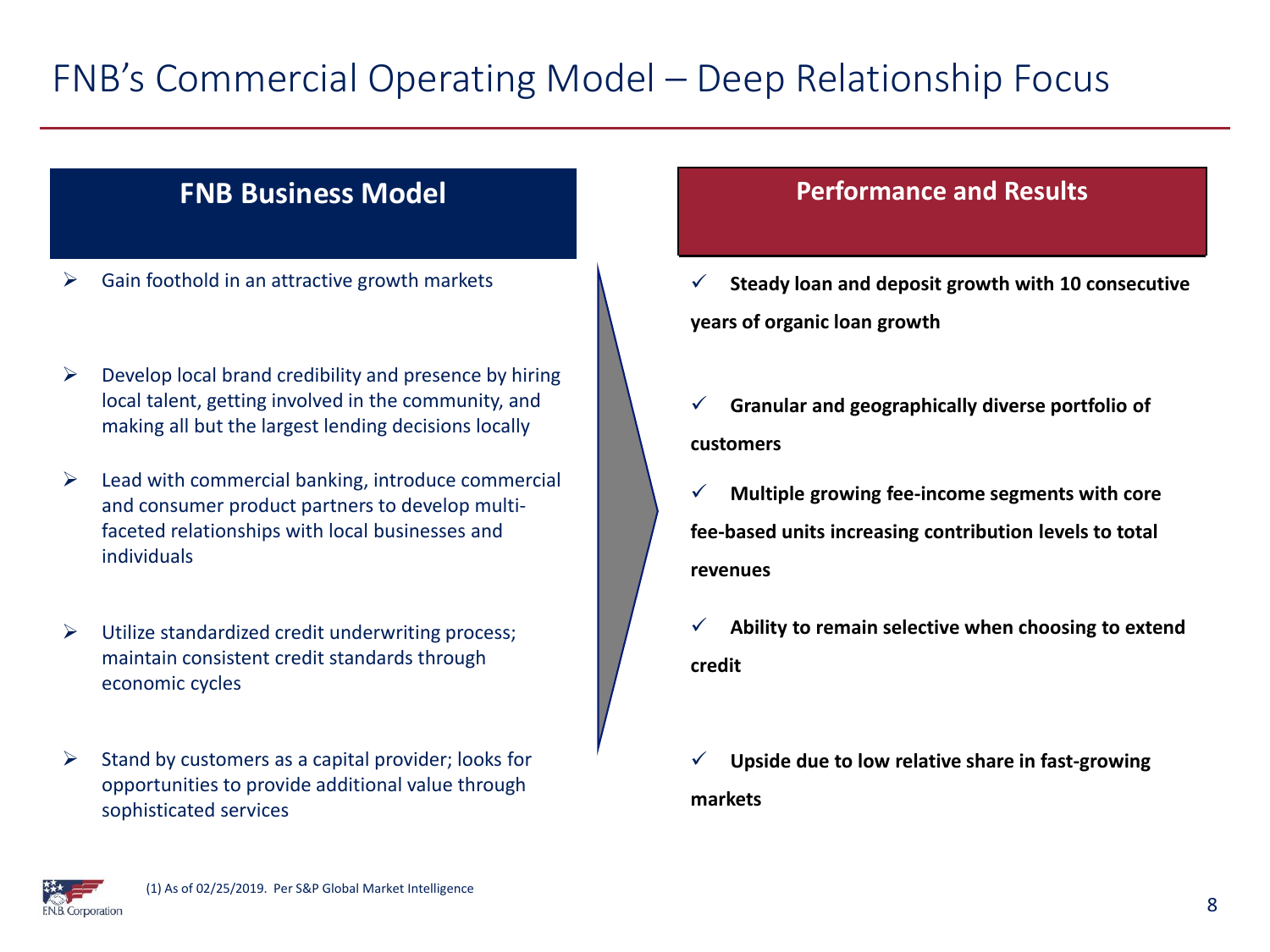#### FNB's Consumer Operating Model - A Consistent Experience across Channels

Clicks-to-Bricks is the seamless integration of traditional and digital channels to create a consistent, exceptional customer experience whether in the branch, online, or mobile

|            |                 | Channel                                                                                                                                                            |                                                                                                                                                           |  |  |  |  |
|------------|-----------------|--------------------------------------------------------------------------------------------------------------------------------------------------------------------|-----------------------------------------------------------------------------------------------------------------------------------------------------------|--|--|--|--|
|            |                 | <b>Branch Experience</b>                                                                                                                                           | aligned with<br><b>Digital Experience</b>                                                                                                                 |  |  |  |  |
|            | Learn           | $\circ$ Solution Center featuring product boxes and<br>touch-screen tablets<br>o Product videos, Help Me Decide comparison tools<br>on tablets and kiosk in branch | ○ Online Product "boxes" mimic retail experience<br>o Product videos, Help Me Decide comparison tools<br>online                                           |  |  |  |  |
| Experience | Apply           | $\circ$ iPads for streamlined deposit opening<br>o Unified product application via solution center                                                                 | $\circ$ Intuitive, easy-to-navigate website<br>o Enhanced online application                                                                              |  |  |  |  |
|            | <b>Transact</b> | o Intelligent Teller Machines<br>$\circ$ Smart ATMs                                                                                                                | $\circ$ Online banking and bill pay<br>o Mobile banking with remote deposit capture, Touch ID,<br>CardGuard <sup>SM</sup> , bill pay, Apple Pay™, ZelleSM |  |  |  |  |
|            | Consult         | $\circ$ Focus on consultative conversations, not product<br>push<br>$\circ$ Financial literacy and education                                                       | $\circ$ Online financial education tools and resources<br>$\circ$ Budget tools with notifications included in base<br>offering                            |  |  |  |  |



**FNB** Corporation

A differentiated mobile experience:

- o FNB offers all of the most frequently used features according to the S&P Global Market Intelligence, as well as several popular features not available on many competing apps
- o S&P also cited Clicks-to-Bricks as an example of a strategy that brings a digital experience into the branch

9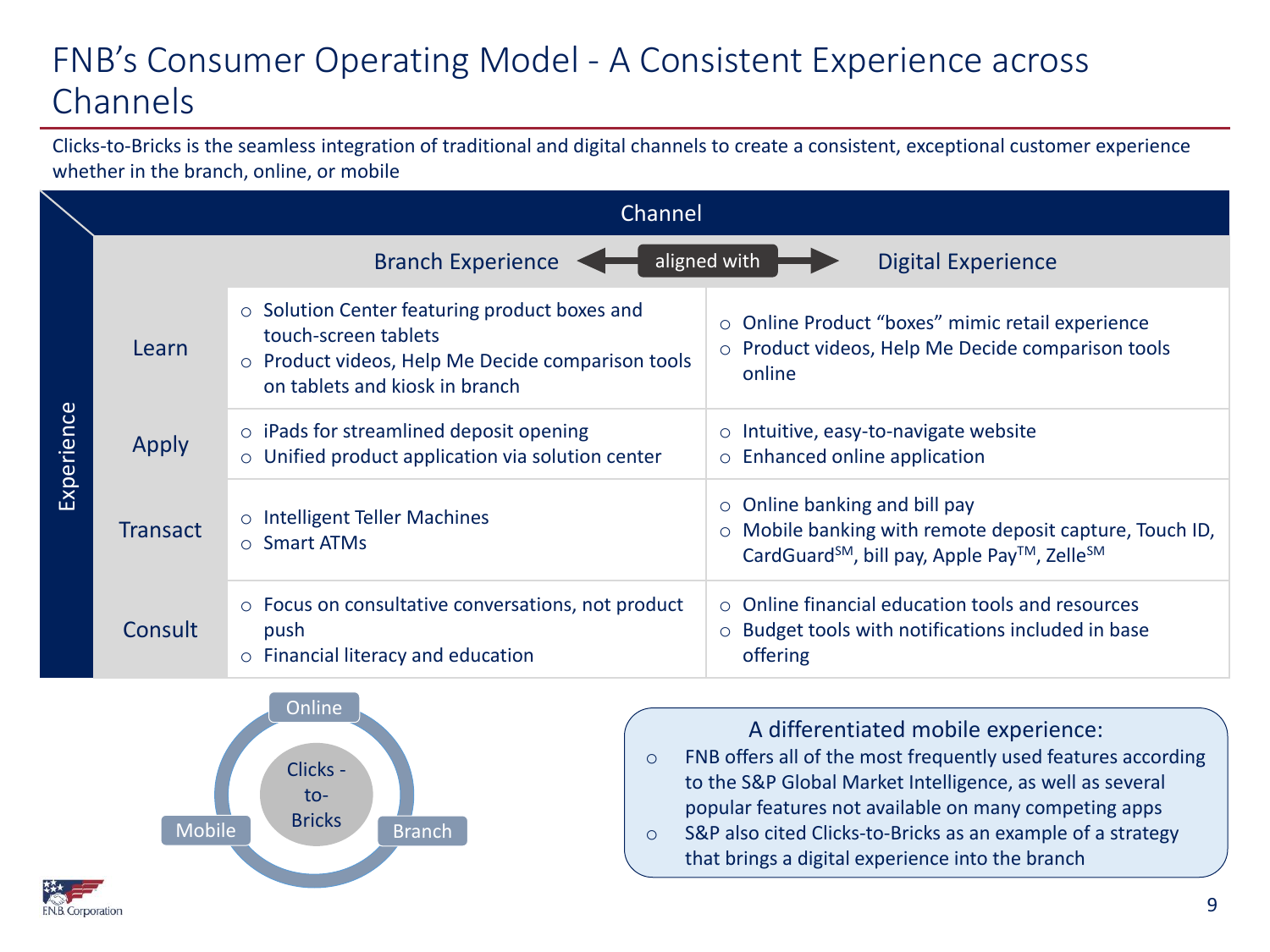## The Five Pillars of our Long-Term Strategy

**FNB drives performance to further improve on long-term strategic planning metrics**



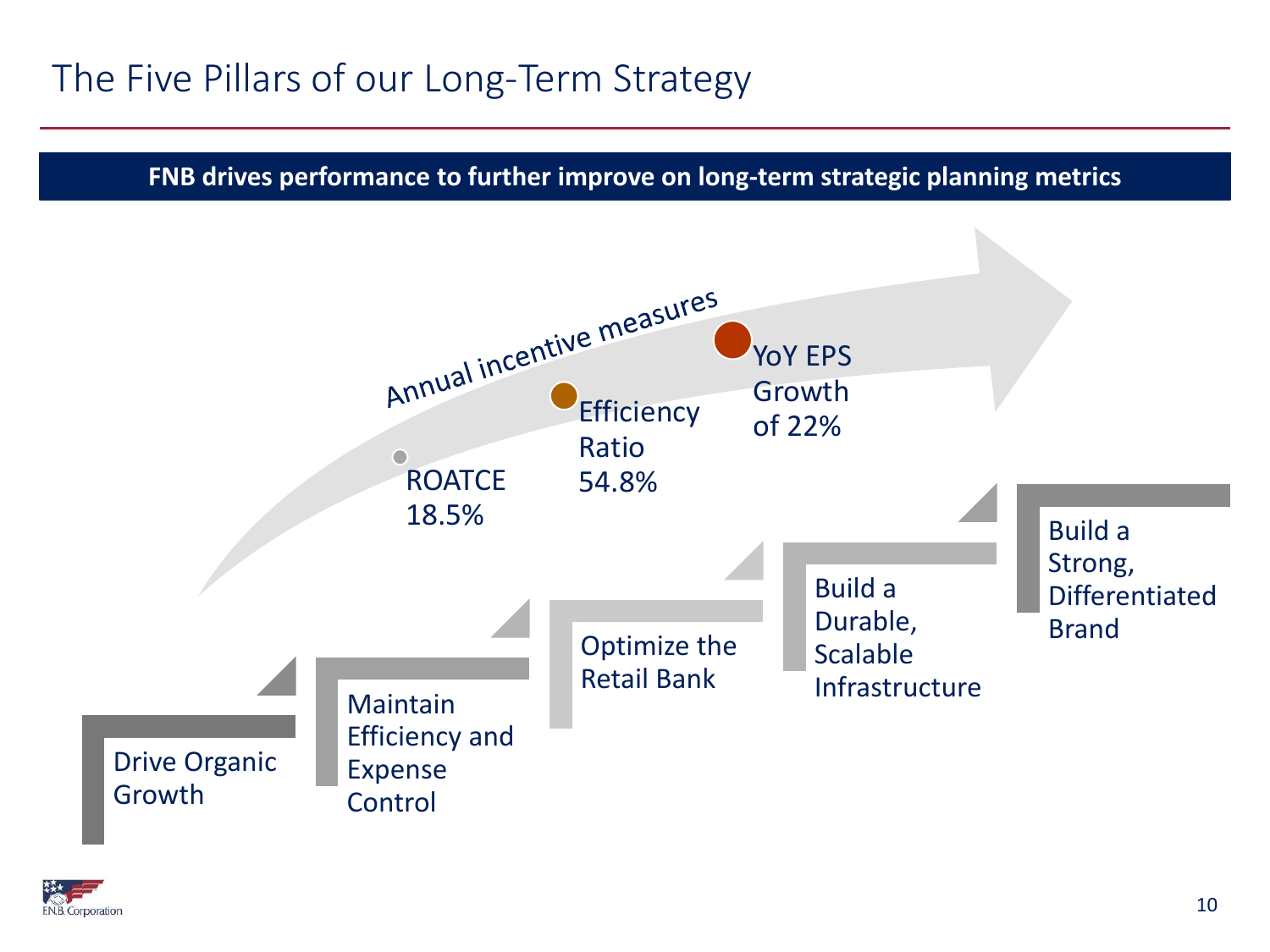#### *Proof Points* – Total Revenue and Net Income Growth

#### Total Revenue and Operating Net Income Available to Common Shareholders (millions)



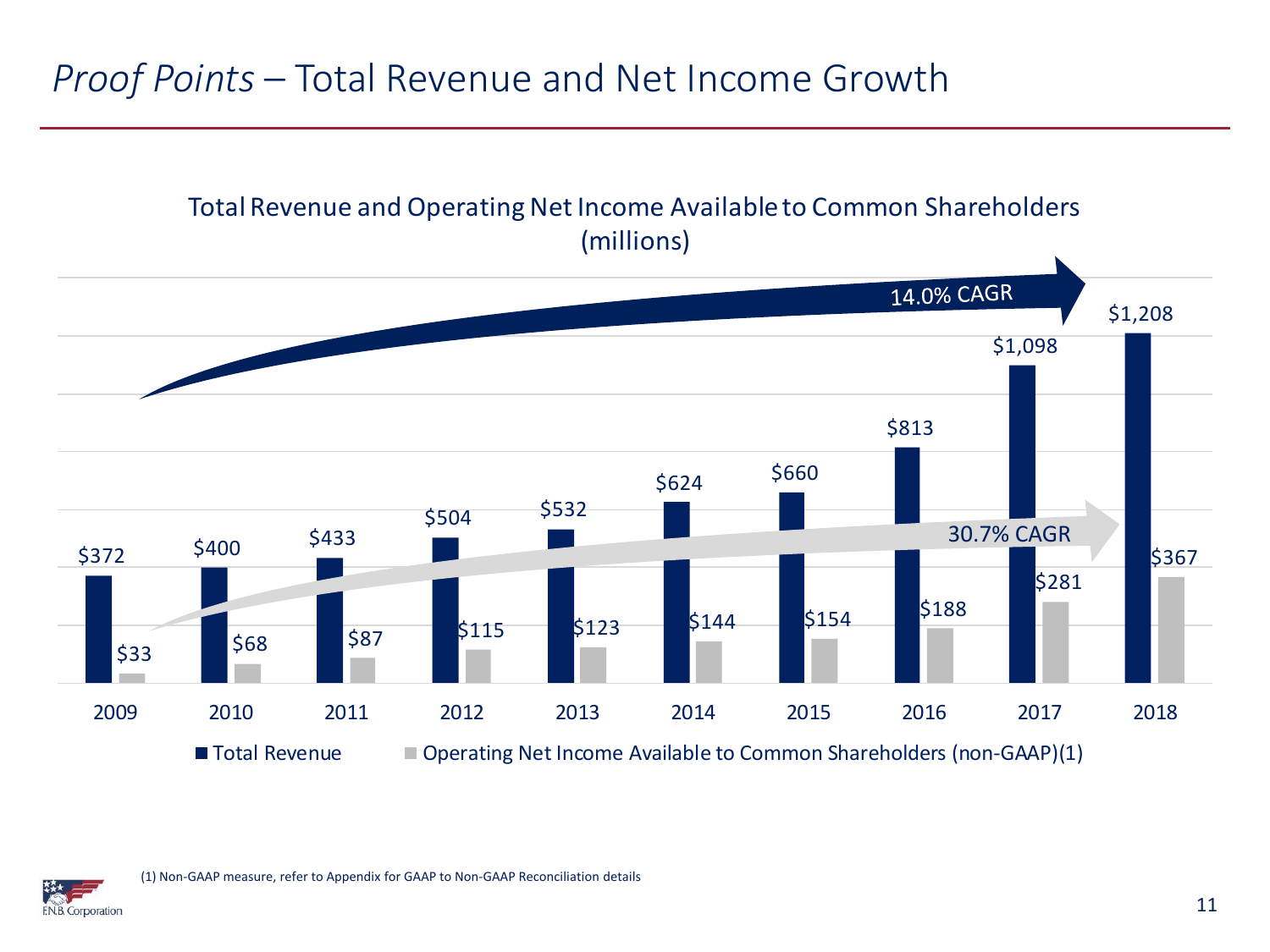## *Proof Points* – Efficiency





(1) Non-GAAP measure, refer to Appendix for GAAP to Non-GAAP Reconciliation details; Percentile ranking relative to peer median results for each period shown; Peer data per S&P Global Market Intelligence.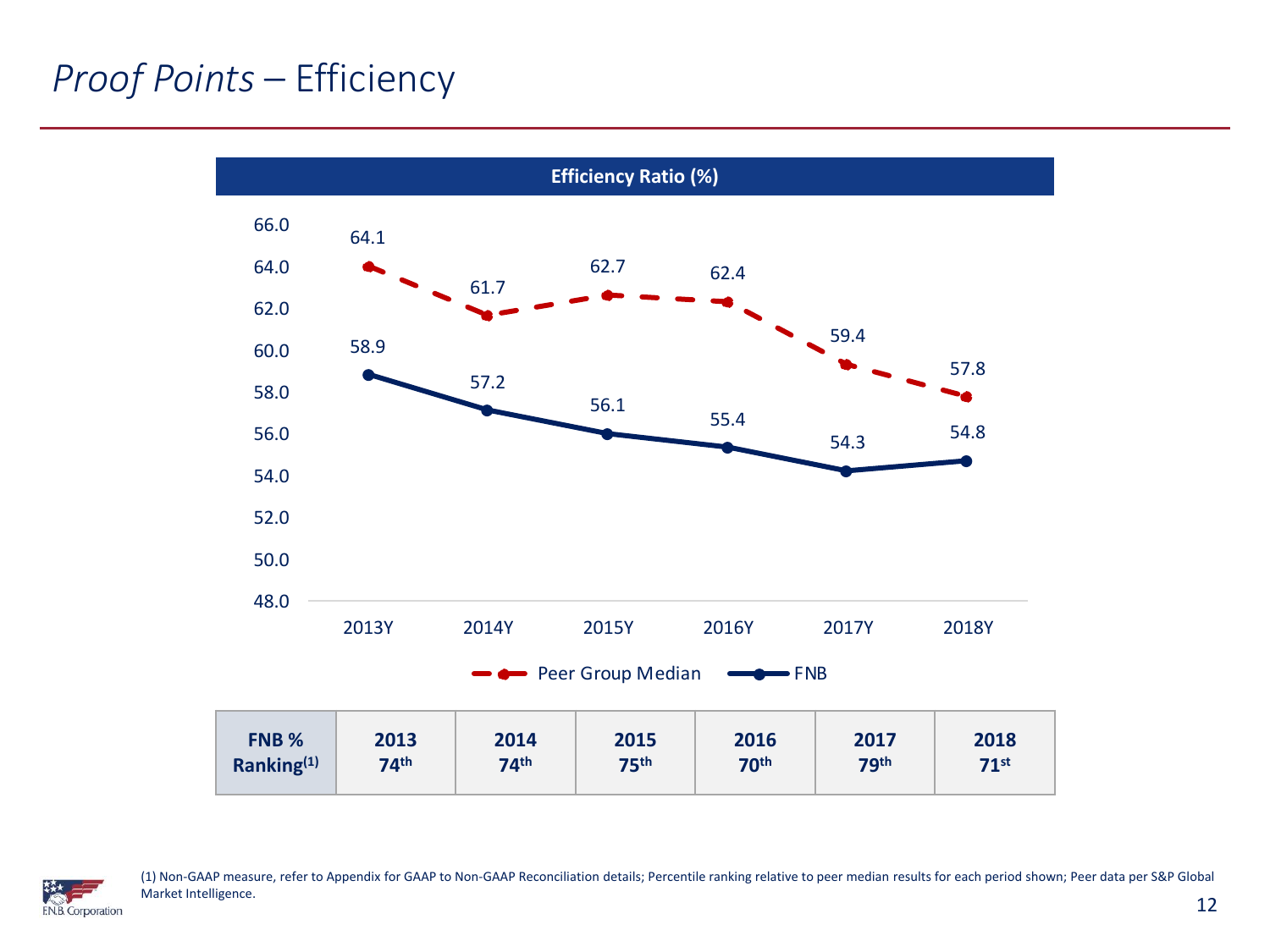## *Proof Points –* Return on Average Tangible Common Equity (ROATCE)





(1) Non-GAAP measure, refer to Appendix for GAAP to Non-GAAP Reconciliation details; Percentile ranking relative to peer median results for each period shown; Peer data per S&P Global Market Intelligence.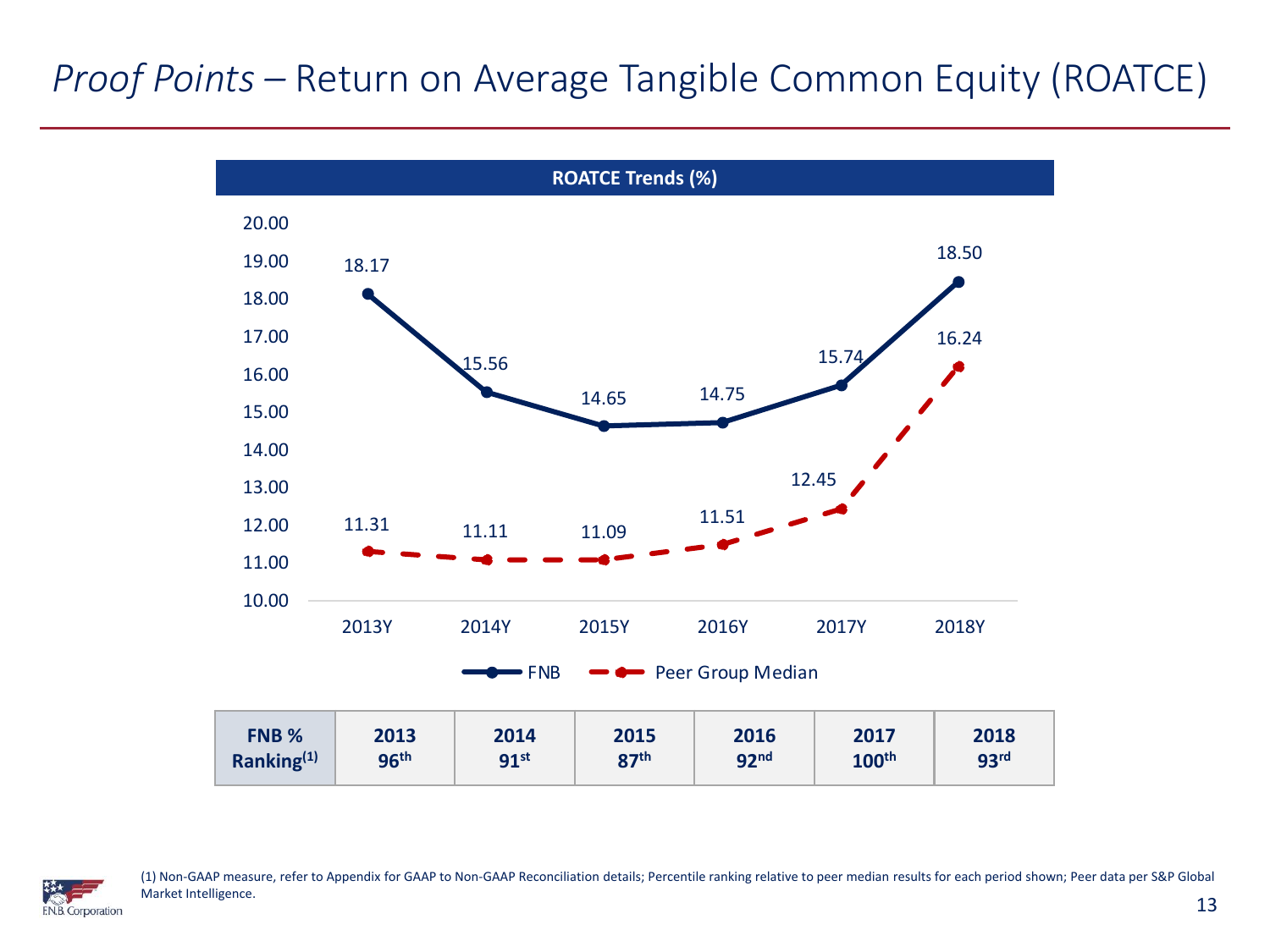

Securities Commissions and Fees Mortgage Banking Income

■ Capital Markets Income

**The Insurance Commissions and Fees Insurance Commissions and Fees** 

**EN.B. Corporation**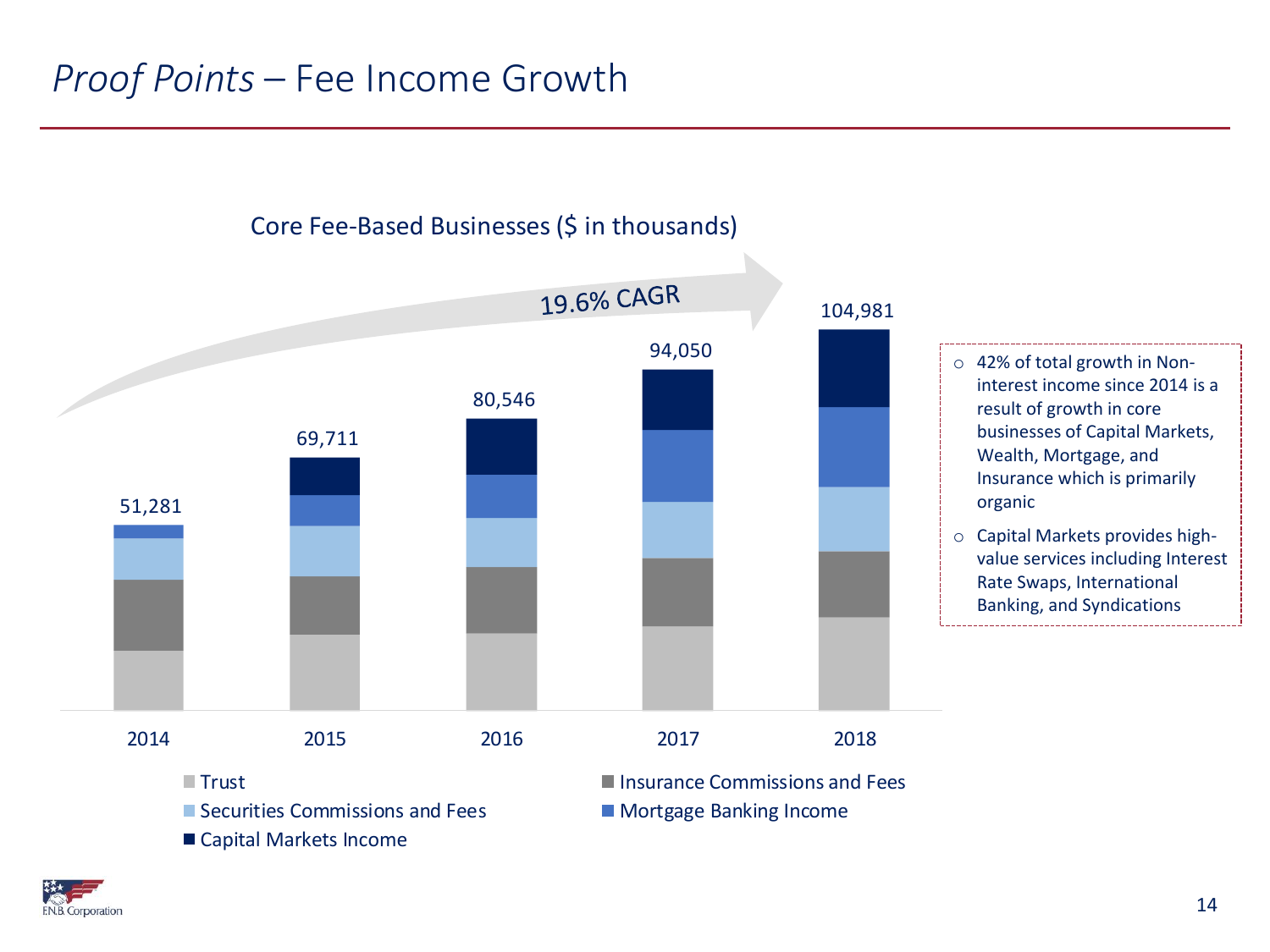#### *Proof Points –* Accelerating Capital Generation Supports Organic Growth





| <b>Regulatory Ratios</b>    | 12/31/18<br><b>Actual</b> | <b>Well-Capitalized</b><br><b>Threshold</b> |
|-----------------------------|---------------------------|---------------------------------------------|
| <b>Total Capital</b>        | 11.54%                    | 10.0%                                       |
| <b>Tier 1 Capital</b>       | 9.62%                     | 8.0%                                        |
| <b>Common Equity Tier 1</b> | 9.19%                     | 6.5%                                        |
| Leverage                    | 7.87%                     | 5.0%                                        |

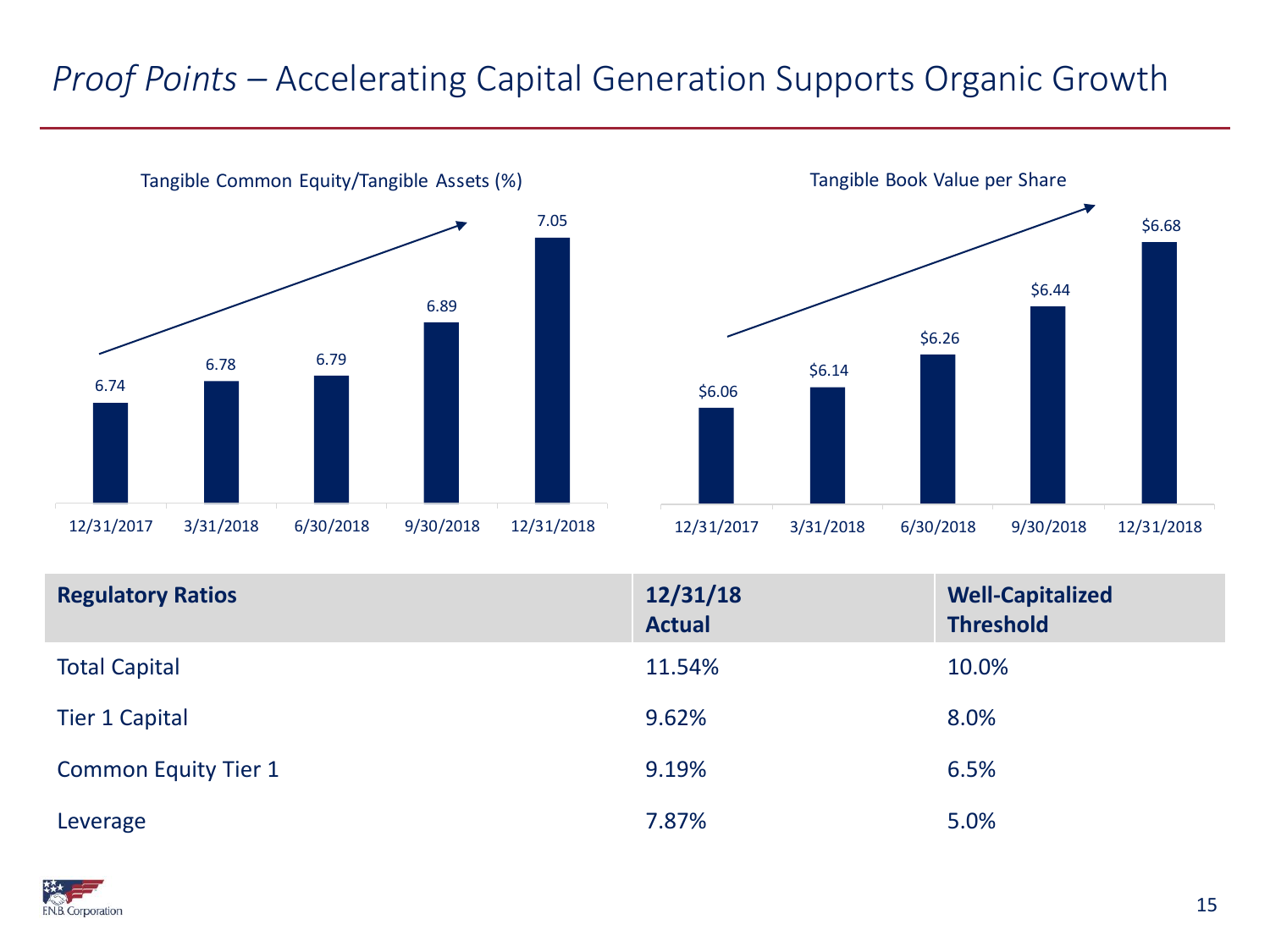#### **FNB seeks to deliver a balance of earnings growth, dividends, and tangible book value growth**

#### Tangible Book Value per Share + Cumulative Dividends



TBVPS Cumulative Dividends

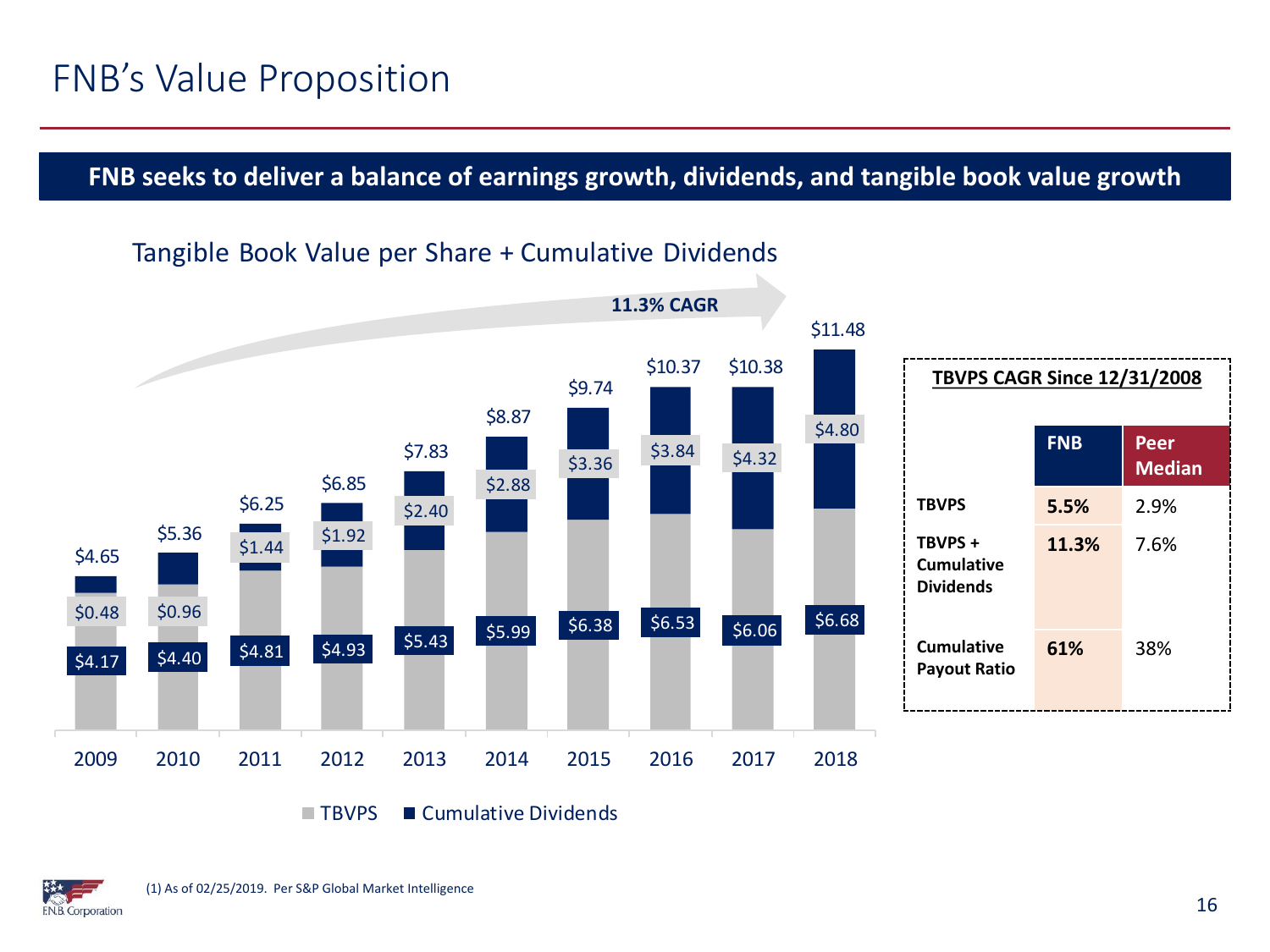## Five Key Opportunities for 2019

| Disciplined loan growth                      | • Positioned for solid performance in multiple markets<br>•Continued focus on underwriting                                           |
|----------------------------------------------|--------------------------------------------------------------------------------------------------------------------------------------|
| Diverse revenue growth                       | • Continue to gain traction in fee-based businesses in newer markets<br>• Significant opportunity in low relative share markets      |
| Disciplined expense management               | • Focus on realizing cost savings from vendor renegotiation<br>•Process Improvement Program                                          |
| Continued optimization of retail<br>delivery | •Continued roll-out of concept branches and in-branch tech<br>•Continued repositioning of network                                    |
| Continued enhancement of digital<br>delivery | . Website redesign, including innovative, retail-style features<br>. Loan and teller system upgrades<br>•Mobile banking enhancements |

| <b>Proof Points - FY2018 Operating Performance</b> |  |                                   |  |                                              |  |  |  |
|----------------------------------------------------|--|-----------------------------------|--|----------------------------------------------|--|--|--|
| ROTCE: 18.50%   ROTA: 1.30%                        |  | Efficiency: 54.8% EPS growth: 22% |  | Tangible Book Value per<br>Share Growth: 10% |  |  |  |

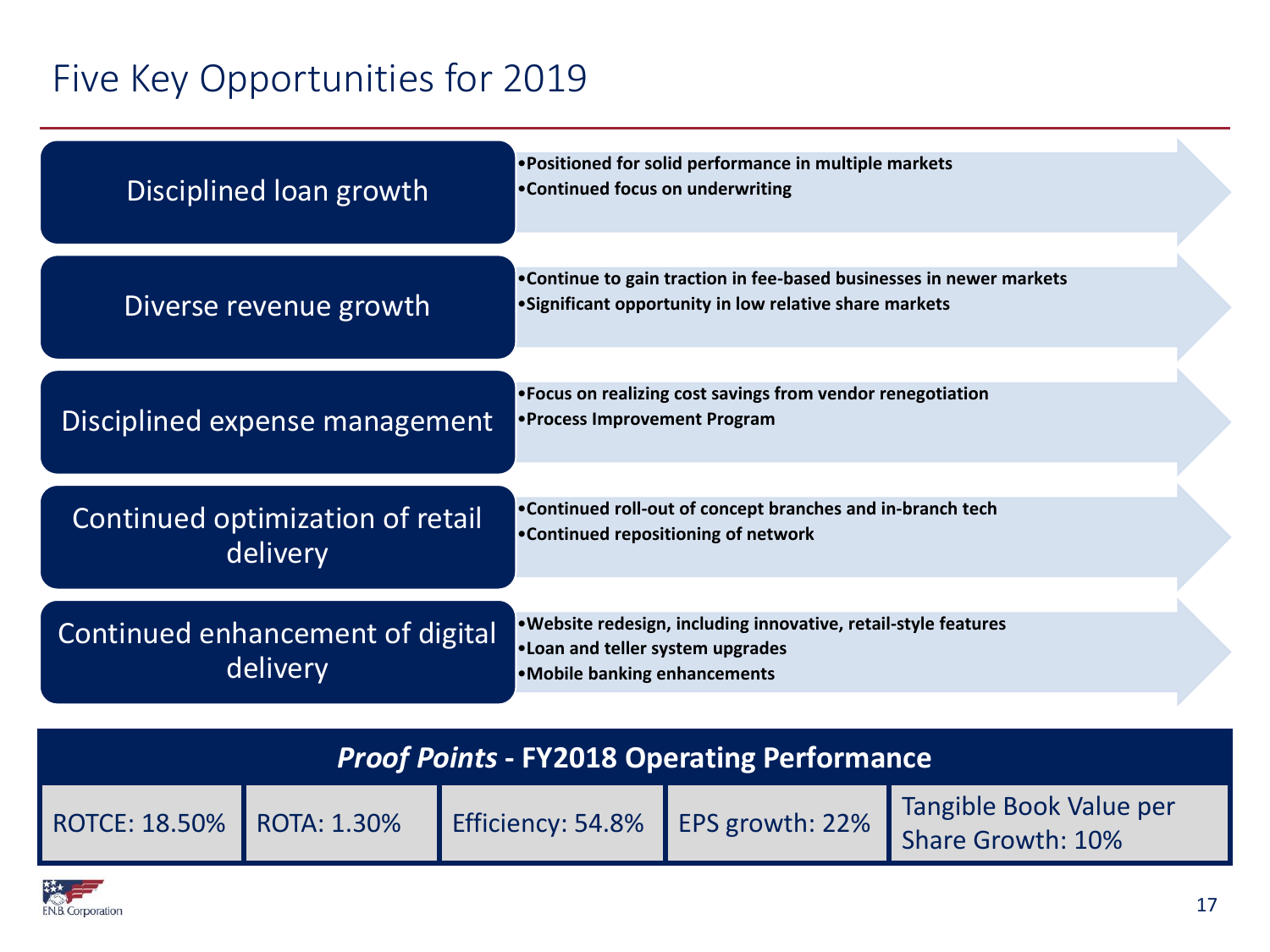# 4Q Earnings Call Recap

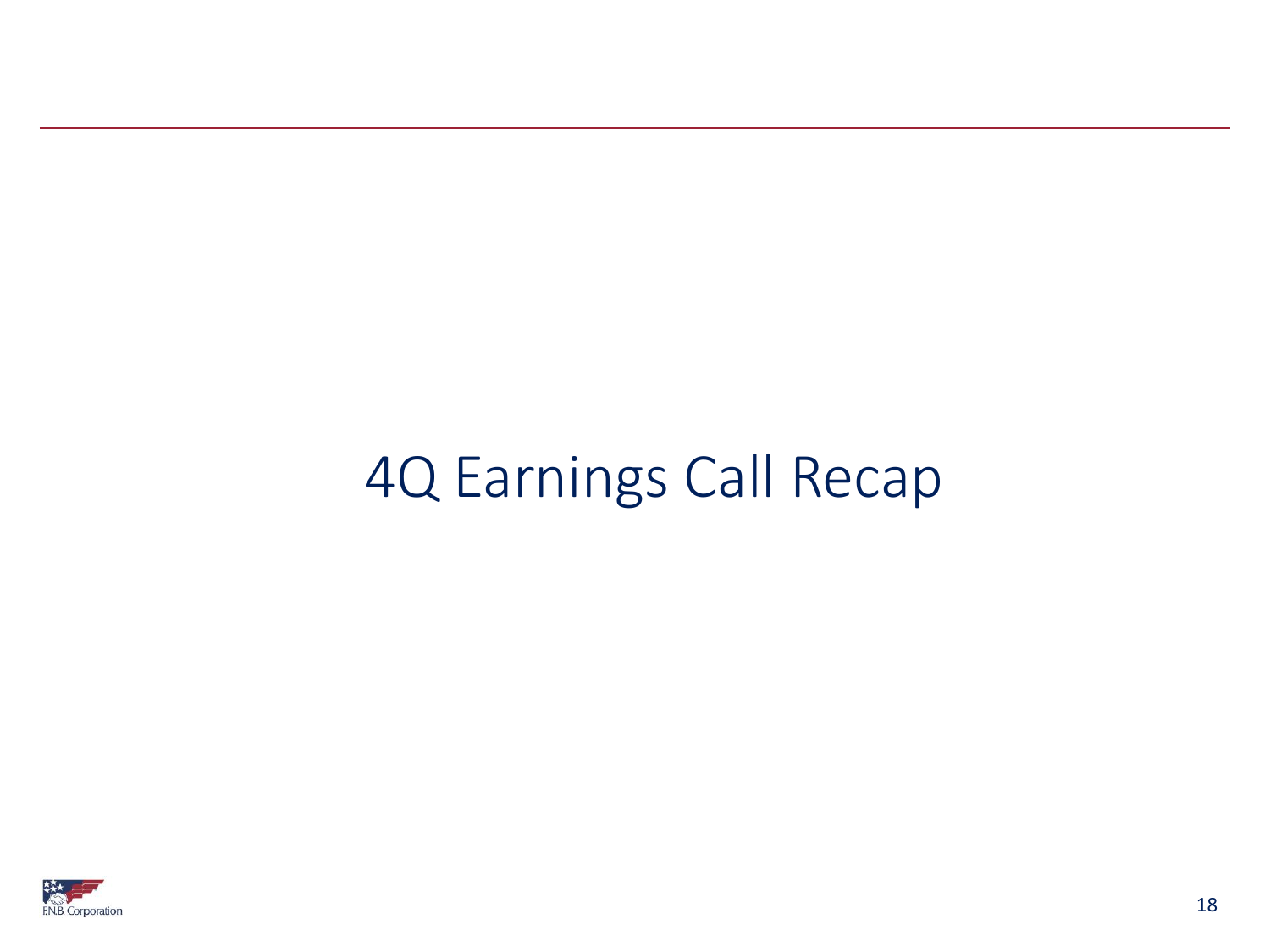## 4Q18 Financial Highlights

|                                                                     |                                                                     | <b>4Q18</b> | <b>3Q18</b> | 4Q17     | <b>FY 2018</b> | <b>FY 2017</b> |
|---------------------------------------------------------------------|---------------------------------------------------------------------|-------------|-------------|----------|----------------|----------------|
|                                                                     | Net income available to common stockholders<br>(millions)           | \$98.1      | \$98.8      | \$22.1   | \$364.8        | \$191.2        |
| <b>Reported Results</b>                                             | Earnings per diluted common share                                   | \$0.30      | \$0.30      | \$0.07   | \$1.12         | \$0.63         |
|                                                                     | Book value per common share                                         | \$13.88     | \$13.62     | \$13.30  |                |                |
|                                                                     | Operating net income available to common<br>stockholders (millions) | \$98.1      | \$94.7      | \$76.8   | \$366.7        | \$281.2        |
|                                                                     | Operating earnings per diluted common share                         | \$0.30      | \$0.29      | \$0.24\$ | \$1.13         | \$0.93         |
|                                                                     | Total organic average loan growth <sup>2</sup>                      | 3.0%        | 6.1%        | 3.0%     | 5.4%           | 6.3%           |
| <b>Key Operating</b><br><b>Results (non-</b><br>$GAAP$ <sup>1</sup> | Total organic average deposit growth <sup>2</sup>                   | 6.3%        | 11.3%       | 19.0%    | 6.6%           | 3.2%           |
|                                                                     | <b>Efficiency Ratio</b>                                             | 54.1%       | 53.7%       | 53.1%    | 54.8%          | 54.2%          |
|                                                                     | Tangible common equity / tangible assets                            | 7.05%       | 6.89%       | 6.74%    |                |                |
|                                                                     | Tangible book value per common share                                | \$6.68      | \$6.44      | \$6.06   |                |                |

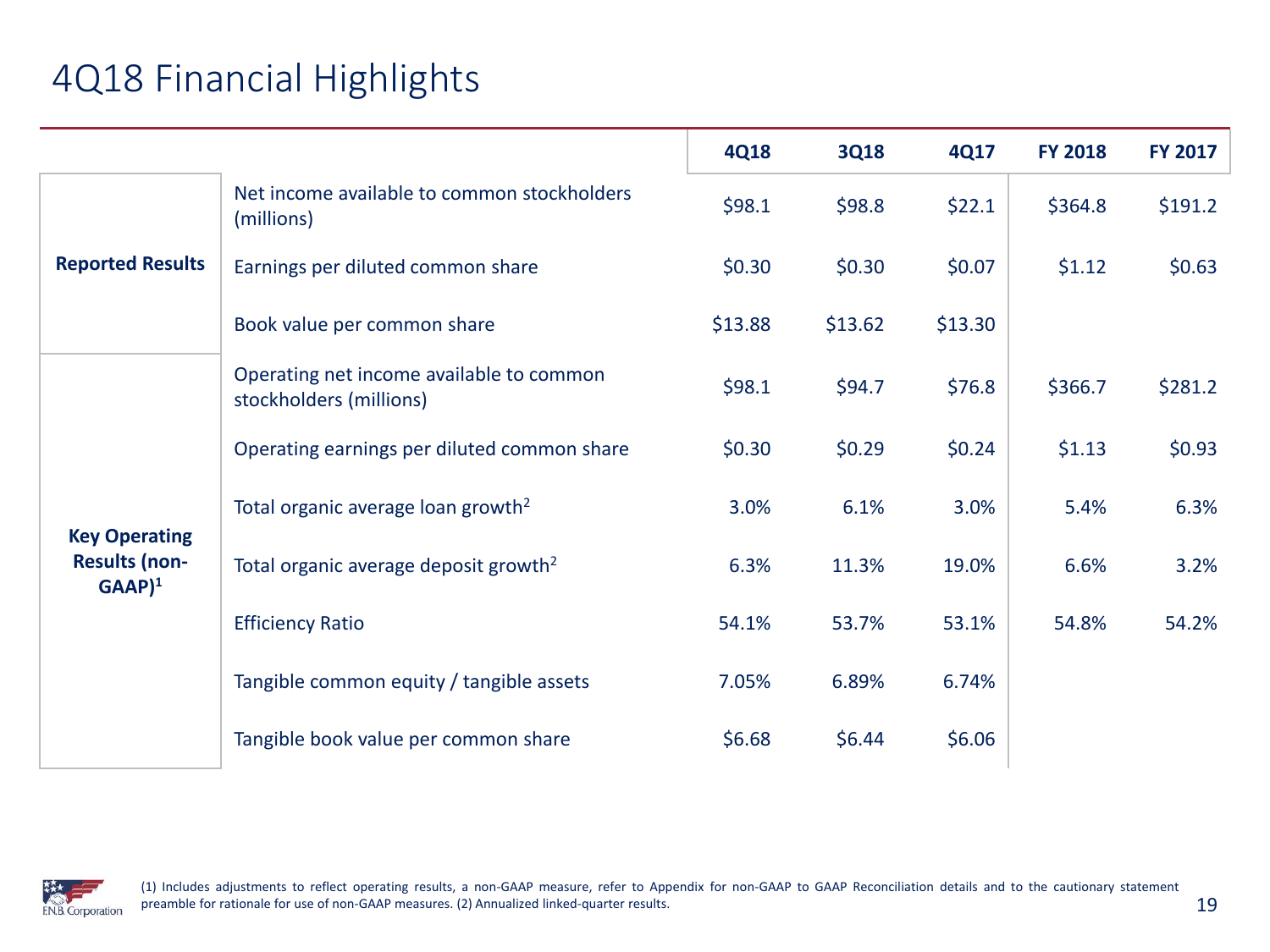#### Asset Quality<sup>1</sup>

| \$ in millions                                                                      | <b>4Q18</b> | <b>3Q18</b> | <b>4Q17</b> | 4Q18 Highlights                                                                                          |
|-------------------------------------------------------------------------------------|-------------|-------------|-------------|----------------------------------------------------------------------------------------------------------|
| NPLs+OREO/Total average originated<br>loans and leases + OREO                       | 0.61%       | 0.73%       | 0.81%       | $\circ$ Solid overall credit quality, with<br>consistent and steady performance<br>across all portfolios |
| <b>Delinquency</b>                                                                  | 0.64%       | 0.79%       | 0.88%       |                                                                                                          |
| Provision for credit losses <sup>2</sup>                                            | \$15.2      | \$16.0      | \$16.7      | o Provision for loan losses exceeds net<br>charge-offs                                                   |
| Net charge-offs (NCOs) <sup>2</sup>                                                 | \$13.4      | \$14.7      | \$11.3      |                                                                                                          |
| NCOs (annualized)/Total average loans<br>and leases <sup>2</sup>                    | 0.24%       | 0.27%       | 0.22%       |                                                                                                          |
| <b>NCOs (annualized)/Total average</b><br>originated loans and leases               | 0.27%       | 0.33%       | 0.35%       |                                                                                                          |
| Allowance for credit losses/<br><b>Total originated loans and leases</b>            | 0.95%       | 1.00%       | 1.10%       | ○ Decrease in allowance ratio is<br>directionally consistent with credit<br>quality performance          |
| <b>Allowance for credit losses/</b><br><b>Total non-performing loans and leases</b> | 219.9%      | 183.9%      | 193.6%      |                                                                                                          |
| <b>Combined coverage ratio with credit</b><br>marks                                 | 1.43%       | 1.55%       | 1.75%       |                                                                                                          |



(1) Metrics shown are originated portfolio metrics unless noted as a total portfolio metric. "Originated portfolio" or "Originated loans" excludes loans acquired at fair value and accounted for in accordance with ASC 805, as the risk of credit loss has been considered by virtue of F.N.B.'s estimate of fair value. (2) Total portfolio metric.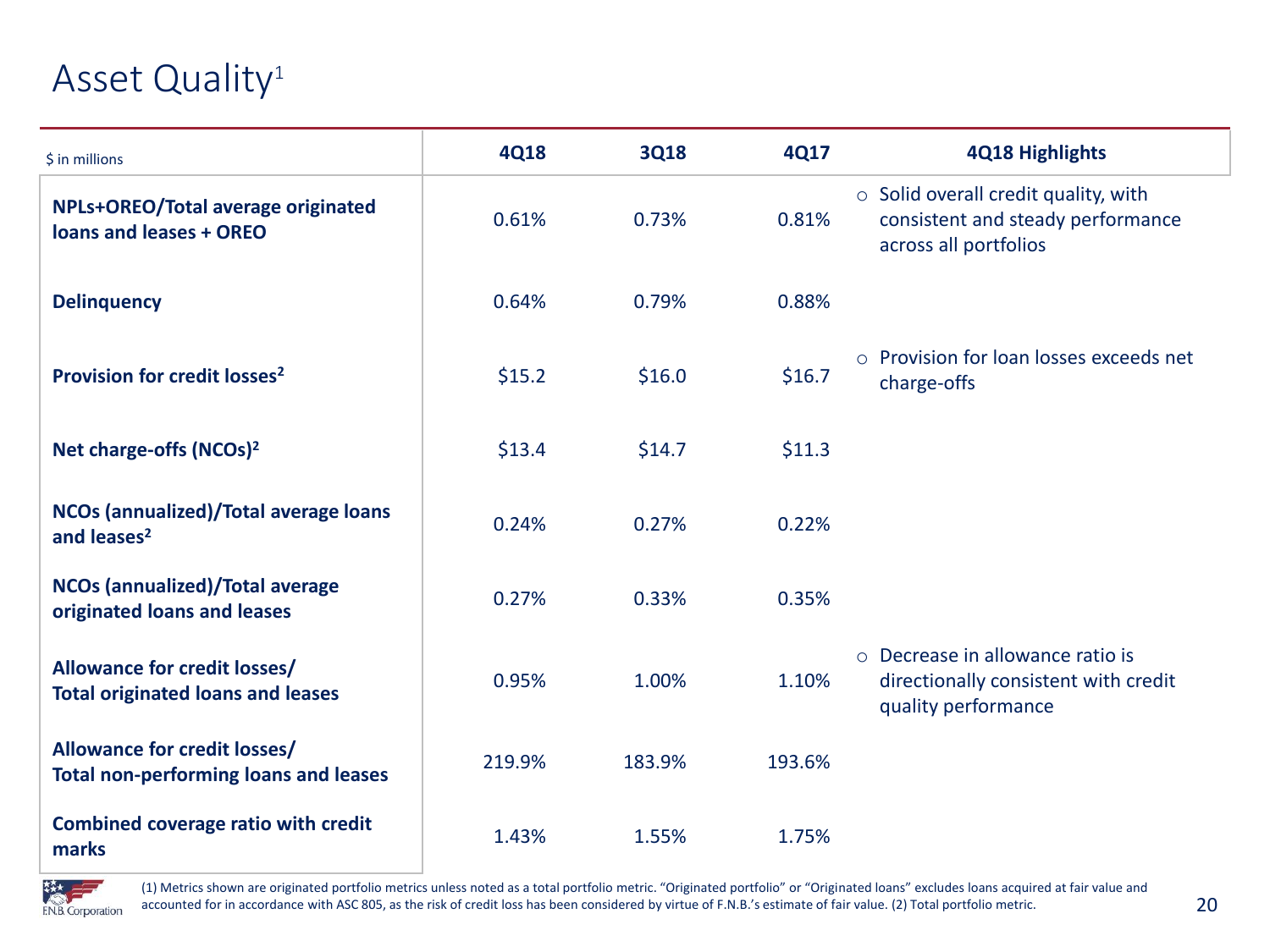## Balance Sheet Highlights

| Average, \$ in millions                     | <b>4Q18</b> | <b>3Q18</b> | 4Q17     | QoQ A | ΥοΥ Δ | <b>4Q18 Highlights</b>                                                                                                                                |
|---------------------------------------------|-------------|-------------|----------|-------|-------|-------------------------------------------------------------------------------------------------------------------------------------------------------|
| <b>Securities</b>                           | \$6,466     | \$6,341     | \$5,855  | 2.0%  | 10.4% |                                                                                                                                                       |
| <b>Total Loans</b>                          | \$21,940    | \$21,775    | \$20,812 | 0.8%  | 5.4%  |                                                                                                                                                       |
| <b>Commercial Loans</b><br>and Leases       | \$13,625    | \$13,545    | \$13,043 | 0.6%  | 4.5%  | $\circ$ Growth in commercial loans<br>was driven by strong<br>performance in the Mid-<br>Atlantic region and continued<br>growth in Equipment Finance |
| <b>Consumer Loans</b>                       | \$8,315     | \$8,230     | \$7,769  | 1.0%  | 7.0%  |                                                                                                                                                       |
| <b>Earning Assets</b>                       | \$28,488    | \$28,211    | \$26,864 | 1.0%  | 6.0%  |                                                                                                                                                       |
| <b>Total Deposits</b>                       | \$23,490    | \$23,122    | \$22,210 | 1.6%  | 5.8%  |                                                                                                                                                       |
| <b>Transaction</b><br>Deposits <sup>1</sup> | \$18,115    | \$17,865    | \$17,649 | 1.4%  | 2.6%  | $\circ$ Transaction deposits <sup>1</sup><br>represent 77.5% of total<br>deposits <sup>2</sup>                                                        |
| <b>Time Deposits</b>                        | \$5,374     | \$5,257     | \$4,561  | 2.2%  | 17.8% |                                                                                                                                                       |

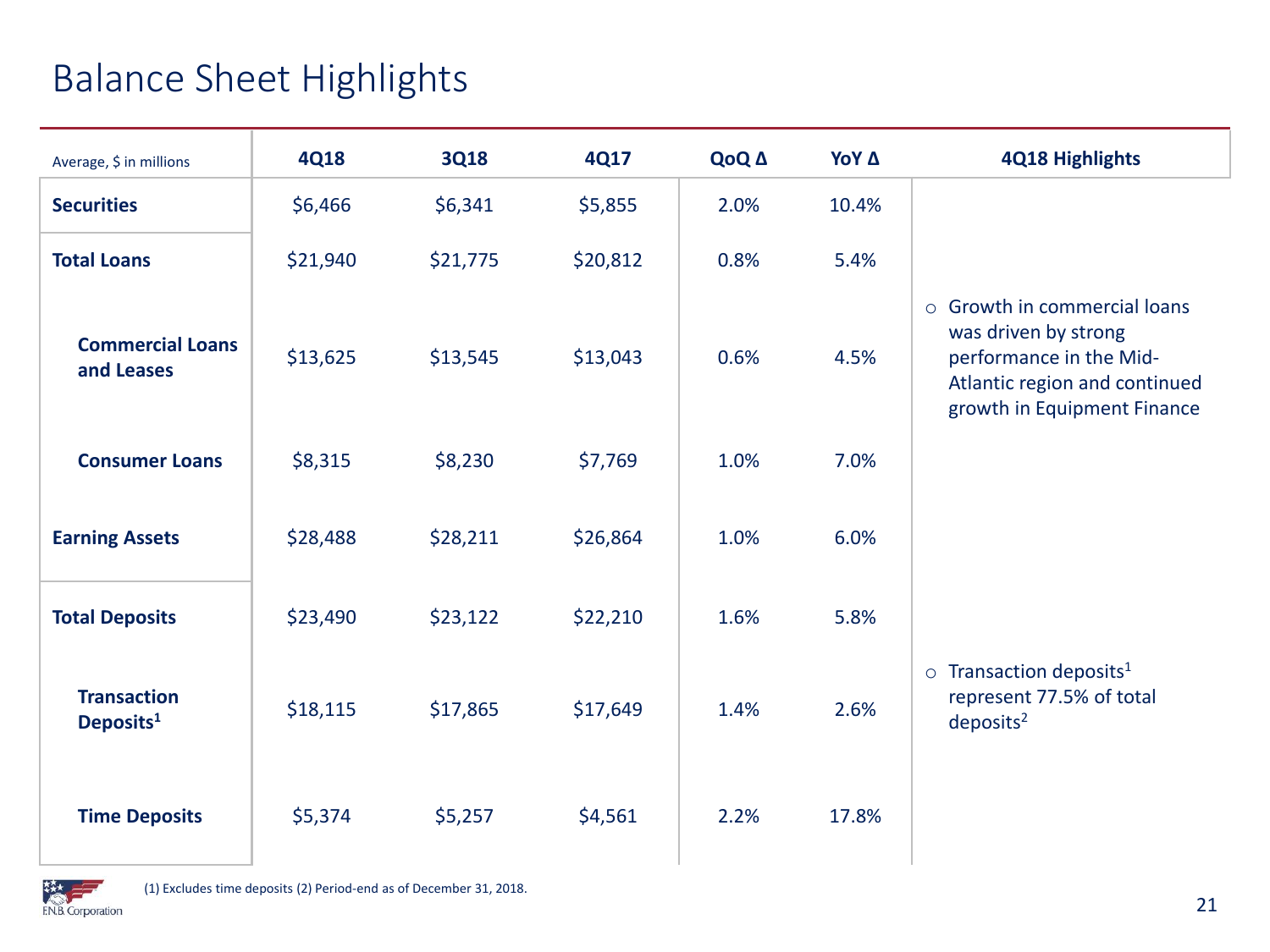#### Revenue Highlights

| \$ in thousands                                                         | <b>4Q18</b> | <b>3Q18</b> | 4Q17      | QoQ A     | YoY A    | <b>4Q18 Highlights</b>                                                                                  |
|-------------------------------------------------------------------------|-------------|-------------|-----------|-----------|----------|---------------------------------------------------------------------------------------------------------|
| <b>Total interest income</b>                                            | \$305,340   | \$297,815   | \$271,085 | 2.5%      | 12.6%    | o Interest expense increase                                                                             |
| <b>Total interest expense</b>                                           | 73,098      | 63,028      | 41,049    | 16.0%     | 78.1%    | driven by higher rates on<br>interest-bearing deposits,<br>which included higher                        |
| <b>Net interest income</b>                                              | \$232,242   | \$234,787   | \$230,036 | $(1.1\%)$ | 1.0%     | municipal balances and CDs.<br>It also reflects longer<br>duration borrowings during                    |
| <b>Non-interest income</b>                                              | 68,425      | 74,834      | 65,104    | (8.6%)    | 5.1%     | the quarter.                                                                                            |
| <b>Total revenue</b>                                                    | \$300,667   | \$309,621   | \$295,140 | (2.9%)    | 1.9%     | $\circ$ Net interest margin<br>narrowed 7 basis points,                                                 |
| Net interest margin (FTE) <sup>1</sup>                                  | 3.29%       | 3.36%       | 3.49%     | (7 bps)   | (20 bps) | primarily due to the impact<br>from the sale of Regency<br>Finance which closed<br>8/31/2018            |
| <b>Incremental purchase accounting</b><br>accretion impact <sup>2</sup> | 0.12%       | 0.08%       | 0.07%     | 4 bps     | 5 bps    |                                                                                                         |
| Cash recoveries impact <sup>2</sup>                                     | 0.01%       | 0.02%       | 0.08%     | (1 bp)    | (7 bps)  | o Higher incremental<br>purchase accounting<br>accretion reflects improved<br>credit quality within the |
| <b>FTE adjustment impact</b>                                            | 0.06%       | 0.06%       | 0.09%     |           | (3 bps)  | acquired loan portfolio                                                                                 |

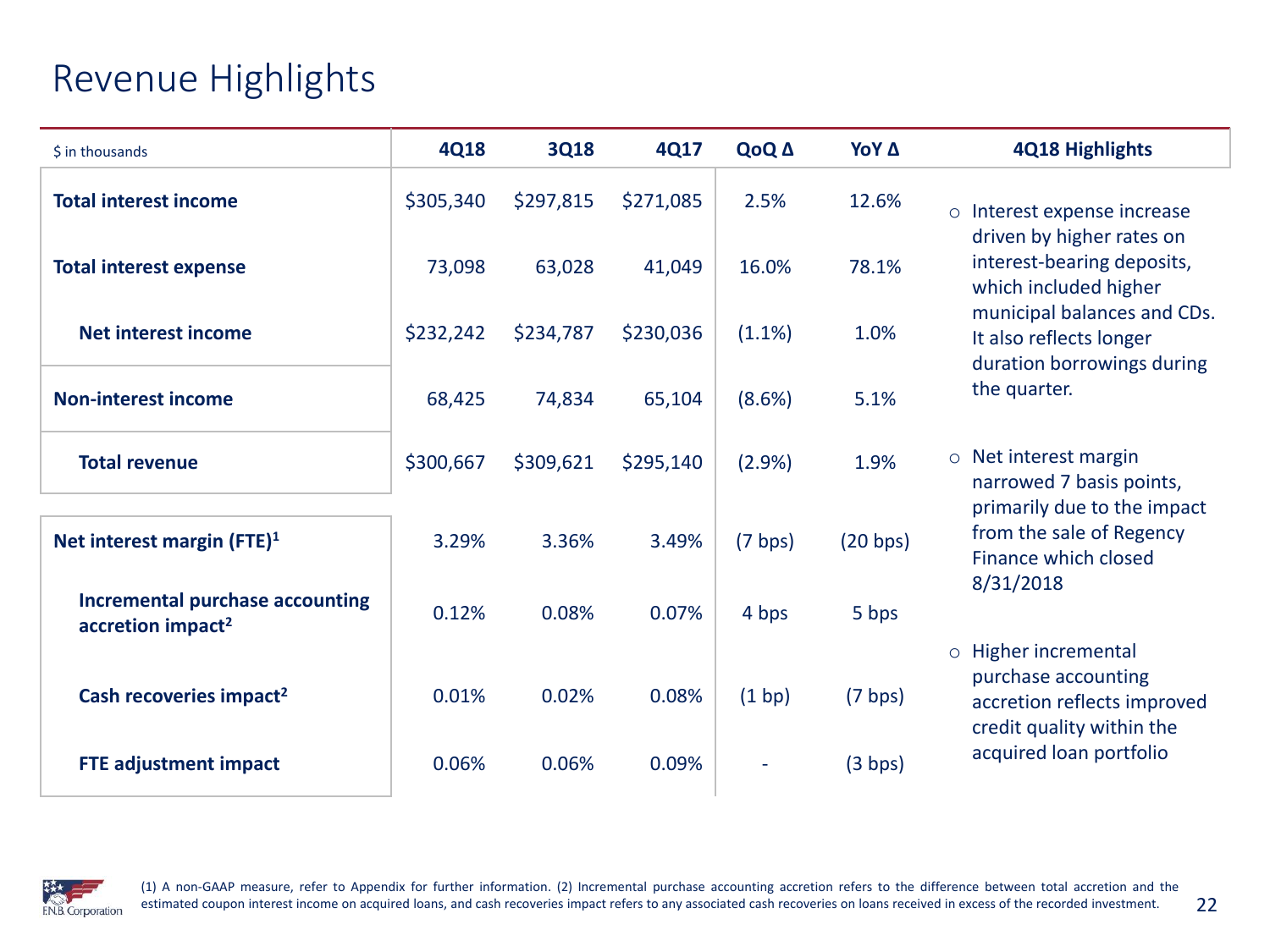#### Non-Interest Income

| \$ in thousands                                                           | <b>4Q18</b> | <b>3Q18</b>  | 4Q17        | QoQ A     | ΥοΥ Δ     | 4Q18 Highlights                                                  |
|---------------------------------------------------------------------------|-------------|--------------|-------------|-----------|-----------|------------------------------------------------------------------|
| <b>Service charges</b>                                                    | \$32,363    | \$31,922     | \$31,549    | 1.4%      | 2.6%      | $\circ$ Wealth management <sup>2</sup>                           |
| <b>Trust income</b>                                                       | 6,506       | 6,395        | 5,911       | 1.7%      | 10.1%     | continues to benefit from<br>growth in the Carolinas             |
| Insurance commissions and fees                                            | 3,609       | 5,001        | 4,546       | (27.8)    | (20.6%)   | o Insurance reflects seasonal                                    |
| <b>Securities commissions and fees</b>                                    | 4,209       | 4,491        | 3,738       | (6.3%)    | 12.6%     | commission decline and loss<br>of Regency-related fee            |
| <b>Capital markets income</b>                                             | 5,198       | 5,100        | 4,930       | 1.9%      | 5.4%      | income                                                           |
| <b>Mortgage banking operations</b>                                        | 4,509       | 5,962        | 5,577       | (24.4% )  | (19.2%)   | Mortgage banking income<br>$\circ$<br>declined due to lower sold |
| Dividends on non-marketable<br><b>securities</b>                          | 3,881       | 3,886        | 2,365       | $(0.1\%)$ | 64.1%     | volume and lower gain on<br>sale margin                          |
| <b>Bank owned life insurance</b>                                          | 2,739       | 4,399        | 3,325       | (37.7%)   | (17.6%)   | $\circ$ Increase in dividends on<br>non-marketable securities    |
| <b>Net securities gains (losses)</b>                                      | 3           | $\mathbf{0}$ | 21          | <b>NM</b> | <b>NM</b> | reflects a higher dividend                                       |
| Other <sup>1</sup>                                                        | 5,408       | 2,543        | 3,142       | 212.7%    | 72.1%     | rate and equity position in<br>the FHLB compared to 4Q17         |
| <b>Non-interest income before</b><br>significant items impacting earnings | \$68,425    | \$69,699     | \$65,104    | (1.8%)    | 5.1%      |                                                                  |
| Gain on sale of subsidiary                                                | $\mathbf 0$ | 5,135        | $\mathbf 0$ | <b>NM</b> | <b>NM</b> |                                                                  |
| <b>Total reported non-interest income</b>                                 | \$68,425    | \$74,834     | \$65,104    | (8.6%)    | 5.1%      |                                                                  |

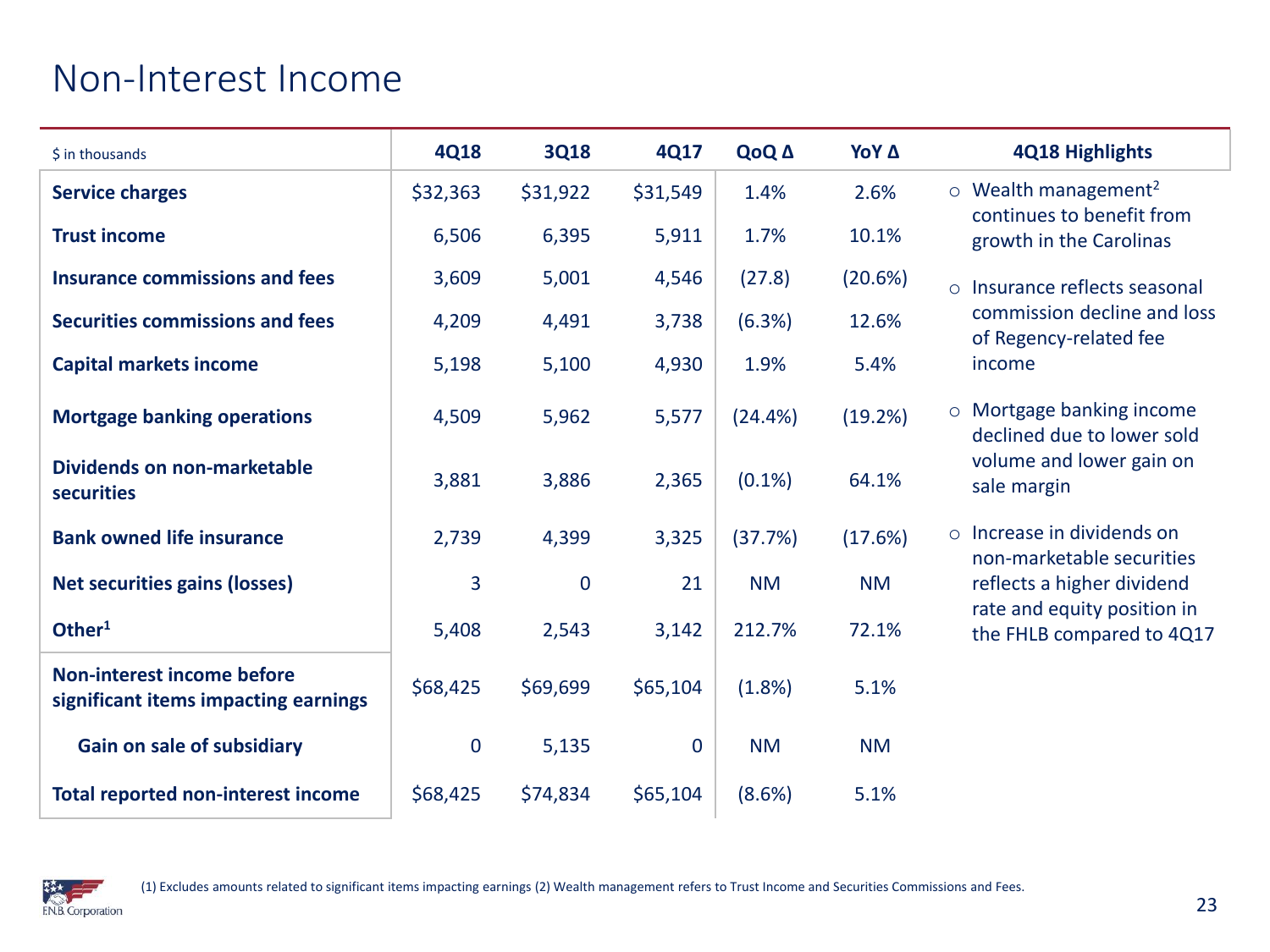#### Non-Interest Expense

| \$ in thousands                                                     | <b>4Q18</b> | <b>3Q18</b> | 4Q17      | QoQ A     | ΥοΥ Δ     | 4Q18 Highlights                                                                  |
|---------------------------------------------------------------------|-------------|-------------|-----------|-----------|-----------|----------------------------------------------------------------------------------|
| <b>Salaries and employee benefits</b>                               | \$92,098    | \$89,535    | \$86,033  | 2.9%      | 7.0%      | Increase in salaries and<br>$\circ$<br>employee benefits expense                 |
| <b>Occupancy and equipment</b>                                      | 27,932      | 27,812      | 28,255    | 0.4%      | (1.1%)    | driven by seasonal incentive<br>accruals and higher medical<br>insurance expense |
| <b>Outside Services</b>                                             | 16,736      | 17,176      | 14,148    | (2.6%)    | 18.3%     |                                                                                  |
| <b>FDIC insurance</b>                                               | 6,137       | 8,821       | 8,956     | (30.4%)   | (31.5%)   | $\circ$ The assessment rate for<br>FDIC Insurance was lowered                    |
| <b>Amortization of intangibles</b>                                  | 3,818       | 3,805       | 4,801     | 0.3%      | (20.5%)   | during the fourth quarter                                                        |
| <b>Bank shares tax and franchise taxes</b>                          | 2,000       | 3,237       | 1,720     | (38.2%)   | 16.3%     | o The sale of Regency on                                                         |
| <b>Other</b>                                                        | 20,986      | 20,343      | 21,562    | 3.2%      | (2.7%)    | 8/31/2018 and branch<br>closures during the second                               |
| Non-interest expense before<br>significant items impacting earnings | \$169,707   | \$170,729   | \$165,475 | $(0.6\%)$ | 2.6%      | half of 2018 contributed to<br>expense reduction                                 |
| <b>Merger-related expense</b>                                       | $\mathbf 0$ | 0           | 1,054     | <b>NM</b> | <b>NM</b> |                                                                                  |
| <b>Total reported non-interest expense</b>                          | \$169,707   | \$170,729   | \$166,529 | $(0.6\%)$ | 1.9%      |                                                                                  |

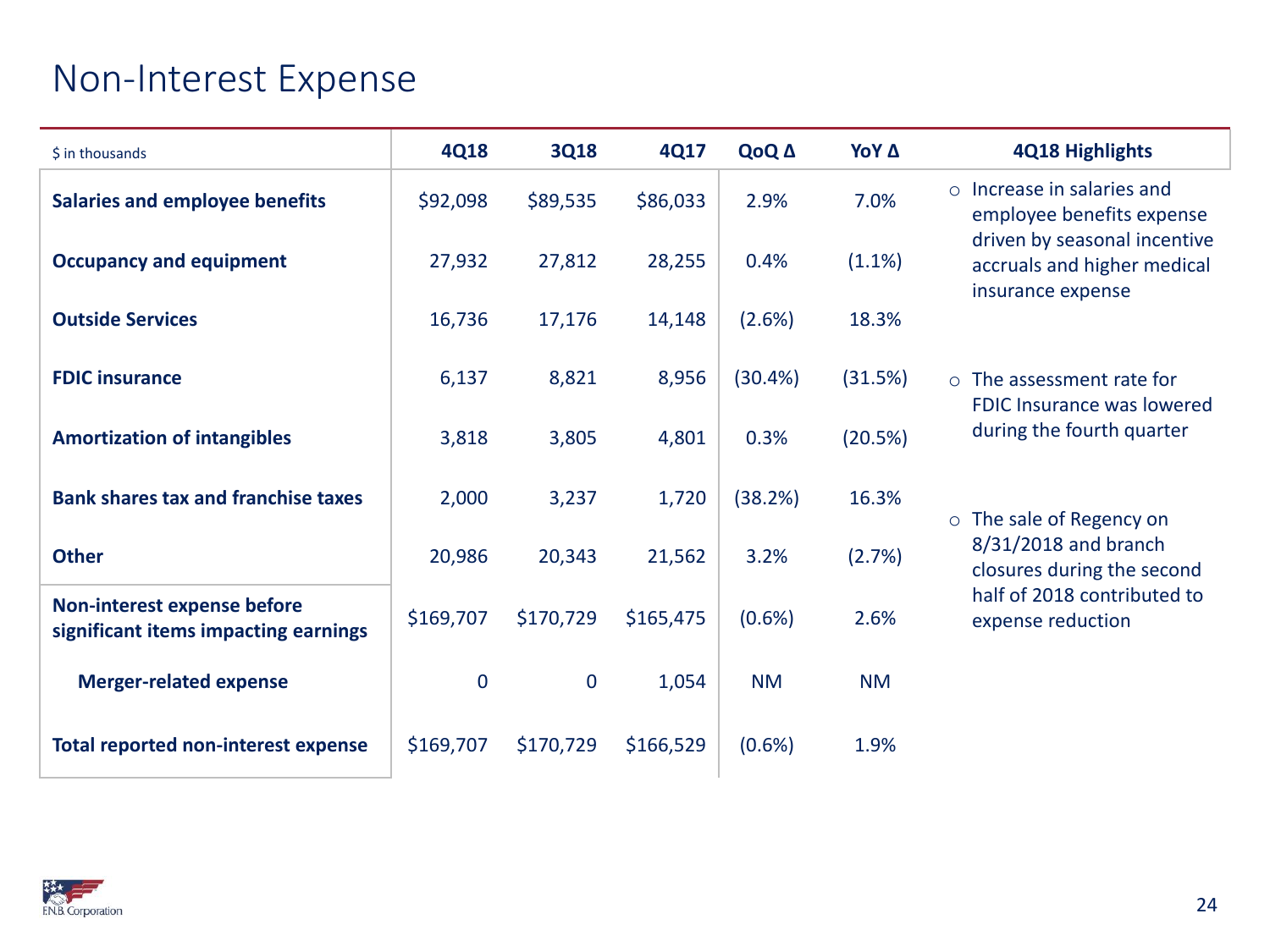## Full Year 2019 Financial Objectives

| <b>Category</b>                   |                     | FY 2019 Target                               | <b>Comments</b>                                                                                                                      |
|-----------------------------------|---------------------|----------------------------------------------|--------------------------------------------------------------------------------------------------------------------------------------|
| <b>Balance Sheet</b>              | Loans               | Mid-to-high-single digit growth <sup>1</sup> |                                                                                                                                      |
|                                   | <b>Deposits</b>     | Mid-to-high-single digit growth <sup>1</sup> |                                                                                                                                      |
|                                   |                     |                                              |                                                                                                                                      |
|                                   | Net interest income | Low-single digit growth <sup>2,3</sup>       | o FY 2019 total incremental purchase                                                                                                 |
|                                   | Provision expense   | \$65-\$75 million                            | accounting accretion and excess recoveries<br>are forecasted to be in the \$20-30 million<br>range, compared to \$38 million in 2018 |
| <b>Income</b><br><b>Statement</b> | Noninterest income  | Low-single digit growth <sup>2,3</sup>       |                                                                                                                                      |
|                                   | Noninterest expense | Flat to 2% decline <sup>2,3</sup>            |                                                                                                                                      |
|                                   | Effective tax rate  | Approximately 18%                            |                                                                                                                                      |

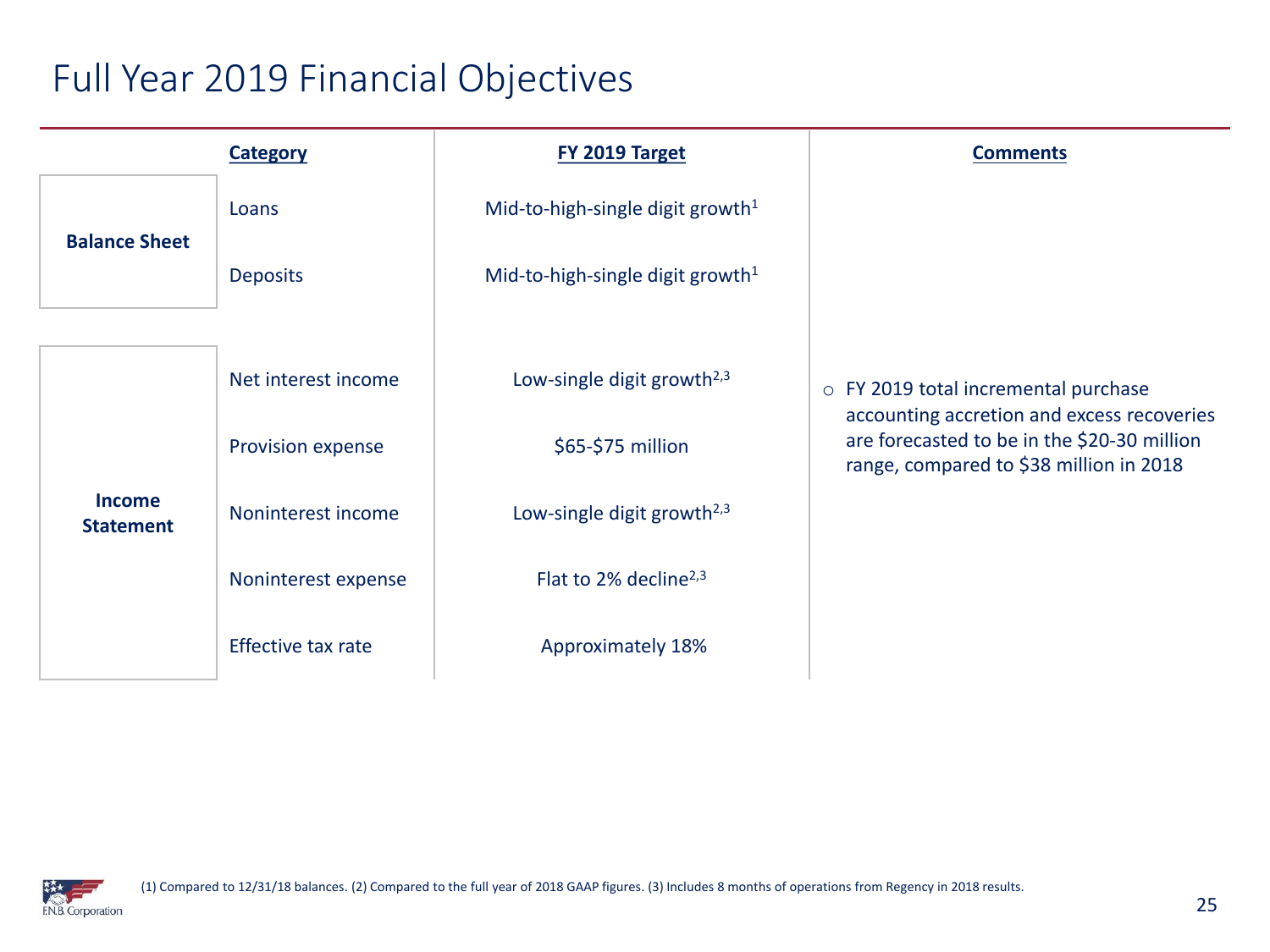# Supplemental Information

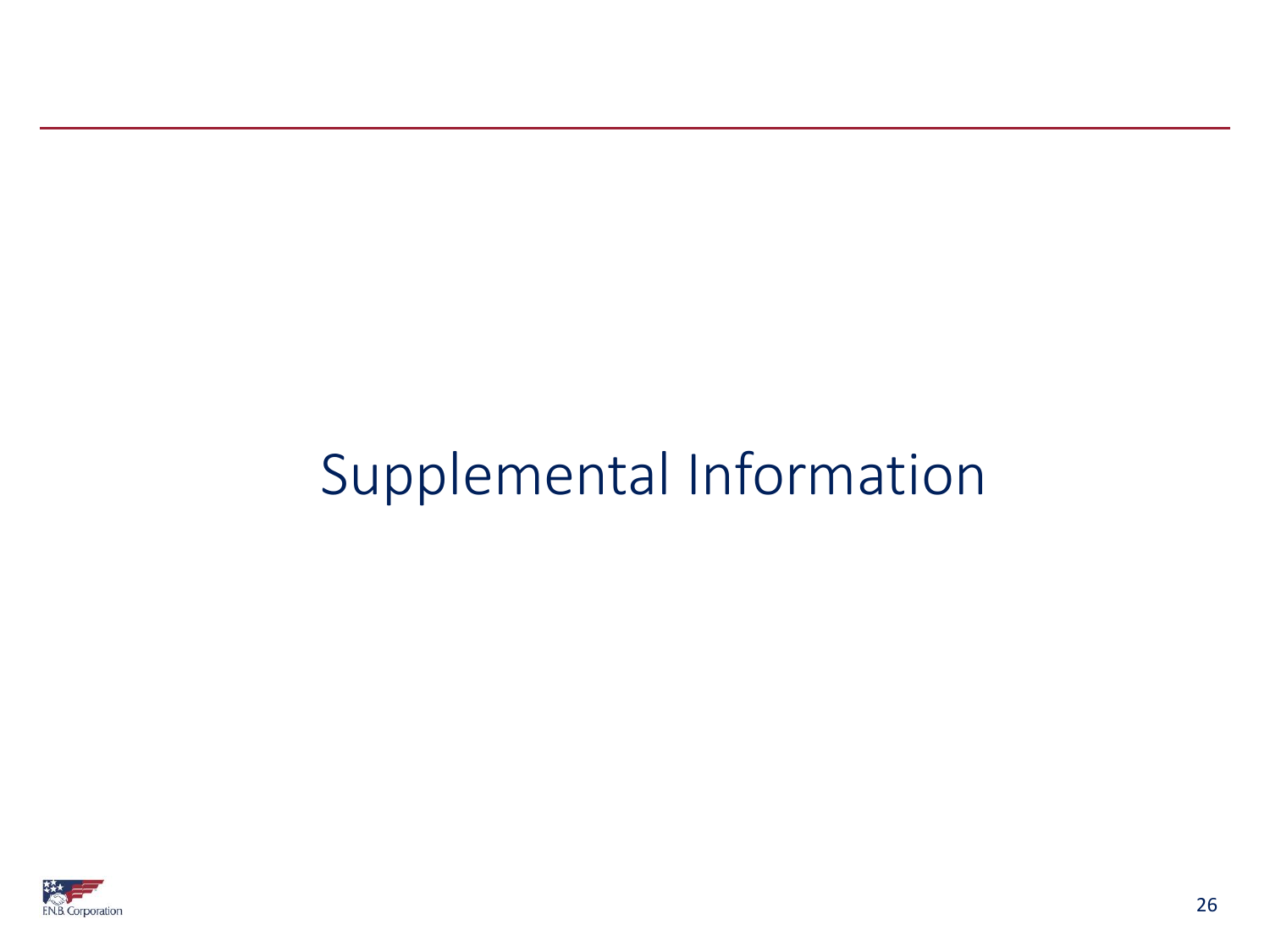## Annual Operating Trends

|                                                                 |                                                                  | 2018    | 2017    | 2016    | 2015    | 2014    |
|-----------------------------------------------------------------|------------------------------------------------------------------|---------|---------|---------|---------|---------|
| <b>Operating Earnings</b> <sup>1</sup><br>(Non-GAAP)            | Net income available to common<br>stockholders                   | \$366.7 | \$281.2 | \$187.7 | \$153.7 | \$143.6 |
|                                                                 | Net income per diluted common share                              | \$1.13  | \$0.93  | \$0.90  | \$0.87  | \$0.85  |
|                                                                 | Return on average assets                                         | 1.17%   | 0.99%   | 0.95%   | 0.97%   | 1.02%   |
| <b>Profitability</b><br>Performance <sup>1</sup> (non-<br>GAAP) | Return on average tangible common<br>equity                      | 18.5%   | 15.7%   | 14.8%   | 14.7%   | 15.6%   |
|                                                                 | <b>Efficiency ratio</b>                                          | 54.8%   | 54.2%   | 55.4%   | 56.1%   | 57.2%   |
|                                                                 | Total loan growth                                                | 5.4%    | 6.3%    | 8.0%    | 9.7%    | 9.0%    |
| <b>Balance Sheet Organic</b><br>Growth Trends <sup>2</sup>      | Commercial loan growth                                           | 4.4%    | 3.6%    | 7.4%    | 8.6%    | 9.1%    |
|                                                                 | Consumer loan growth <sup>3</sup>                                | 7.1%    | 10.4%   | 8.6%    | 11.4%   | 13.8%   |
|                                                                 | Transaction deposit growth <sup>4</sup>                          | 2.4%    | 3.7%    | 8.6%    | 11.7%   | 6.9%    |
|                                                                 | NPL's + OREO/Total avg. originated loans<br>and leases + OREO    | 0.61%   | 0.81%   | 0.91%   | 0.99%   | 1.13%   |
| <b>Asset Quality</b>                                            | NCO's/Total average originated loans<br>leases                   | 0.30%   | 0.33%   | 0.34%   | 0.24%   | 0.24%   |
|                                                                 | Allowance for credit losses/Total<br>originated loans and leases | 0.95%   | 1.09%   | 1.20%   | 1.23%   | 1.22%   |
|                                                                 | Tangible Common Equity/Tangible Assets                           | 7.05%   | 6.74%   | 6.64%   | 6.71%   | 6.83%   |
| <b>Capital</b>                                                  | Tangible book value per share                                    | \$6.68  | \$6.06  | \$6.53  | \$6.38  | \$5.99  |



27 (1) Includes adjustments to reflect the impact of certain merger-related items, refer to Appendix for GAAP to non-GAAP Reconciliation details. (2) Full-year average organic growth results. Organic growth results exclude initial balances acquired in the following acquisitions; YDKN 1Q17, FITB 2Q16, METR 1Q16, BofA 3Q15, OBAF 3Q14, BCSB 1Q14, PVFC 4Q13, ANNB 2Q13, PVSA 1Q12, CB&T 1Q11. (3) Consumer includes Residential, Direct Installment, Indirect Installment and Consumer LOC portfolios. (4) Total deposits excluding time deposits and customer repurchase agreements.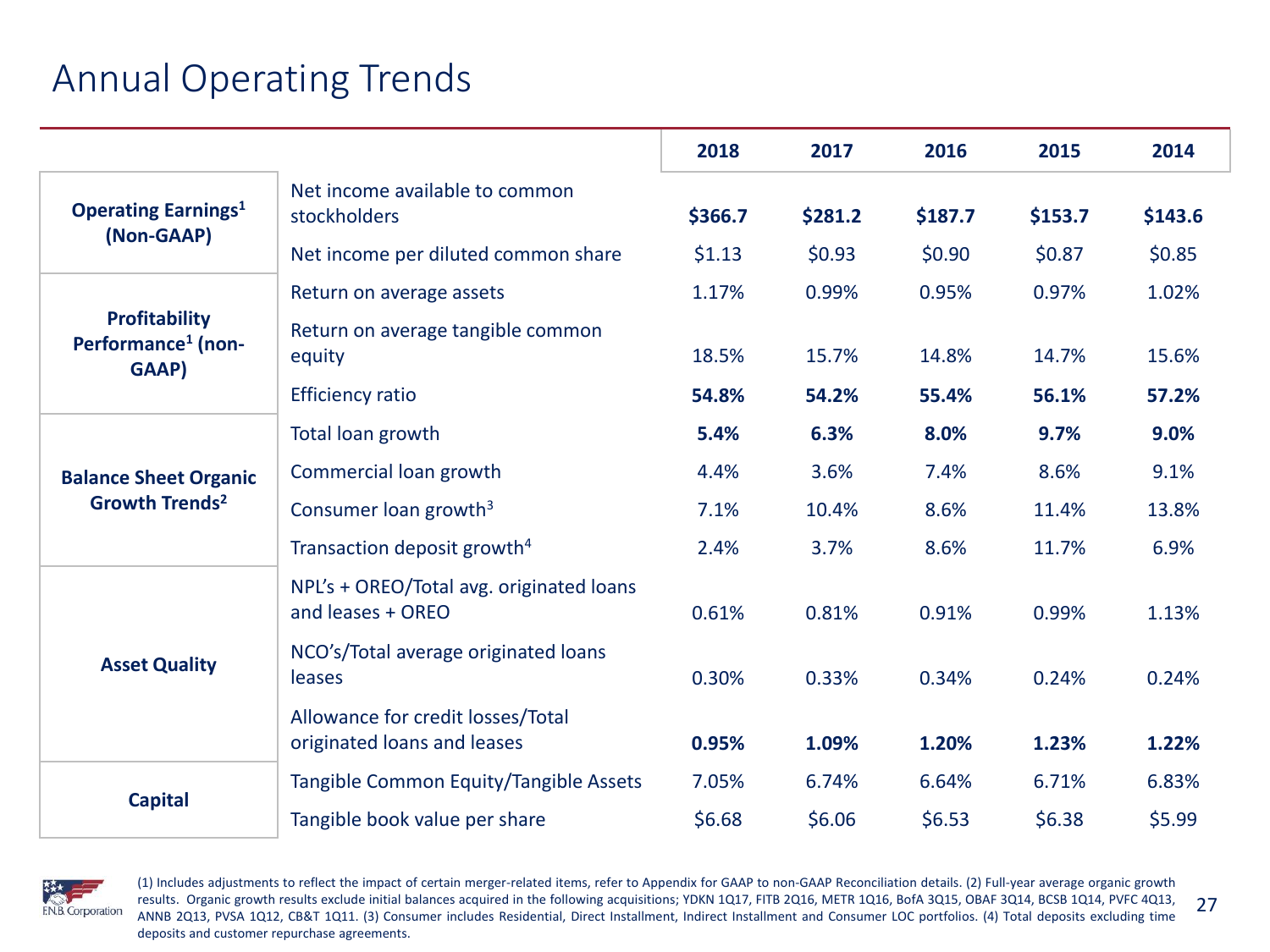#### Investment Portfolio

|                                                                                                  |                | %                | <b>Ratings</b>        |      |  |  |  |
|--------------------------------------------------------------------------------------------------|----------------|------------------|-----------------------|------|--|--|--|
| $(5 \text{ in millions}^1)$<br>12/31/18<br>\$2,466<br>1,955<br>717<br><b>Municipals</b><br>1,101 |                | <b>Portfolio</b> | Investment %          |      |  |  |  |
| <b>Agency MBS</b>                                                                                |                | 37%              | AAA                   | 100% |  |  |  |
| <b>Agency CMO</b>                                                                                |                | 30%              | AAA                   | 100% |  |  |  |
| <b>Agency Debentures</b>                                                                         |                | 11%              | AAA                   | 100% |  |  |  |
|                                                                                                  |                |                  | AAA                   | 12%  |  |  |  |
|                                                                                                  |                | 17%              | AA.                   | 74%  |  |  |  |
|                                                                                                  |                |                  |                       |      |  |  |  |
| <b>Commercial MBS<sup>2</sup></b>                                                                | 354            | 5%               | AAA                   | 100% |  |  |  |
| <b>US Treasury</b>                                                                               | 1              | $<1\%$           | AAA                   | 100% |  |  |  |
| Other                                                                                            | $\overline{2}$ | <1%              | <b>Various</b><br>/NR |      |  |  |  |
| <b>Total Investment Portfolio</b>                                                                | \$6,595        | 100%             |                       |      |  |  |  |

o 98% of total portfolio rated AA or better, 99% rated A or better

- o Relatively low duration of 4.3
- o Municipal bond portfolio
	- Highly rated with an average rating of AA and 99% of the portfolio rated A or better
	- General obligation bonds = 100% of municipal portfolio



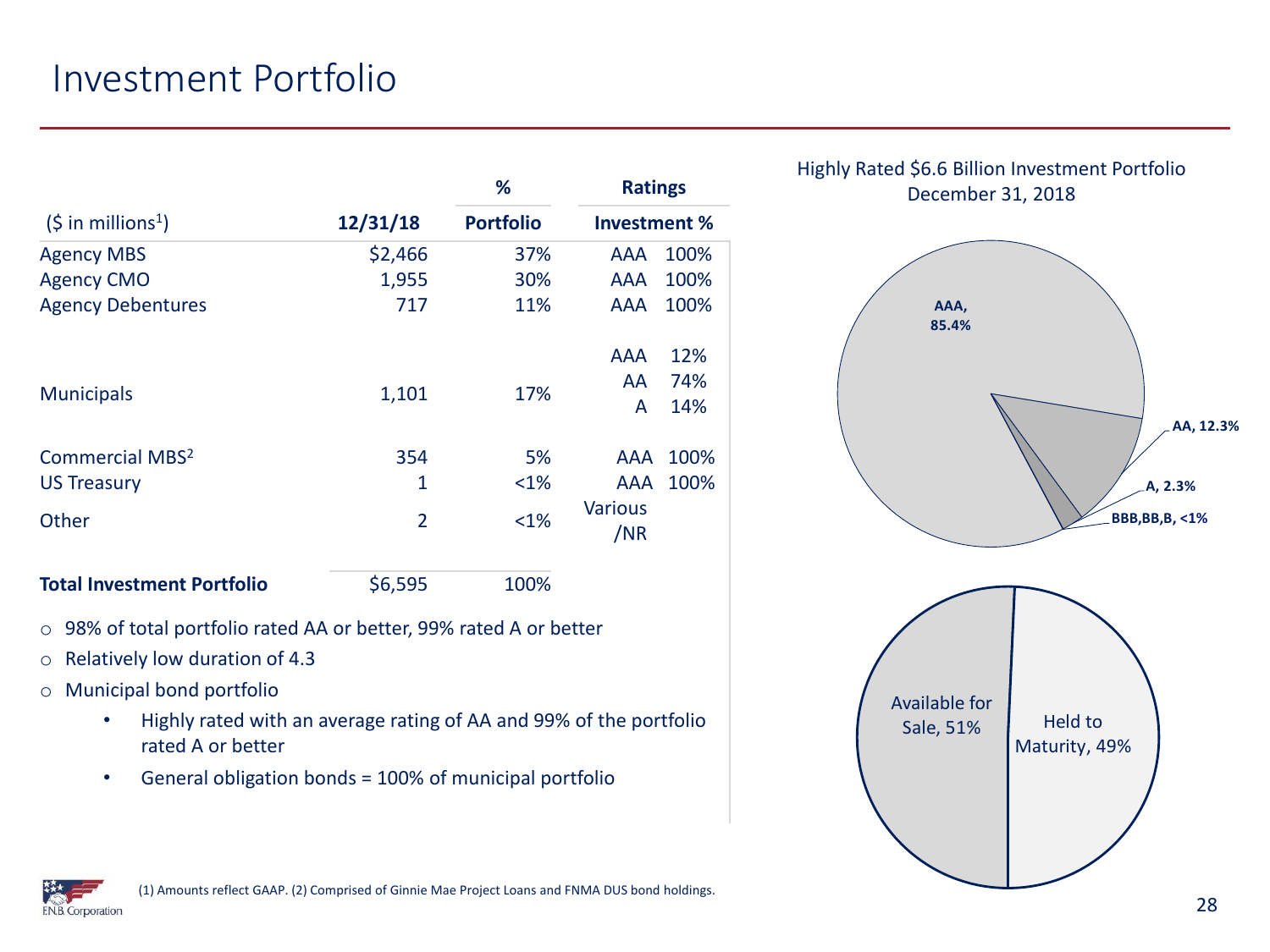## Diversified Loan Portfolio

|                                    | 12/31/2018     | $%$ of<br><b>Portfolio</b> |
|------------------------------------|----------------|----------------------------|
| $(5$ in millions)                  | <b>Balance</b> | 12/31/18                   |
|                                    |                |                            |
| <b>Commercial Real Estate</b>      | \$8,786        | 40%                        |
| <b>Commercial &amp; Industrial</b> | 4,556          | 21%                        |
| <b>Commercial Leases</b>           | 373            | 2%                         |
| Other                              | 46             | $<1\%$                     |
| <b>Total Commercial</b>            | \$13,761       | 62%                        |
| <b>Direct Installment</b>          | 1,764          | 9%                         |
| <b>Residential Mortgage</b>        | 3,113          | 14%                        |
| <b>Indirect Installment</b>        | 1,933          | 9%                         |
| <b>Consumer LOC</b>                | 1,582          | 7%                         |
| <b>Total Consumer</b>              | \$8,392        | 38%                        |
| <b>Total Loan Portfolio</b>        | \$22,153       | 100%                       |



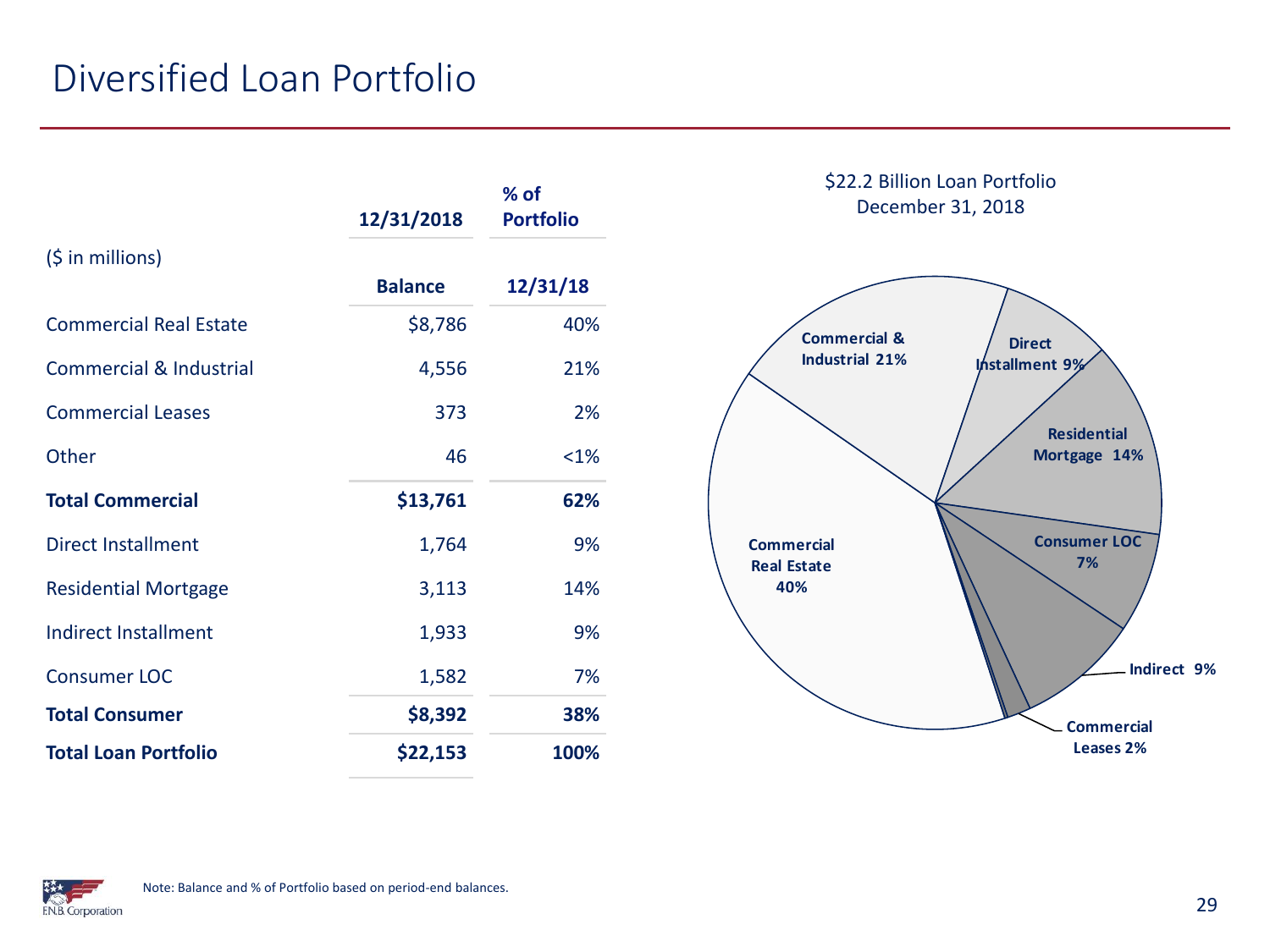#### Loan Risk Profile

|                                           |            |            |                          | <b>YTD Net Charge-</b>  | <b>Total Past</b>      |
|-------------------------------------------|------------|------------|--------------------------|-------------------------|------------------------|
| $(\sin$ millions)                         | 12/31/2018 | % of Loans | NPL's/Loans <sup>1</sup> | Offs/Loans <sup>1</sup> | Due/Loans <sup>1</sup> |
| Commercial and Industrial                 | 4,283      | 19.3%      | 0.92%                    | 0.46%                   | 0.58%                  |
| <b>CRE: Non-Owner Occupied</b>            | 5,702      | 25.7%      | 0.21%                    | 0.03%                   | 0.21%                  |
| <b>CRE: Owner Occupied</b>                | 3,084      | 13.9%      | 0.72%                    | 0.17%                   | 0.76%                  |
| Home Equity and Other Consumer            | 3,350      | 15.1%      | 0.72%                    | 0.14%                   | 0.00%                  |
| <b>Residential Mortgage</b>               | 3,094      | 14.0%      | 0.35%                    | 0.01%                   | 0.72%                  |
| <b>Indirect Consumer</b>                  | 1,933      | 8.7%       | 0.12%                    | 0.31%                   | 0.73%                  |
| <b>Equipment Finance Loans and Leases</b> | 647        | 2.9%       | 1.18%                    | 0.57%                   | 0.73%                  |
| Other                                     | 61         | 0.3%       | 2.17%                    | 2.10%                   | 0.88%                  |
| <b>Total</b>                              | \$22,153   | 100.0%     | 0.55%                    | 0.31%                   | 0.64%                  |

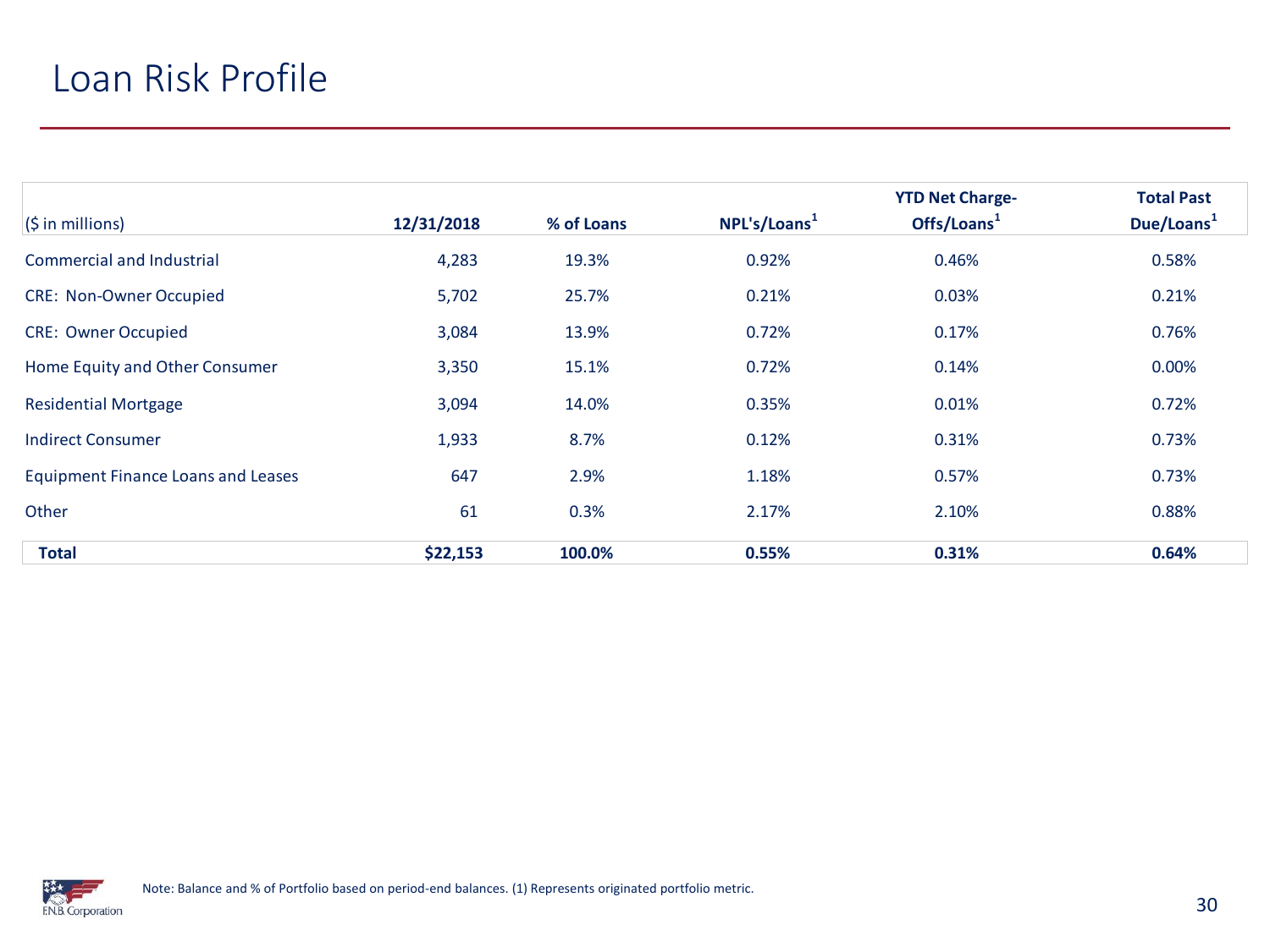#### Net Interest Income



| \$238.2mm (FTE) | <b>3Q18</b>                                                                                               | 3.36%   |
|-----------------|-----------------------------------------------------------------------------------------------------------|---------|
| $+9.9$          | Loans<br>+\$7.4mm higher rates<br>+2.4 higher balances                                                    | $+0.10$ |
| $+2.1$          | Investments<br>+1.0 higher rates<br>+1.1 higher balances                                                  | $+0.02$ |
| $+1.9$          | <b>Purchase Accounting</b><br>+2.5 incremental purchase<br>accounting accretion<br>-0.6 excess recoveries | $+0.03$ |
| $-6.2$          | Sale of Regency Finance<br>Company loans (8/31/18)                                                        | $-0.09$ |
| $-8.4$          | <b>Deposits</b><br>-7.0 higher rates<br>-1.4 higher balances                                              | $-0.11$ |
| $-1.7$          | <b>Wholesale Funding</b><br>-2.8 higher rates<br>+1.1 lower balances                                      | $-0.02$ |
| \$235.7mm (FTE) | 4Q18                                                                                                      | 3.29%   |

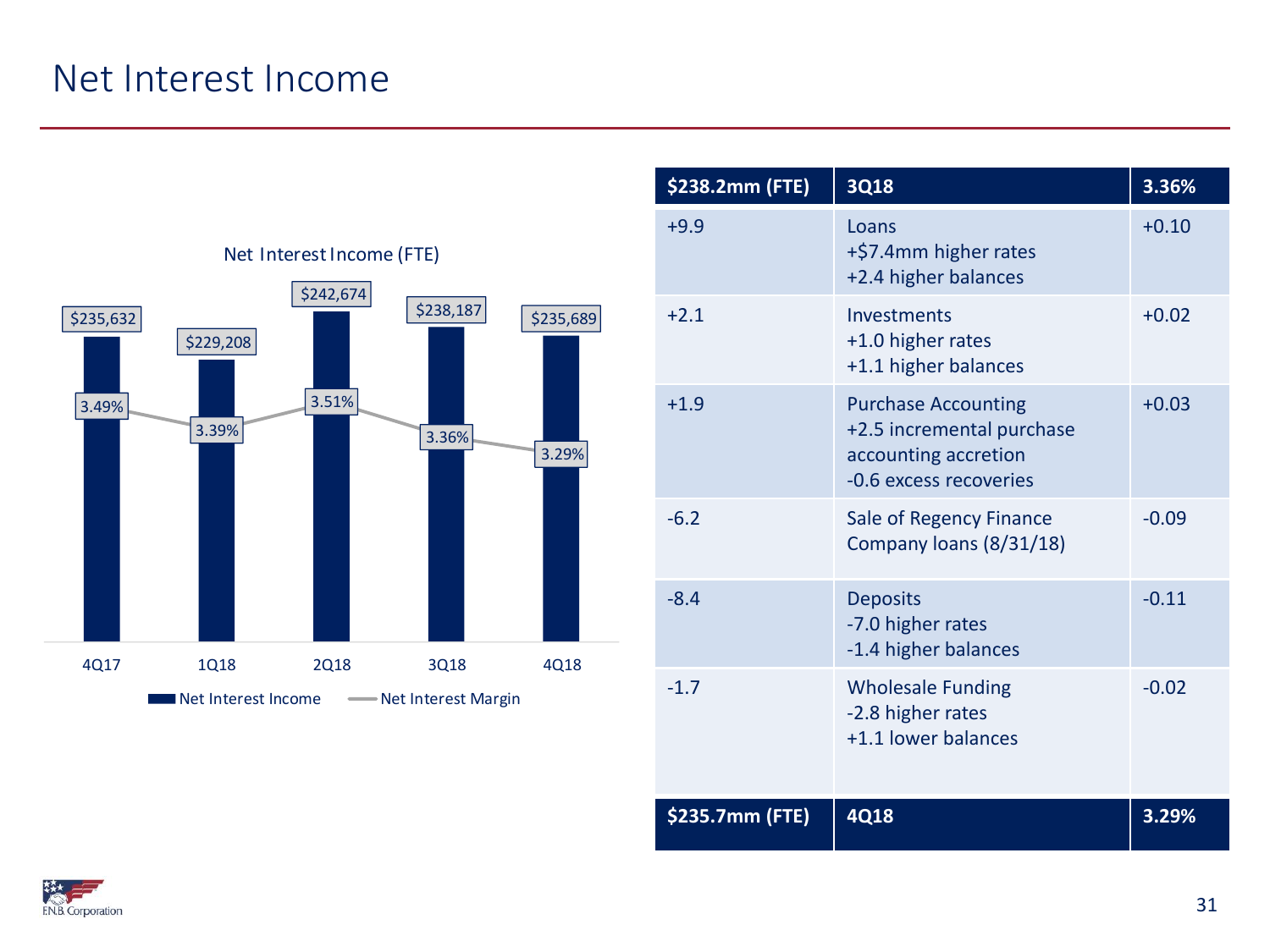#### Select Loan Portfolios



Consumer LOC



Commercial



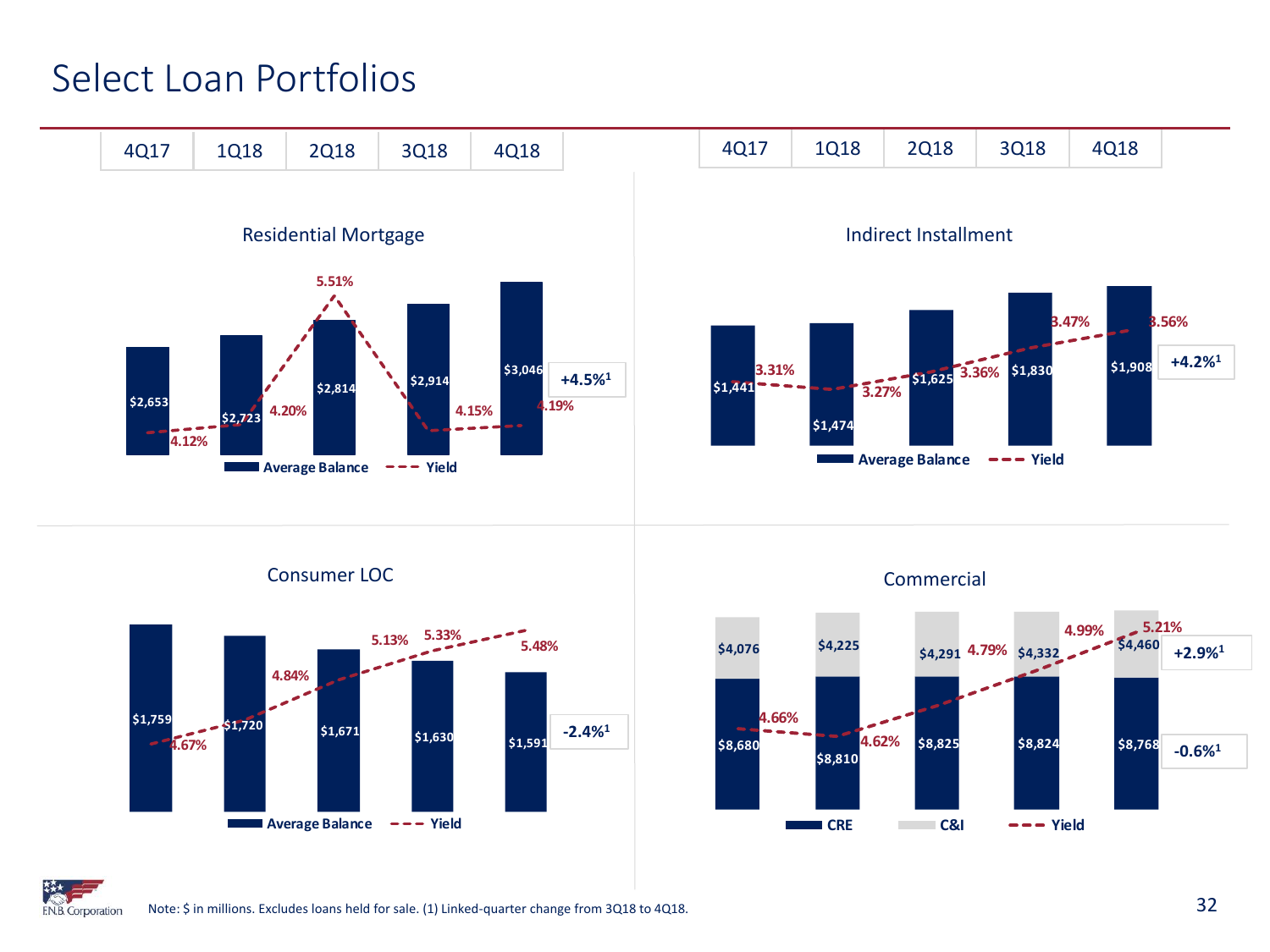#### Key Fee-Based Businesses

**EN.B. Corporation** 



■ Mortgage Banking Operations

33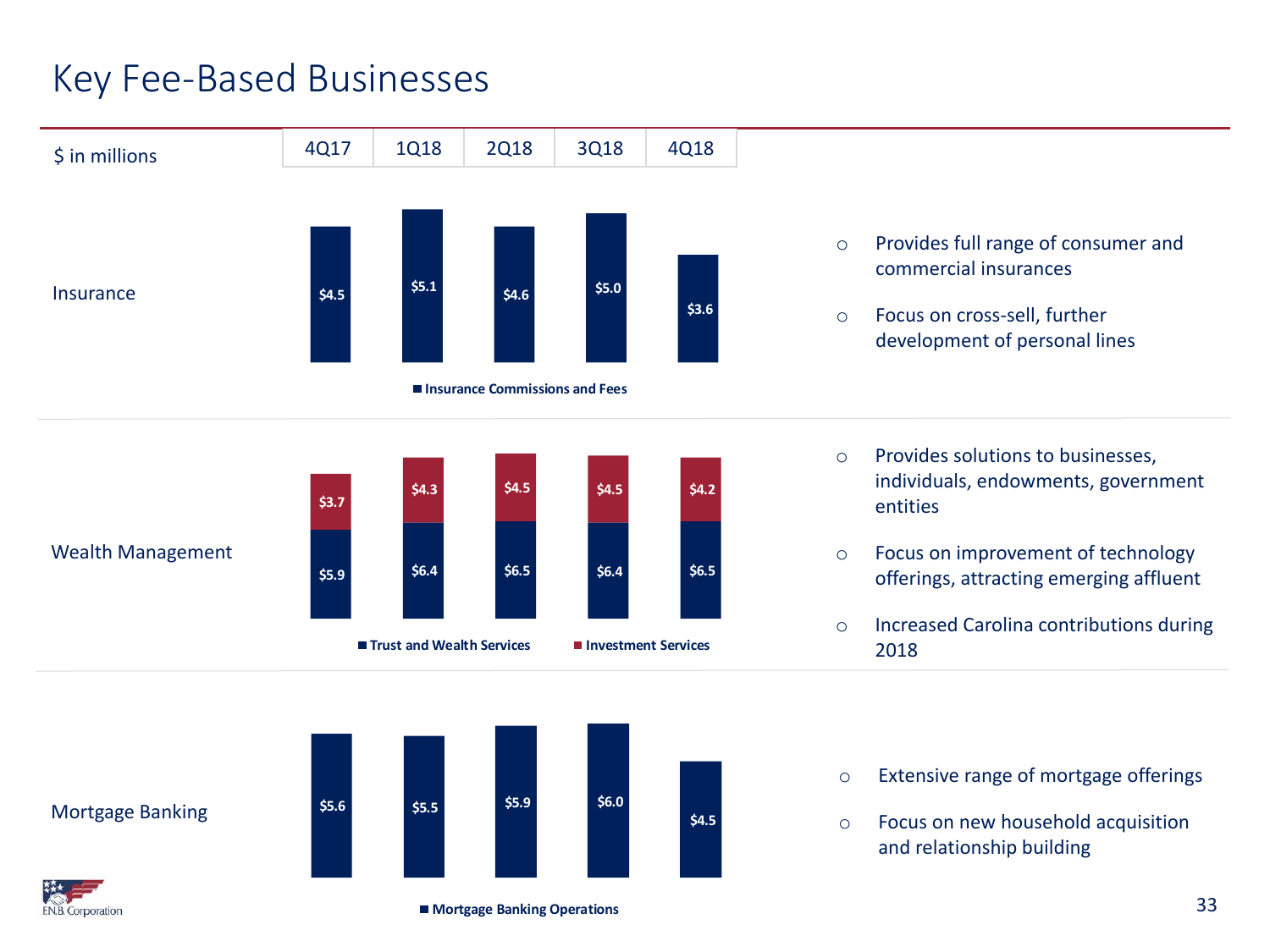#### Capital Markets and Specialty Finance

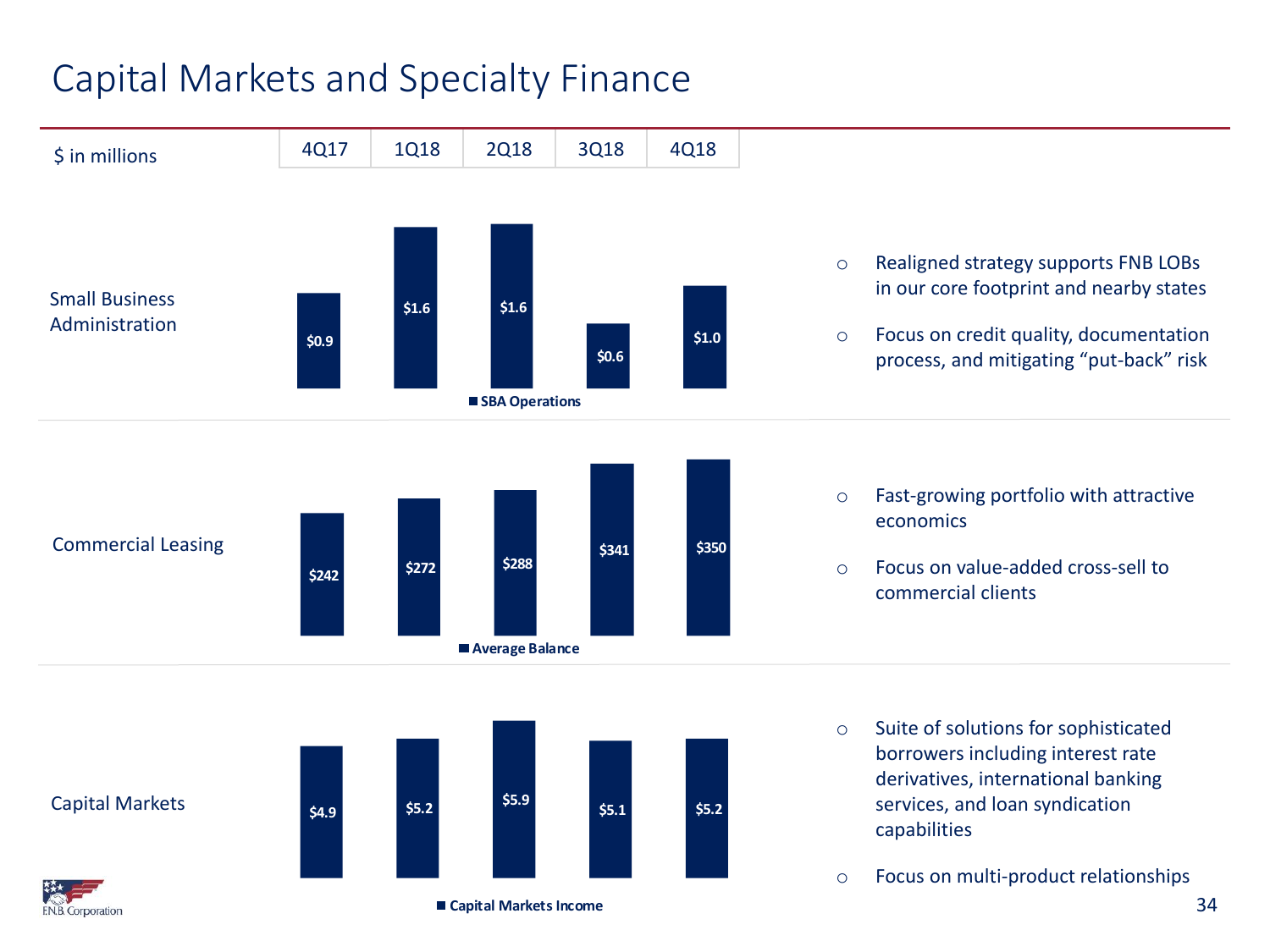#### Deposits and Customer Repurchase Agreements

|                                                                    | 12/31/18       | 12/31/18 | \$23.7 Billion Deposits and<br><b>Customer Repo Agreements</b> |
|--------------------------------------------------------------------|----------------|----------|----------------------------------------------------------------|
| $(\frac{1}{2} in millions)$                                        | <b>Balance</b> | Mix %    | December 31, 2018                                              |
| Savings, NOW, MMDA                                                 | \$12,186       | 51%      |                                                                |
| <b>Non-Interest Bearing</b>                                        | 6,000          | 25%      | <b>Non-Interest</b>                                            |
| <b>Transaction Deposits</b>                                        | \$18,186       |          | <b>Bearing 25%</b>                                             |
| <b>Time Deposits</b>                                               | 5,269          | 22%      |                                                                |
| <b>Total Deposits</b>                                              | \$23,455       |          | <b>Time Deposits</b><br>22%                                    |
| <b>Customer Repos</b>                                              | 251            | 1%       |                                                                |
| <b>Total Deposits and Customer</b><br><b>Repo Agreements</b>       | \$23,706       | 100%     | Savings, NOW,                                                  |
| <b>Transaction Deposits and</b><br><b>Customer Repo Agreements</b> | \$18,437       | 78%      | <b>MMDA 51%</b>                                                |
|                                                                    |                |          | Customer <sub>-</sub>                                          |

**Repos 1 %**

**Loans to Deposits Ratio = 94.5% (12/31/18)**

o New client acquisition and relationship-based focus reflected in favorable deposit mix

• 78% of total deposits and customer repo agreements are transaction-based deposits

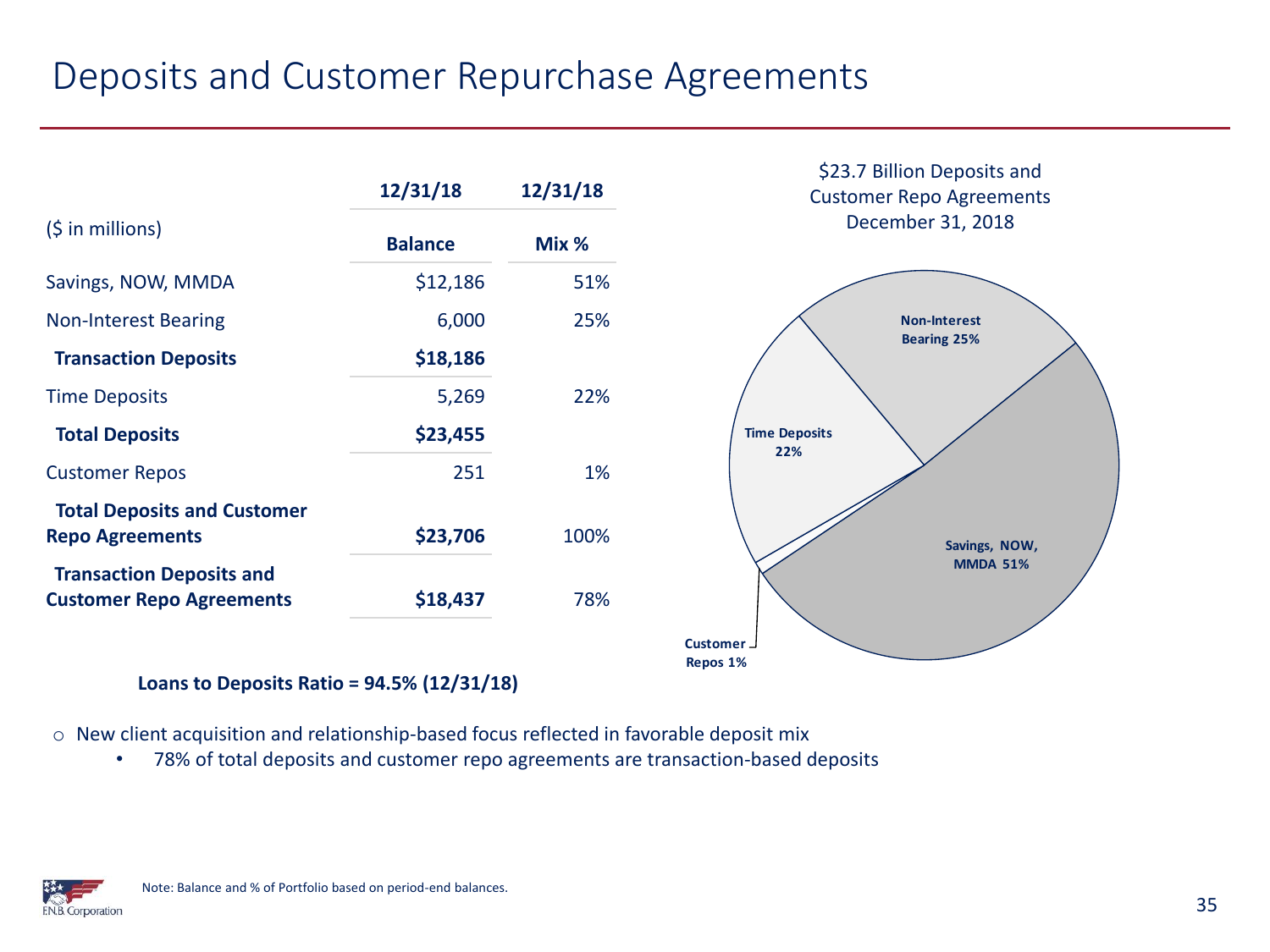#### 2018 Peer Group Listing

| <b>Ticker</b> | <b>Institution</b>                | <b>Ticker</b> | <b>Institution</b>              |
|---------------|-----------------------------------|---------------|---------------------------------|
| <b>ASB</b>    | <b>Associated Banc-Corp</b>       | <b>PBCT</b>   | People's United Financial, Inc. |
| <b>CBSH</b>   | Commerce Bancshares, Inc.         | PB            | Prosperity Bancshares, Inc.     |
| <b>CMA</b>    | Comerica, Inc.                    | <b>SNV</b>    | Synovus Financial Corp.         |
| <b>CFR</b>    | Cullen/Frost Bankers, Inc.        | <b>TCF</b>    | <b>TCF Financial Corp.</b>      |
| <b>EWBC</b>   | East West Bancorp, Inc.           | <b>UMPQ</b>   | Umpqua Holdings Corp.           |
| <b>FHN</b>    | First Horizon National Corp.      | <b>VLY</b>    | <b>Valley National Bancorp</b>  |
| <b>FRC</b>    | <b>First Republic Bank</b>        | <b>WBS</b>    | <b>Webster Financial Corp.</b>  |
| <b>HWC</b>    | Hancock Whitney Corp.             | <b>WTFC</b>   | <b>Wintrust Financial Corp.</b> |
| <b>ISBC</b>   | Investors Bancorp, Inc.           | <b>ZION</b>   | <b>Zions Bancorp</b>            |
| <b>NYCB</b>   | <b>New York Community Bancorp</b> |               |                                 |

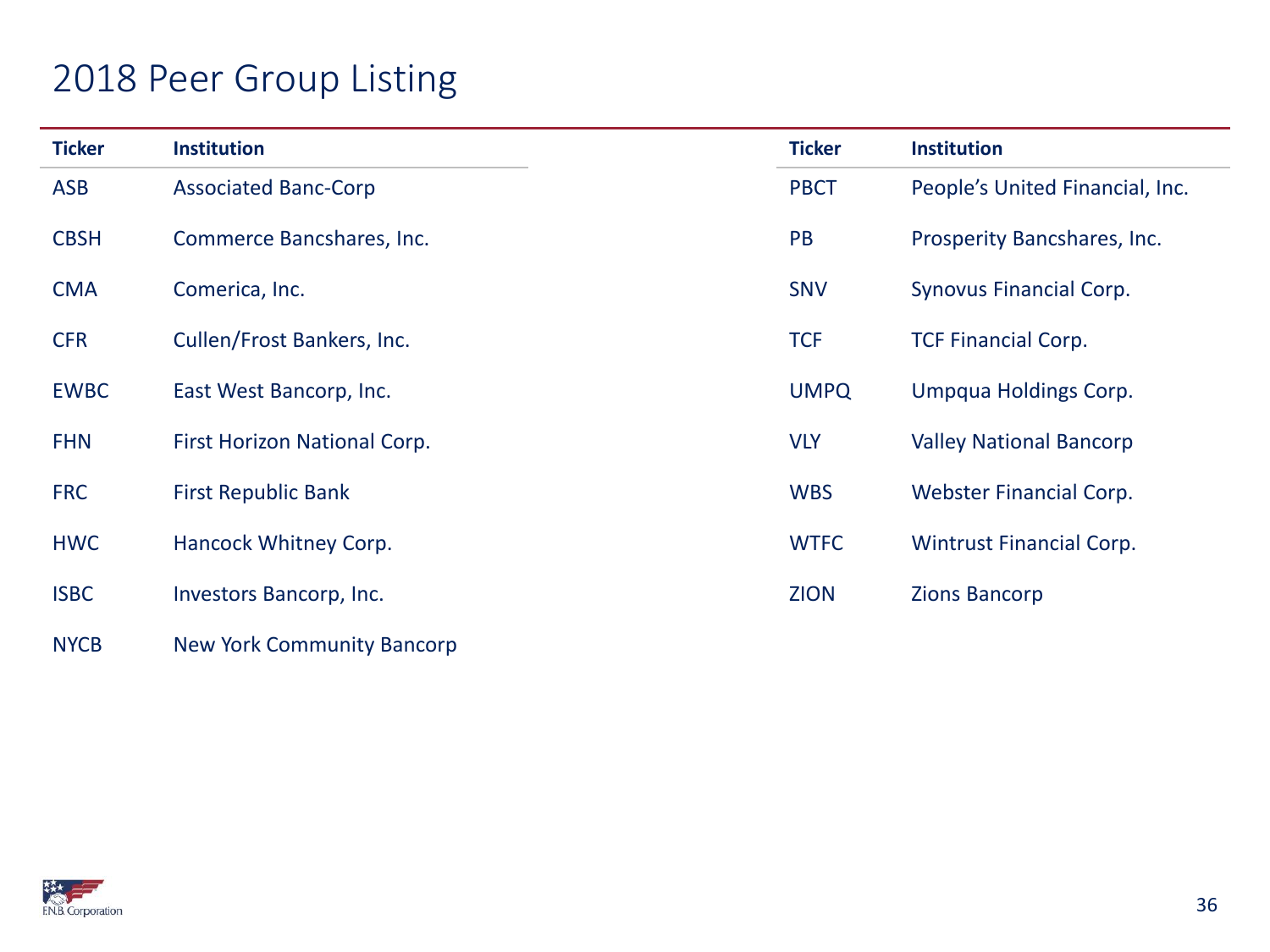|                                                                  | For The Quarter Ended |                |           |                   |           |                |           |             |              |        |
|------------------------------------------------------------------|-----------------------|----------------|-----------|-------------------|-----------|----------------|-----------|-------------|--------------|--------|
| \$ in millions except per share amounts                          | 31-Dec-18             |                | 30-Sep-18 |                   | 30-Jun-18 |                | 31-Mar-18 |             | 31-Dec-17    |        |
| Operating net income available to common stockholders            |                       |                |           |                   |           |                |           |             |              |        |
| Net income available to common stockholders                      | \$                    | $98.1 \quad $$ |           | 98.8 <sup>5</sup> |           | $83.2 \quad $$ |           | $84.8\quad$ |              | 22.1   |
| Gain on sale of subsidiary                                       |                       |                |           | (5.1)             |           |                |           |             |              |        |
| Tax expense of gain on sale of subsidiary                        |                       |                |           | 1.1               |           |                |           |             |              |        |
| Merger-related expense                                           |                       |                |           |                   |           |                |           |             |              | 1.1    |
| Tax benefit of merger-related expense                            |                       |                |           |                   |           |                |           |             |              | (0.4)  |
| <b>Branch Consolidation Costs</b>                                |                       |                |           |                   |           | 6.6            |           |             |              |        |
| Tax benefit of branch consolidation costs                        |                       |                |           |                   |           | (1.4)          |           |             |              |        |
| Discretionary 401(k) contributions                               |                       |                |           |                   |           | 0.9            |           |             |              |        |
| Tax benefit of discretionary 401(k) contributions                |                       |                |           |                   |           | (0.2)          |           |             |              |        |
| Reduction in valuation of deferred tax assets                    |                       |                |           |                   |           |                |           |             |              | 54.0   |
| Operating net income available to common stockholders (non-GAAP) | Ś.                    | 98.1           | \$        | 94.7              | \$.       | 89.1           | Ŝ.        | 84.8        | <sup>S</sup> | 76.8   |
| Operating earnings per diluted common share                      |                       |                |           |                   |           |                |           |             |              |        |
| Earnings per diluted common share                                | \$                    | $0.30 \quad $$ |           | $0.30 \quad $5$   |           | $0.26$ \$      |           | $0.26$ \$   |              | 0.07   |
| Gain on sale of subsidiary                                       |                       |                |           | (0.02)            |           |                |           |             |              |        |
| Tax expense of gain on sale of subsidiary                        |                       |                |           | 0.01              |           |                |           |             |              |        |
| Merger-related expense                                           |                       |                |           |                   |           |                |           |             |              | 0.00   |
| Tax benefit of merger-related expense                            |                       |                |           |                   |           |                |           |             |              | (0.00) |
| <b>Branch Consolidation Costs</b>                                |                       |                |           |                   |           | 0.02           |           |             |              |        |
| Tax benefit of branch consolidation costs                        |                       |                |           |                   |           | (0.01)         |           |             |              |        |
| Discretionary 401(k) contributions                               |                       |                |           |                   |           | 0.00           |           |             |              |        |
| Tax benefit of discretionary 401(k) contributions                |                       |                |           |                   |           | (0.00)         |           |             |              |        |
| Reduction in valuation of deferred tax assets                    |                       |                |           |                   |           |                |           |             |              | 0.17   |
| Operating earnings per diluted common share (non-GAAP)           | \$                    | 0.30           | -Ś        | 0.29              | \$        | 0.27           | - \$      | 0.26        | -\$          | 0.24   |

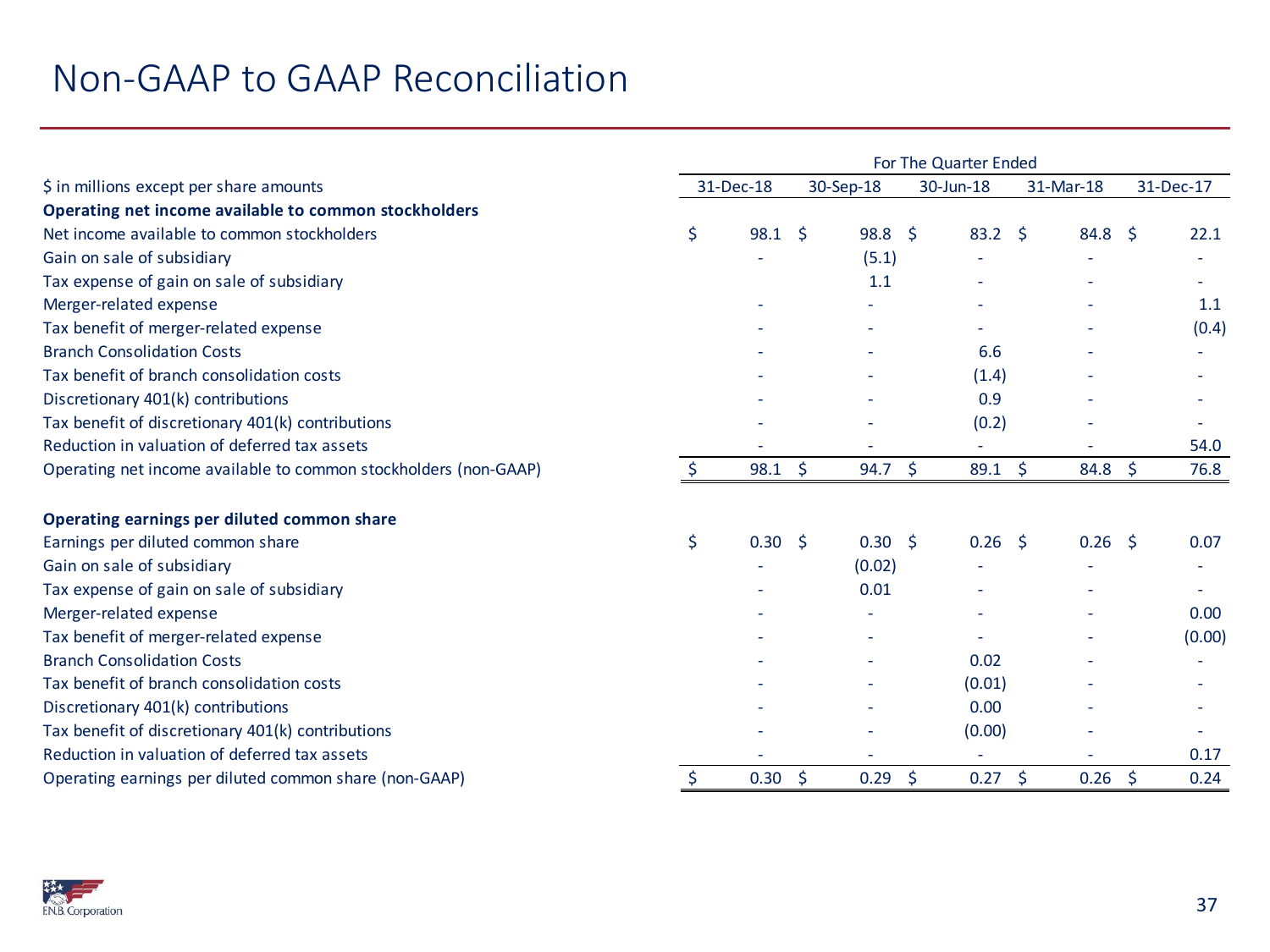|                                                                                     | For The Quarter Ended |                 |    |                 |    |                    |  |                    |           |
|-------------------------------------------------------------------------------------|-----------------------|-----------------|----|-----------------|----|--------------------|--|--------------------|-----------|
| \$ in millions                                                                      |                       | 31-Dec-18       |    | 30-Sep-18       |    | 30-Jun-18          |  | 31-Mar-18          | 31-Dec-17 |
| Return on average tangible common equity (ROATCE)                                   |                       |                 |    |                 |    |                    |  |                    |           |
| Net income available to common stockholders (annualized)                            | Ś.                    | $389.3 \quad $$ |    | $391.8 \quad $$ |    | 333.7 <sup>5</sup> |  | 343.7 <sup>5</sup> | 87.7      |
| Amortization of intangibles, net of tax (annualized)                                |                       | 12.0            |    | 11.9            |    | 12.1               |  | 13.5               | 12.4      |
| Tangible net income available to common stockholders (annualized) (non-GAAP)        | Ŝ.                    | 401.2           | Ŝ. | 403.7           | \$ | $345.8 \div$       |  | $357.2 \div$       | 100.1     |
| Average total stockholders' equity                                                  | \$                    | $4,554$ \$      |    | $4,516$ \$      |    | $4,462$ \$         |  | 4,430 \$           | 4,454     |
| Less: Average preferred stockholders' equity                                        |                       | 107             |    | 107             |    | 107                |  | 107                | 107       |
| Less: Average intangible assets(1)                                                  |                       | 2,329           |    | 2,333           |    | 2,337              |  | 2,340              | 2,345     |
| Average tangible common equity (non-GAAP)                                           |                       | 2,119           | Ŝ. | 2,076           | S. | $2,017$ \$         |  | $1,984$ \$         | 2,002     |
| Return on average tangible common equity (non-GAAP)                                 |                       | 18.94%          |    | 19.44%          |    | 17.14%             |  | 18.01%             | 5.00%     |
| <b>Operating ROATCE</b>                                                             |                       |                 |    |                 |    |                    |  |                    |           |
| Operating net income avail. to common stockholders (annualized)(2)                  | \$                    | 389.3 \$        |    | $375.7$ \$      |    | $357.4$ \$         |  | $343.7$ \$         | 304.9     |
| Amortization of intangibles, net of tax (annualized)                                |                       | 12.0            |    | 11.9            |    | 12.1               |  | 13.5               | 12.4      |
| Tangible operating net income avail. to common stockholders (annualized) (non-GAAP) | $\ddot{\mathsf{S}}$   | 401.2           | S. | 387.6           | S. | $369.5$ \$         |  | $357.2 \div$       | 317.3     |
| Average total stockholders' equity                                                  | \$                    | $4,554$ \$      |    | $4,516$ \$      |    | 4,462 \$           |  | 4,430 \$           | 4,454     |
| Less: Average preferred stockholders' equity                                        |                       | 107             |    | 107             |    | 107                |  | 107                | 107       |
| Less: Average intangible assets(1)                                                  |                       | 2,329           |    | 2,333           |    | 2,337              |  | 2,340              | 2,345     |
| Average tangible common equity (non-GAAP)                                           |                       | 2,118           | -S | $2,076$ \$      |    | $2,017$ \$         |  | $1,984$ \$         | 2,002     |
| Operating return on average tangible common equity (non-GAAP)                       |                       | 18.94%          |    | 18.67%          |    | 18.32%             |  | 18.01%             | 15.85%    |

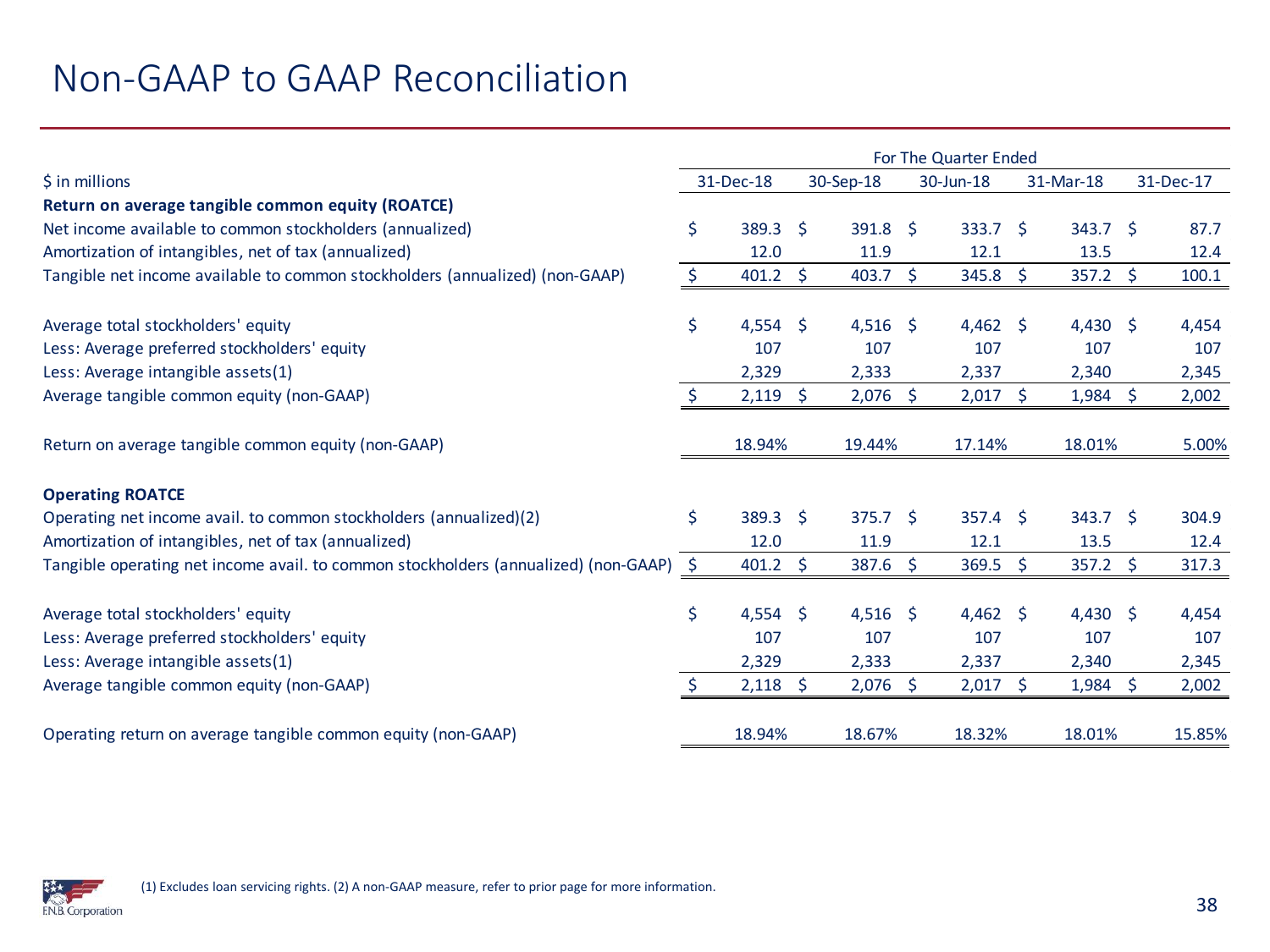|                                                        | For The Quarter Ended |              |    |                    |                        |                           |     |               |    |        |
|--------------------------------------------------------|-----------------------|--------------|----|--------------------|------------------------|---------------------------|-----|---------------|----|--------|
| $\frac{1}{2}$ in millions                              |                       | 31-Dec-18    |    | 30-Sep-18          | 31-Mar-18<br>30-Jun-18 |                           |     | 31-Dec-17     |    |        |
| Return on average tangible assets (ROATA)              |                       |              |    |                    |                        |                           |     |               |    |        |
| Net income (annualized)                                | \$                    | $397.2$ \$   |    | $399.8 \quad $$    |                        | $341.8 \; \simeq$         |     | $351.9$ \$    |    | 95.7   |
| Amortization of intangibles, net of tax (annualized)   |                       | 12.0         |    | 11.9               |                        | 12.1                      |     | 13.5          |    | 12.4   |
| Tangible net income (annualized) (non-GAAP)            | \$                    | 409.2        | Ŝ. | 411.7              | $\ddot{\mathsf{S}}$    | $353.8 \quad \frac{2}{5}$ |     | $365.4 \div$  |    | 108.1  |
|                                                        |                       |              |    |                    |                        |                           |     |               |    |        |
| Average total assets                                   | \$                    | $32,693$ \$  |    | $32,403$ \$        |                        | $31,948$ \$               |     | $31,495$ \$   |    | 31,098 |
| Less: Average intangible assets(1)                     |                       | 2,329        |    | 2,333              |                        | 2,337                     |     | 2,340         |    | 2,345  |
| Average tangible assets (non-GAAP)                     |                       | $30,364$ \$  |    | 30,070             | -Ŝ                     | $29,611$ \$               |     | $29,155$ \$   |    | 28,753 |
|                                                        |                       |              |    |                    |                        |                           |     |               |    |        |
| Return on average tangible assets (non-GAAP)           |                       | 1.35%        |    | 1.37%              |                        | 1.19%                     |     | 1.25%         |    | 0.38%  |
|                                                        |                       |              |    |                    |                        |                           |     |               |    |        |
| <b>Operating ROATA</b>                                 |                       |              |    |                    |                        |                           |     |               |    |        |
| Operating net income (annualized)(2)                   | \$                    | 397.2 \$     |    | 383.7 <sup>5</sup> |                        | $365.5$ \$                |     | $351.9 \pm 5$ |    | 312.9  |
| Amortization of intangibles, net of tax (annualized)   |                       | 12.0         |    | 11.9               |                        | 12.1                      |     | 13.5          |    | 12.4   |
| Tangible operating net income (annualized) (non-GAAP)  |                       | $409.2 \div$ |    | 395.6              | -Ś                     | $377.6 \quad $$           |     | 365.4         | -Ś | 325.2  |
|                                                        |                       |              |    |                    |                        |                           |     |               |    |        |
| Average total assets                                   | \$                    | $32,693$ \$  |    | $32,403$ \$        |                        | $31,948$ \$               |     | $31,495$ \$   |    | 31,098 |
| Less: Average intangible assets(1)                     |                       | 2,329        |    | 2,333              |                        | 2,337                     |     | 2,340         |    | 2,345  |
| Average tangible assets (non-GAAP)                     |                       | $30,364$ \$  |    | 30,070             | <sup>S</sup>           | 29,611                    | - Ś | 29,155        | -S | 28,753 |
|                                                        |                       |              |    |                    |                        |                           |     |               |    |        |
| Operating return on average tangible assets (non-GAAP) |                       | 1.35%        |    | 1.32%              |                        | 1.28%                     |     | 1.25%         |    | 1.13%  |

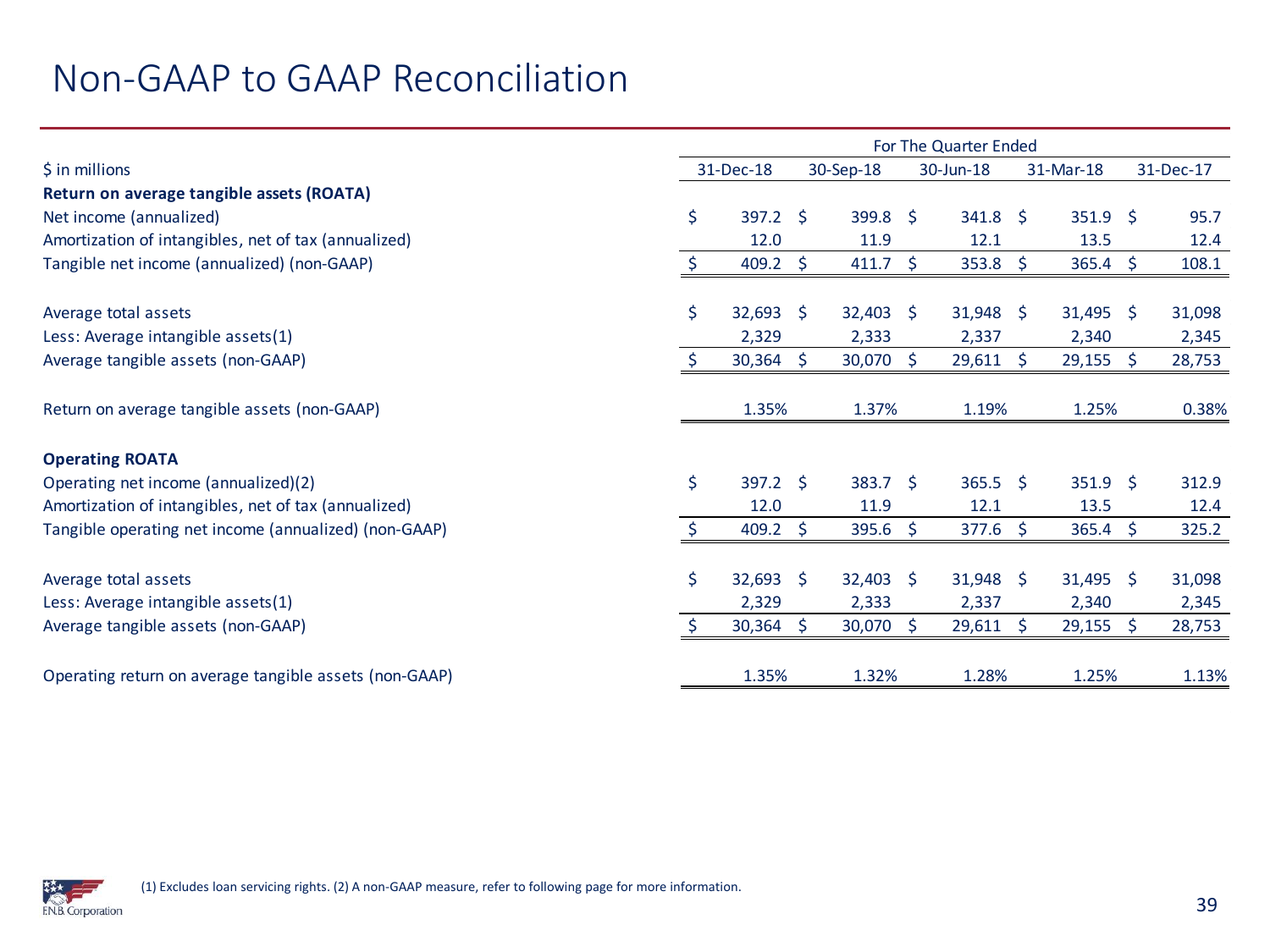|                                                   | For The Quarter Ended |                           |              |                           |           |                          |   |                   |              |        |  |
|---------------------------------------------------|-----------------------|---------------------------|--------------|---------------------------|-----------|--------------------------|---|-------------------|--------------|--------|--|
| $$$ in millions                                   | 31-Dec-18             |                           | 30-Sep-18    |                           | 30-Jun-18 |                          |   | 31-Mar-18         | 31-Dec-17    |        |  |
| <b>Operating net income</b>                       |                       |                           |              |                           |           |                          |   |                   |              |        |  |
| Net income                                        | \$                    | $100.1 \quad \frac{1}{5}$ |              | $100.8 \quad \frac{2}{3}$ |           | $85.2 \quad$             |   | 86.8              | S.           | 24.1   |  |
| Gain on sale of subsidiary                        |                       |                           |              | (5.1)                     |           |                          |   |                   |              | ۰      |  |
| Tax expense of gain on sale of subsidiary         |                       |                           |              | 1.1                       |           |                          |   |                   |              |        |  |
| Merger-related expense                            |                       |                           |              |                           |           |                          |   |                   |              | 1.1    |  |
| Tax benefit of merger-related expense             |                       |                           |              | ٠                         |           | $\overline{\phantom{0}}$ |   |                   |              | (0.4)  |  |
| <b>Branch consolidation costs</b>                 |                       |                           |              |                           |           | 6.6                      |   |                   |              |        |  |
| Tax benefit of branch consolidation costs         |                       |                           |              |                           |           | (1.4)                    |   |                   |              |        |  |
| Discretionary 401(k) contributions                |                       |                           |              |                           |           | 0.9                      |   |                   |              |        |  |
| Tax benefit of discretionary 401(k) contributions |                       |                           |              |                           |           | (0.2)                    |   |                   |              |        |  |
| Reduction in valuation of deferred tax assets     |                       |                           |              |                           |           |                          |   |                   |              | 54.0   |  |
| Operating net income (non-GAAP)                   |                       | 100.1                     | Ś.           | 96.7                      | S         | 91.1                     | S | 86.8              | <sup>S</sup> | 78.9   |  |
| <b>Operating return on average assets (ROAA)</b>  |                       |                           |              |                           |           |                          |   |                   |              |        |  |
| Operating net income (annualized)(1)              |                       | $397.2 \div$              |              | $383.7 \quad $$           |           | $365.5$ \$               |   | $351.9 \; \simeq$ |              | 312.9  |  |
|                                                   |                       |                           |              |                           |           |                          |   |                   |              |        |  |
| Average total assets                              |                       | 32,693                    | <sup>S</sup> | 32,403                    | Ŝ.        | $31,948$ \$              |   | $31,495$ \$       |              | 31,098 |  |
| Operating return on average assets (non-GAAP)     |                       | 1.22%                     |              | 1.18%                     |           | 1.14%                    |   | 1.12%             |              | 1.01%  |  |

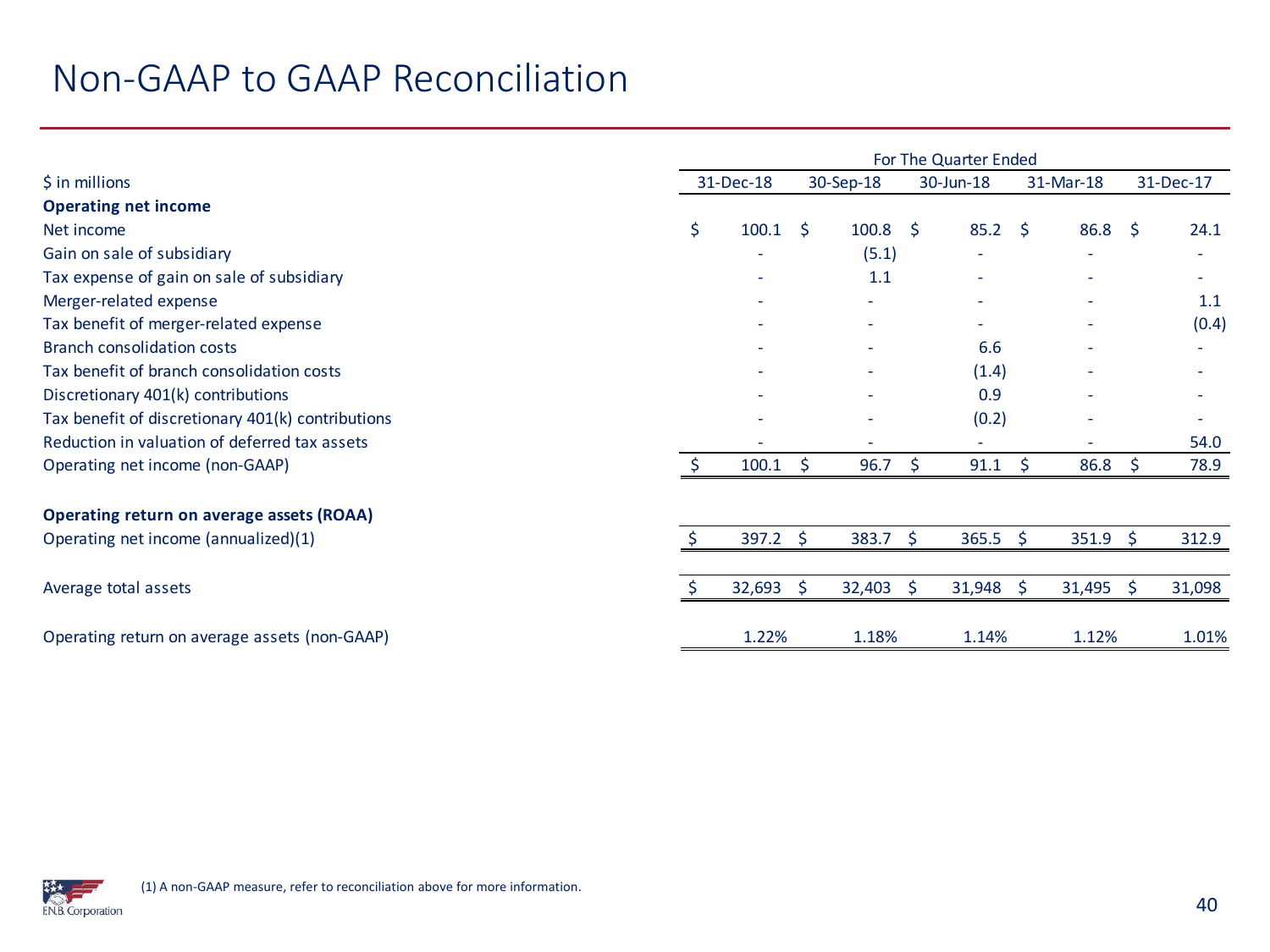|                                                                  |              | For The Quarter Ended |           |             |                     |                 |           |              |  |           |  |
|------------------------------------------------------------------|--------------|-----------------------|-----------|-------------|---------------------|-----------------|-----------|--------------|--|-----------|--|
| \$ in millions except per share amounts                          |              | 31-Dec-18             | 30-Sep-18 |             | 30-Jun-18           |                 | 31-Mar-18 |              |  | 31-Dec-17 |  |
| Tangible book value per common share (at period-end)             |              |                       |           |             |                     |                 |           |              |  |           |  |
| Total stockholders' equity                                       | \$           | 4,608 \$              |           | $4,525$ \$  |                     | $4,473$ \$      |           | $4,433$ \$   |  | 4,409     |  |
| Less: preferred stockholders' equity                             |              | 107                   |           | 107         |                     | 107             |           | 107          |  | 107       |  |
| Less: intangibles(1)                                             |              | 2,333                 |           | 2,330       |                     | 2,335           |           | 2,339        |  | 2,341     |  |
| Tangible common equity (non-GAAP)                                | <sup>5</sup> | $2,168$ \$            |           | 2,088       | $\ddot{\mathsf{S}}$ | $2,031 \quad $$ |           | $1,987$ \$   |  | 1,961     |  |
| Ending common shares outstanding (000's)                         |              | 324,315               |           | 324,275     |                     | 324,258         |           | 323,687      |  | 323,465   |  |
| Tangible book value per common share (non-GAAP)                  | Ş            | $6.68$ \$             |           | $6.44 \div$ |                     | $6.26$ \$       |           | $6.14 \quad$ |  | 6.06      |  |
| Tangible common equity / Tangible assets (at period-end)         |              |                       |           |             |                     |                 |           |              |  |           |  |
| Total stockholders equity                                        | \$           | 4,608 \$              |           | $4,525$ \$  |                     | $4,473$ \$      |           | $4,433$ \$   |  | 4,409     |  |
| Less: preferred stockholders' equity                             |              | 107                   |           | 107         |                     | 107             |           | 107          |  | 107       |  |
| Less: intangibles(1)                                             |              | 2,333                 |           | 2,330       |                     | 2,335           |           | 2,339        |  | 2,341     |  |
| Tangible common equity (non-GAAP)                                | -\$          | $2,168$ \$            |           | 2,088       | -\$                 | $2,031 \quad $$ |           | $1,987$ \$   |  | 1,961     |  |
| <b>Total assets</b>                                              | \$           | $33,102$ \$           |           | $32,618$ \$ |                     | $32,258$ \$     |           | $31,652$ \$  |  | 31,418    |  |
| Less: intangibles(1)                                             |              | 2,333                 |           | 2,330       |                     | 2,335           |           | 2,339        |  | 2,341     |  |
| Tangible assets (non-GAAP)                                       | \$           | $30,768$ \$           |           | $30,288$ \$ |                     | $29,922$ \$     |           | $29,313$ \$  |  | 29,076    |  |
| Tangible common equity / Tangible assets (period end) (non-GAAP) |              | 7.05%                 |           | 6.89%       |                     | 6.79%           |           | 6.78%        |  | 6.74%     |  |

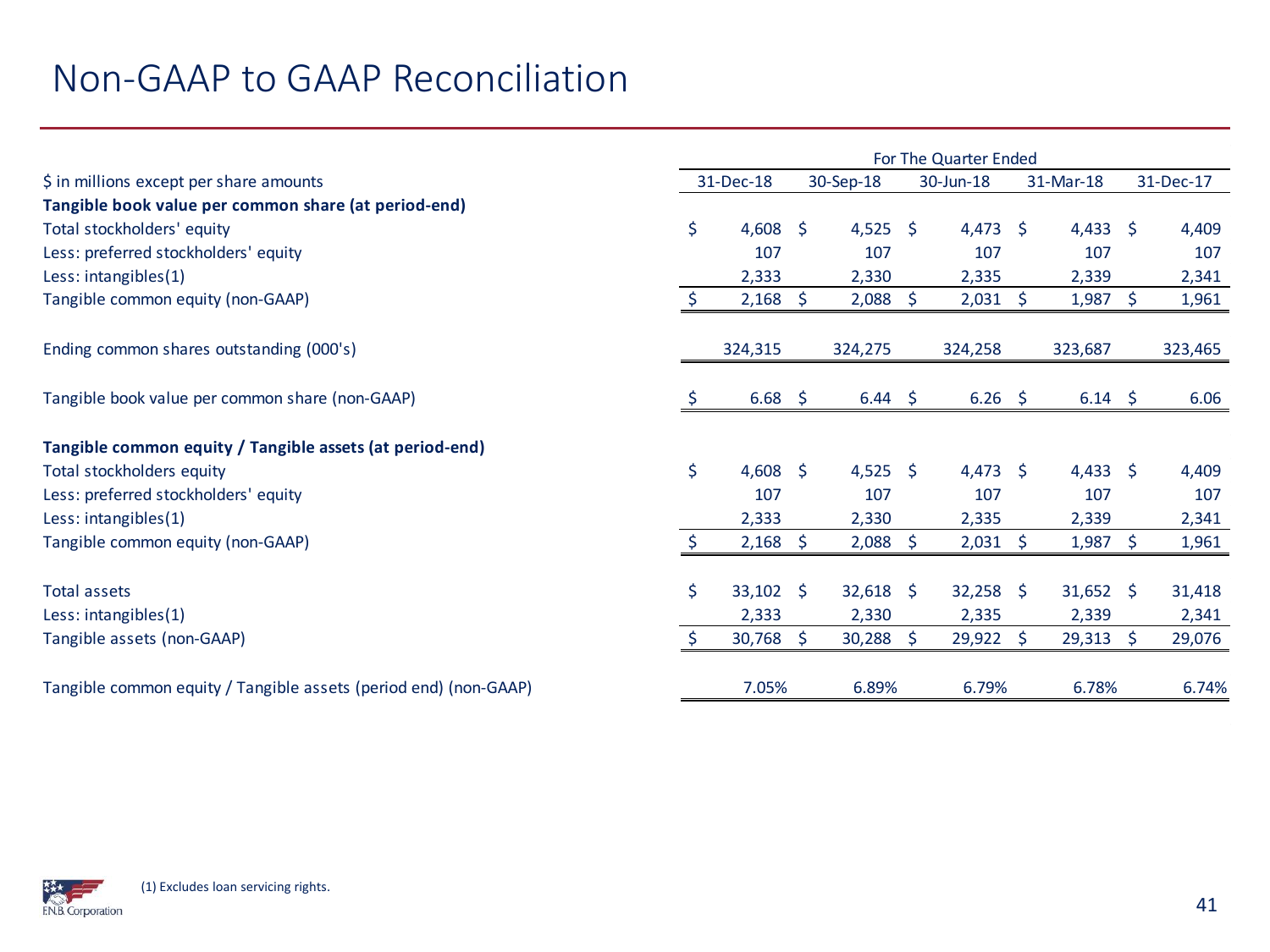|                                                                     | For The Quarter Ended |                          |           |                          |           |                  |           |                          |    |           |
|---------------------------------------------------------------------|-----------------------|--------------------------|-----------|--------------------------|-----------|------------------|-----------|--------------------------|----|-----------|
| $\frac{1}{2}$ in millions                                           |                       | 31-Dec-18                | 30-Sep-18 |                          | 30-Jun-18 |                  | 31-Mar-18 |                          |    | 31-Dec-17 |
| <b>Efficiency Ratio (FTE)</b>                                       |                       |                          |           |                          |           |                  |           |                          |    |           |
| Non-interest expense                                                | \$                    | $169.7 \quad$ \$         |           | 170.7 <sup>5</sup>       |           | $183.0 \quad $$  |           | $171.1 \quad $$          |    | 166.5     |
| Less: amortization of intangibles                                   |                       | 3.8                      |           | 3.8                      |           | 3.8              |           | 4.2                      |    | 4.8       |
| Less: OREO expense                                                  |                       | 1.3                      |           | 1.5                      |           | 2.2              |           | 1.4                      |    | 1.0       |
| Less: merger costs                                                  |                       |                          |           |                          |           | ۰.               |           |                          |    | 1.1       |
| Less: branch consolidation expenses                                 |                       | $\overline{\phantom{a}}$ |           | $\overline{\phantom{a}}$ |           | 2.9              |           | $\overline{\phantom{a}}$ |    | ٠         |
| Less: discretionary 401(k) contributions                            |                       |                          |           |                          |           | 0.9              |           |                          |    |           |
| Adjusted non-interest expense                                       |                       | 164.6                    | -S        | $165.4 \quad $}$         |           | $173.2 \div$     |           | $165.5$ \$               |    | 159.7     |
|                                                                     |                       |                          |           |                          |           |                  |           |                          |    |           |
| Net interest income                                                 | \$                    | $232.2 \quad$            |           | $234.8 \quad$ \$         |           | $239.4 \quad$ \$ |           | $226.1 \quad $$          |    | 230.0     |
| Taxable equivalent adjustment                                       |                       | 3.4                      |           | 3.4                      |           | 3.3              |           | 3.1                      |    | 5.6       |
| Non-interest income                                                 |                       | 68.4                     |           | 74.8                     |           | 64.9             |           | 67.5                     |    | 65.1      |
| Less: net securities gains                                          |                       | 0.0                      |           |                          |           | 0.0              |           |                          |    | 0.0       |
| Less: Gain on sale of subsidiary                                    |                       |                          |           | 5.1                      |           | ÷                |           |                          |    |           |
| Add: loss on fixed assets related to branch consolidation           |                       | $\overline{\phantom{a}}$ |           |                          |           | 3.7              |           | $\sim$                   |    | ٠         |
| Adjusted net interest income (FTE) (non-GAAP) + non-interest income |                       | 304.1                    | Ŝ.        | 307.9                    | \$        | $311.2 \quad $$  |           | 296.7                    | -S | 300.7     |
| Efficiency Ratio (FTE) (non-GAAP)                                   |                       | 54.13%                   |           | 53.73%                   |           | 55.64%           |           | 55.78%                   |    | 53.09%    |

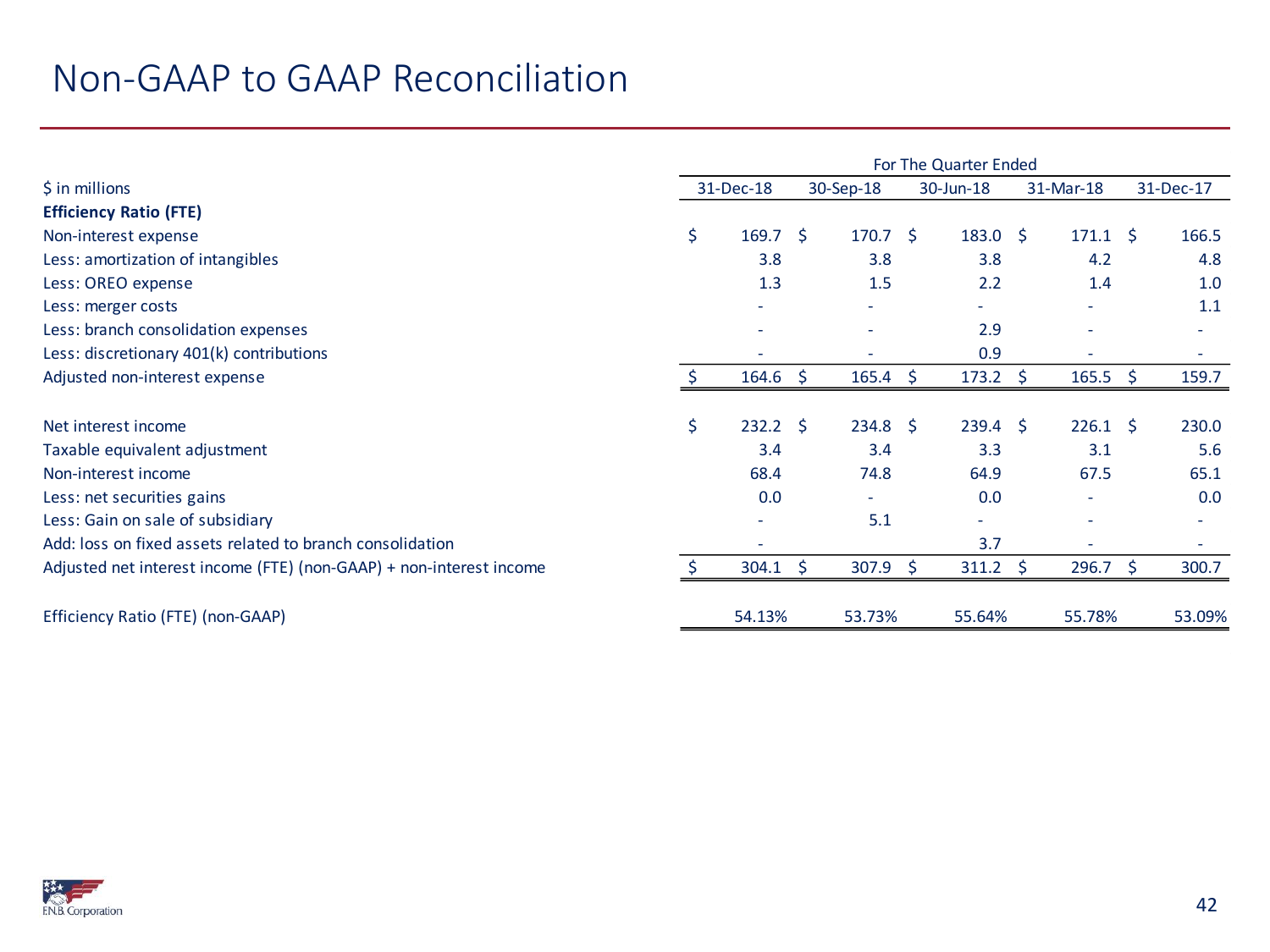|                                                                                                  | For The Quarter Ended |                           |           |                     |           |                      |           |                     |  |                |  |  |  |  |
|--------------------------------------------------------------------------------------------------|-----------------------|---------------------------|-----------|---------------------|-----------|----------------------|-----------|---------------------|--|----------------|--|--|--|--|
| \$ in thousands                                                                                  |                       | 31-Dec-18                 | 30-Sep-18 |                     | 30-Jun-18 |                      | 31-Mar-18 |                     |  | 31-Dec-17      |  |  |  |  |
| <b>Components of net interest income</b>                                                         |                       |                           |           |                     |           |                      |           |                     |  |                |  |  |  |  |
| Net interest income                                                                              |                       | 232,242                   |           | 234.787 \$          |           | $239,355$ \$         |           | $226,105$ \$        |  | 230,036        |  |  |  |  |
| Net interest margin (FTE)(1)                                                                     |                       | 3.29%                     |           | 3.36%               |           | 3.51%                |           | 3.39%               |  | 3.49%          |  |  |  |  |
| Incremental purchase accounting accretion included in net interest income                        |                       | $8,322$ \$                |           | $5,852$ \$          |           | $5,790$ \$           |           | $4,841 \quad$ \$    |  | 4,695          |  |  |  |  |
| Incremental purchase accounting accretion impact to net interest margin                          |                       | 0.12%                     |           | 0.08%               |           | 0.08%                |           | 0.07%               |  | 0.07%          |  |  |  |  |
| Cash recoveries included in net interest income<br>Cash recoveries impact to net interest margin |                       | 869 <sup>5</sup><br>0.01% |           | $1,479$ \$<br>0.02% |           | $10,198$ \$<br>0.15% |           | $1,085$ \$<br>0.02% |  | 5,313<br>0.08% |  |  |  |  |

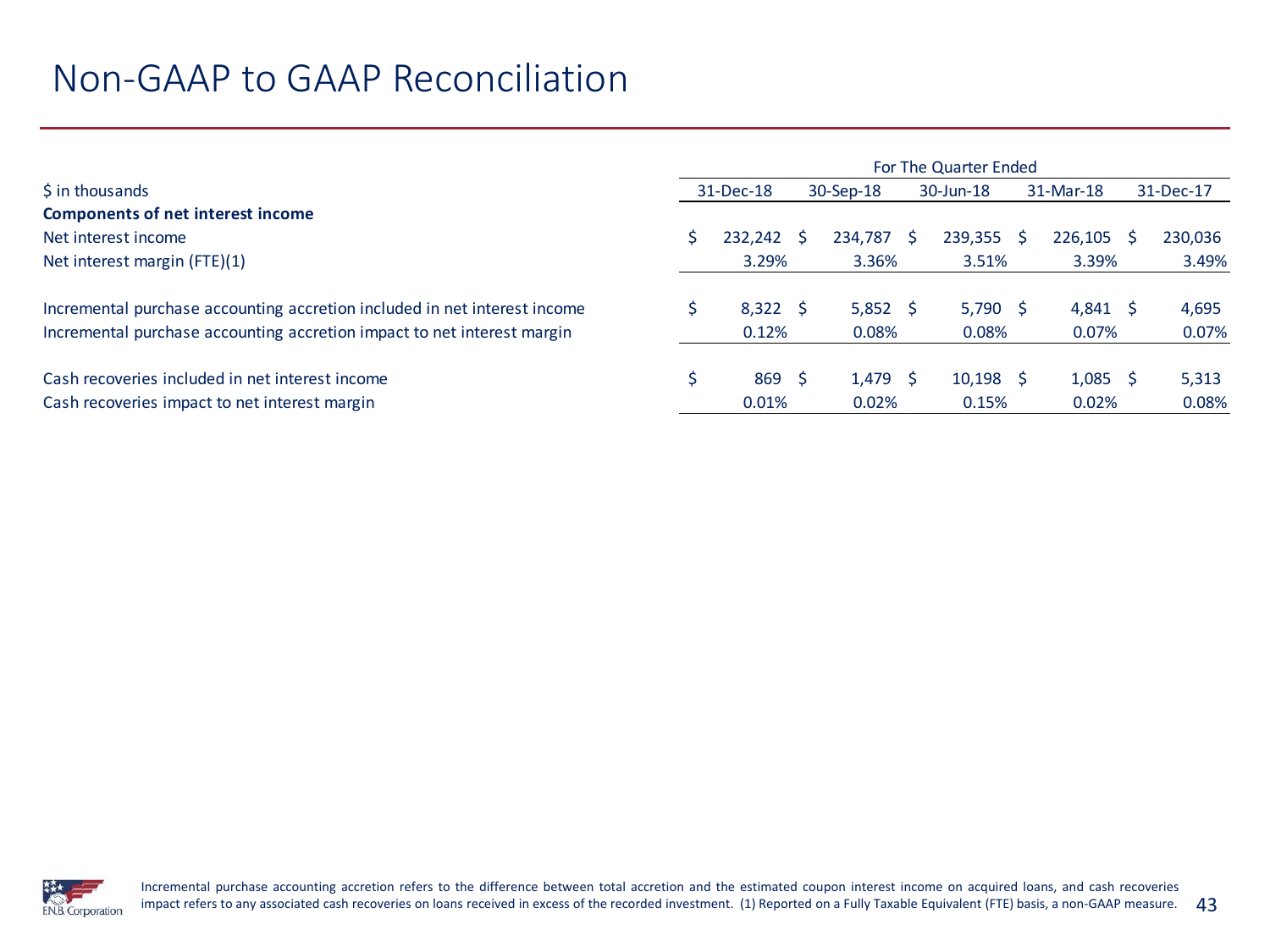|                                                                  | For The Fiscal Year |                 |    |                |  |                 |              |              |     |         |  |  |  |
|------------------------------------------------------------------|---------------------|-----------------|----|----------------|--|-----------------|--------------|--------------|-----|---------|--|--|--|
| \$ in thousands except per share amounts                         |                     | 2018            |    | 2017           |  | 2016            |              | 2015         |     | 2014    |  |  |  |
| Operating net income available to common stockholders            |                     |                 |    |                |  |                 |              |              |     |         |  |  |  |
| Net Income available to common stockholders                      | Š.                  | 364,817         | -S | $191,163$ \$   |  | 162,850         | - Ś          | $151,608$ \$ |     | 135,698 |  |  |  |
| Merger-related expense, net of tax                               |                     |                 |    | 37,667         |  | 24,889          |              | 2,084        |     | 7,897   |  |  |  |
| Merger-related net securities gians, net of tax                  |                     |                 |    | (1,696)        |  |                 |              |              |     |         |  |  |  |
| Branch consolidation costs, net of tax                           |                     | 5,227           |    |                |  |                 |              |              |     |         |  |  |  |
| Discretionary 401(k) contributions, net of tax                   |                     | 690             |    |                |  |                 |              |              |     |         |  |  |  |
| Reduction in valuation of deferred tax assets                    |                     |                 |    | 54,042         |  |                 |              |              |     |         |  |  |  |
| Gain on sale of subsidiary                                       |                     | (4,057)         |    |                |  |                 |              |              |     |         |  |  |  |
| Operating net income available to common stockholders (non-GAAP) | S                   | 366,677         |    | 281,176        |  | 187,739         | Ŝ.           | 153,692      | Ś   | 143,595 |  |  |  |
| Operating net income per diluted common share                    |                     |                 |    |                |  |                 |              |              |     |         |  |  |  |
| Net income per diluted common share                              | \$                  | $1.12 \quad$ \$ |    | $0.63 \quad $$ |  | $0.78 \quad$ \$ |              | $0.86$ \$    |     | 0.80    |  |  |  |
| Merger-related expenses, net of tax                              |                     |                 |    | 0.13           |  | 0.12            |              | 0.01         |     | 0.05    |  |  |  |
| Merger-related net securities gains, net of tax                  |                     |                 |    | (0.01)         |  |                 |              |              |     |         |  |  |  |
| Branch consolidation costs, net of tax                           |                     | 0.02            |    |                |  |                 |              |              |     |         |  |  |  |
| Discretionary 401(k) contributions, net of tax                   |                     | 0.00            |    |                |  |                 |              |              |     |         |  |  |  |
| Reduction in valuation of deferred tax assets                    |                     |                 |    | 0.17           |  |                 |              |              |     |         |  |  |  |
| Gain on sale of subsidiary                                       |                     | (0.01)          |    |                |  |                 |              |              |     |         |  |  |  |
| Operating net income per diluted common share (non-GAAP)         |                     | 1.13            |    | 0.93           |  | 0.90            | <sub>S</sub> | 0.87         | \$. | 0.85    |  |  |  |

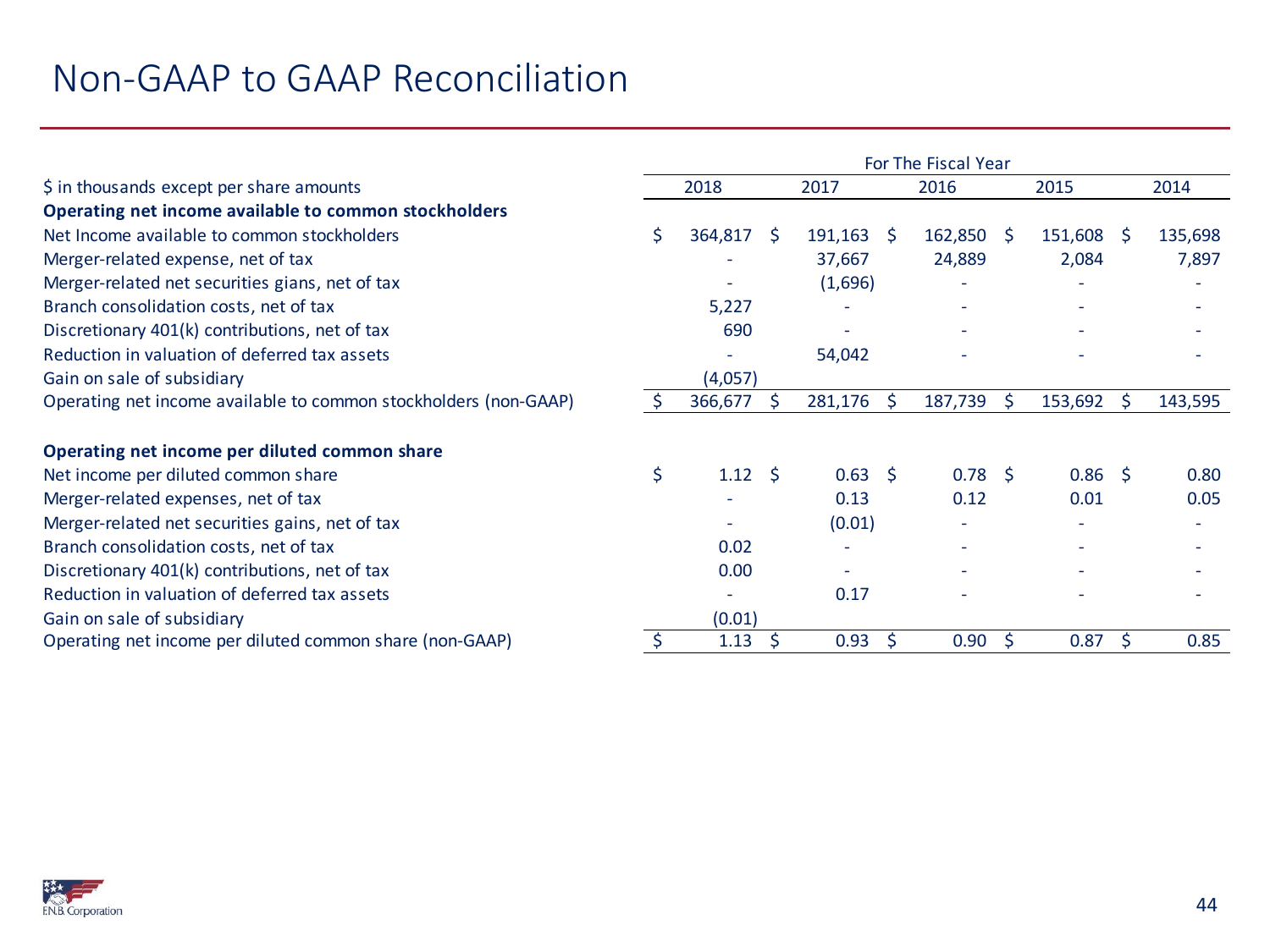| \$ in thousands except per share amounts<br>2013<br>2009<br>2012<br>2011<br>2010<br>Operating net income available to common stockholders<br>Net Income available to common stockholders<br>117,804<br>87,047<br>74,652 \$<br>32,803<br>$110,410 \pm 5$<br><sub>S</sub><br>Merger-related expense, net of tax<br>5,337<br>5,203<br>٠<br>Merger-related net securities gians, net of tax<br>Pension Benefit, net of tax<br>(6, 853)<br>-<br>$\overline{\phantom{a}}$<br>Operating net income available to common stockholders (non-GAAP)<br>32,803<br>123,141<br>115,613<br>67,799<br>87,047<br>Operating net income per diluted common share<br>$0.80 \quad$ \$<br>$0.65$ \$<br>0.32<br>Net income per diluted common share<br>$0.79 \quad $$<br>$0.70 \,$ \$<br>Merger-related expenses, net of tax<br>0.04<br>0.04<br>Merger-related net securities gains, net of tax<br>۰<br>Pension Benefit, net of tax<br>(0.06)<br>$\sim$<br>0.83<br>Operating net income per diluted common share (non-GAAP)<br>0.84<br>0.70<br>0.59<br>0.32 | For The Fiscal Year |  |  |  |  |  |  |  |  |
|-------------------------------------------------------------------------------------------------------------------------------------------------------------------------------------------------------------------------------------------------------------------------------------------------------------------------------------------------------------------------------------------------------------------------------------------------------------------------------------------------------------------------------------------------------------------------------------------------------------------------------------------------------------------------------------------------------------------------------------------------------------------------------------------------------------------------------------------------------------------------------------------------------------------------------------------------------------------------------------------------------------------------------------|---------------------|--|--|--|--|--|--|--|--|
|                                                                                                                                                                                                                                                                                                                                                                                                                                                                                                                                                                                                                                                                                                                                                                                                                                                                                                                                                                                                                                     |                     |  |  |  |  |  |  |  |  |
|                                                                                                                                                                                                                                                                                                                                                                                                                                                                                                                                                                                                                                                                                                                                                                                                                                                                                                                                                                                                                                     |                     |  |  |  |  |  |  |  |  |
|                                                                                                                                                                                                                                                                                                                                                                                                                                                                                                                                                                                                                                                                                                                                                                                                                                                                                                                                                                                                                                     |                     |  |  |  |  |  |  |  |  |
|                                                                                                                                                                                                                                                                                                                                                                                                                                                                                                                                                                                                                                                                                                                                                                                                                                                                                                                                                                                                                                     |                     |  |  |  |  |  |  |  |  |
|                                                                                                                                                                                                                                                                                                                                                                                                                                                                                                                                                                                                                                                                                                                                                                                                                                                                                                                                                                                                                                     |                     |  |  |  |  |  |  |  |  |
|                                                                                                                                                                                                                                                                                                                                                                                                                                                                                                                                                                                                                                                                                                                                                                                                                                                                                                                                                                                                                                     |                     |  |  |  |  |  |  |  |  |
|                                                                                                                                                                                                                                                                                                                                                                                                                                                                                                                                                                                                                                                                                                                                                                                                                                                                                                                                                                                                                                     |                     |  |  |  |  |  |  |  |  |
|                                                                                                                                                                                                                                                                                                                                                                                                                                                                                                                                                                                                                                                                                                                                                                                                                                                                                                                                                                                                                                     |                     |  |  |  |  |  |  |  |  |
|                                                                                                                                                                                                                                                                                                                                                                                                                                                                                                                                                                                                                                                                                                                                                                                                                                                                                                                                                                                                                                     |                     |  |  |  |  |  |  |  |  |
|                                                                                                                                                                                                                                                                                                                                                                                                                                                                                                                                                                                                                                                                                                                                                                                                                                                                                                                                                                                                                                     |                     |  |  |  |  |  |  |  |  |
|                                                                                                                                                                                                                                                                                                                                                                                                                                                                                                                                                                                                                                                                                                                                                                                                                                                                                                                                                                                                                                     |                     |  |  |  |  |  |  |  |  |
|                                                                                                                                                                                                                                                                                                                                                                                                                                                                                                                                                                                                                                                                                                                                                                                                                                                                                                                                                                                                                                     |                     |  |  |  |  |  |  |  |  |
|                                                                                                                                                                                                                                                                                                                                                                                                                                                                                                                                                                                                                                                                                                                                                                                                                                                                                                                                                                                                                                     |                     |  |  |  |  |  |  |  |  |
|                                                                                                                                                                                                                                                                                                                                                                                                                                                                                                                                                                                                                                                                                                                                                                                                                                                                                                                                                                                                                                     |                     |  |  |  |  |  |  |  |  |

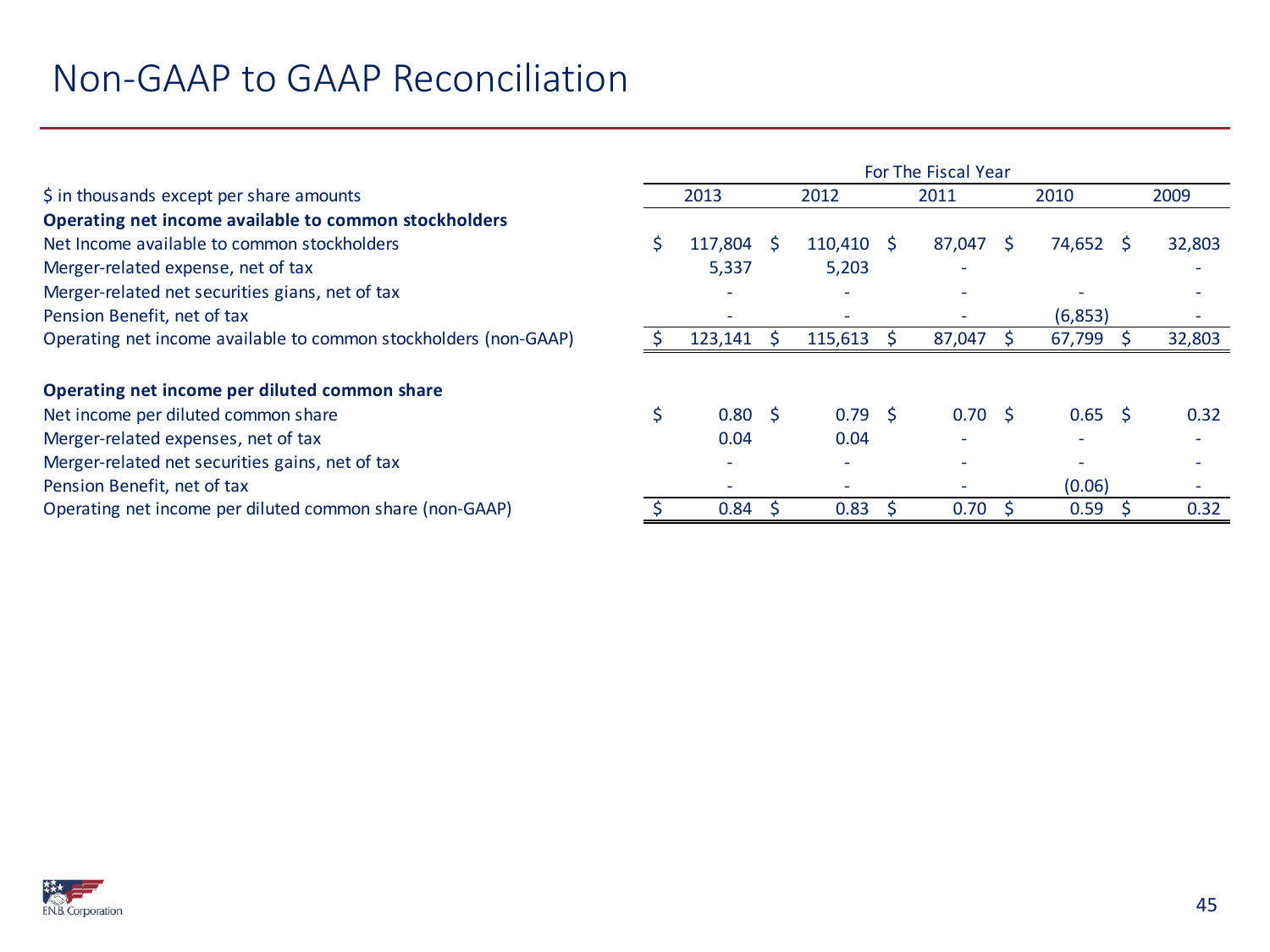|                                                                              |    |             |              |           |              | For The Fiscal Year |    |           |    |           |
|------------------------------------------------------------------------------|----|-------------|--------------|-----------|--------------|---------------------|----|-----------|----|-----------|
| \$ in thousands except per share amounts                                     |    | 2018        |              | 2017      |              | 2016                |    | 2015      |    | 2014      |
| Return on average tangible common equity (ROATCE)                            |    |             |              |           |              |                     |    |           |    |           |
| Net income available to common stockholders                                  | Ś. | 364,817     | -S           | 191,163   | - S          | 162,850             | -S | 151,608   | S  | 135,698   |
| Amortization of intangibles, net of tax                                      |    | 12,365      |              | 11,386    |              | 8,943               |    | 6,861     |    | 6,316     |
| Tangible net income available to common stockholders (non-GAAP)              | \$ | 377,182     | S            | 202,549   | -S           | 171,793             | S. | 158,469   | S. | 142,014   |
| Average total stockholders' equity                                           | S. | 4,490,833   | S.           | 4,073,700 | S            | 2,499,976           | S  | 2,072,170 | S. | 1,920,440 |
| Less: Average preferred stockholder's equity                                 |    | 106,882     |              | 106,882   |              | 106,882             |    | 106,882   |    | 106,882   |
| Less: Average intangible assets(1)                                           |    | 2,334,727   |              | 2,108,102 |              | 1,059,856           |    | 869,347   |    | 849,934   |
| Avereage tangible stockholder's equity (non-GAAP)                            |    | 2,049,224   | Š.           | 1,858,716 | <sub>S</sub> | 1,333,238           |    | 1,095,941 |    | 963,624   |
| Return on average tangible common equity (non-GAAP)                          |    | 18.41%      |              | 10.90%    |              | 12.89%              |    | 14.46%    |    | 14.74%    |
| <b>Operating ROATCE</b>                                                      |    |             |              |           |              |                     |    |           |    |           |
| Operating net income available to common stockholders(2)                     | Ś. | 366,677     | <sup>S</sup> | 281,176   | - Ś          | 187,739             | -S | 153,692   | -S | 143,595   |
| Amortization of intangibles, net of tax                                      |    | 12,365      |              | 11,386    |              | 8,943               |    | 6,861     |    | 6,316     |
| Operating tangible net income available to common stockholders (non-GAAP) \$ |    | 379,042     |              | 292,562   | -S           | 196,682             | S  | 160,553   | S  | 149,911   |
|                                                                              |    |             |              |           |              |                     |    |           |    |           |
| Average total stockholders' equity                                           |    | \$4,490,833 | S.           | 4,073,700 | S.           | 2,499,976           | S. | 2,072,170 | Ś. | 1,920,440 |
| Less: Average preferred stockholders' equity                                 |    | 106,882     |              | 106,882   |              | 106,882             |    | 106,882   |    | 106,882   |
| Less: Average intangible assets(1)                                           |    | 2,334,727   |              | 2,108,102 |              | 1,059,856           |    | 869,347   |    | 849,934   |
| Average tangible common equity (non-GAAP)                                    |    | 2,049,224   | S.           | 1,858,716 | <sub>S</sub> | 1,333,238           |    | 1,095,941 |    | 963,624   |
| Operating return on average tangible common equity (non-GAAP)                |    | 18.50%      |              | 15.74%    |              | 14.75%              |    | 14.65%    |    | 15.56%    |

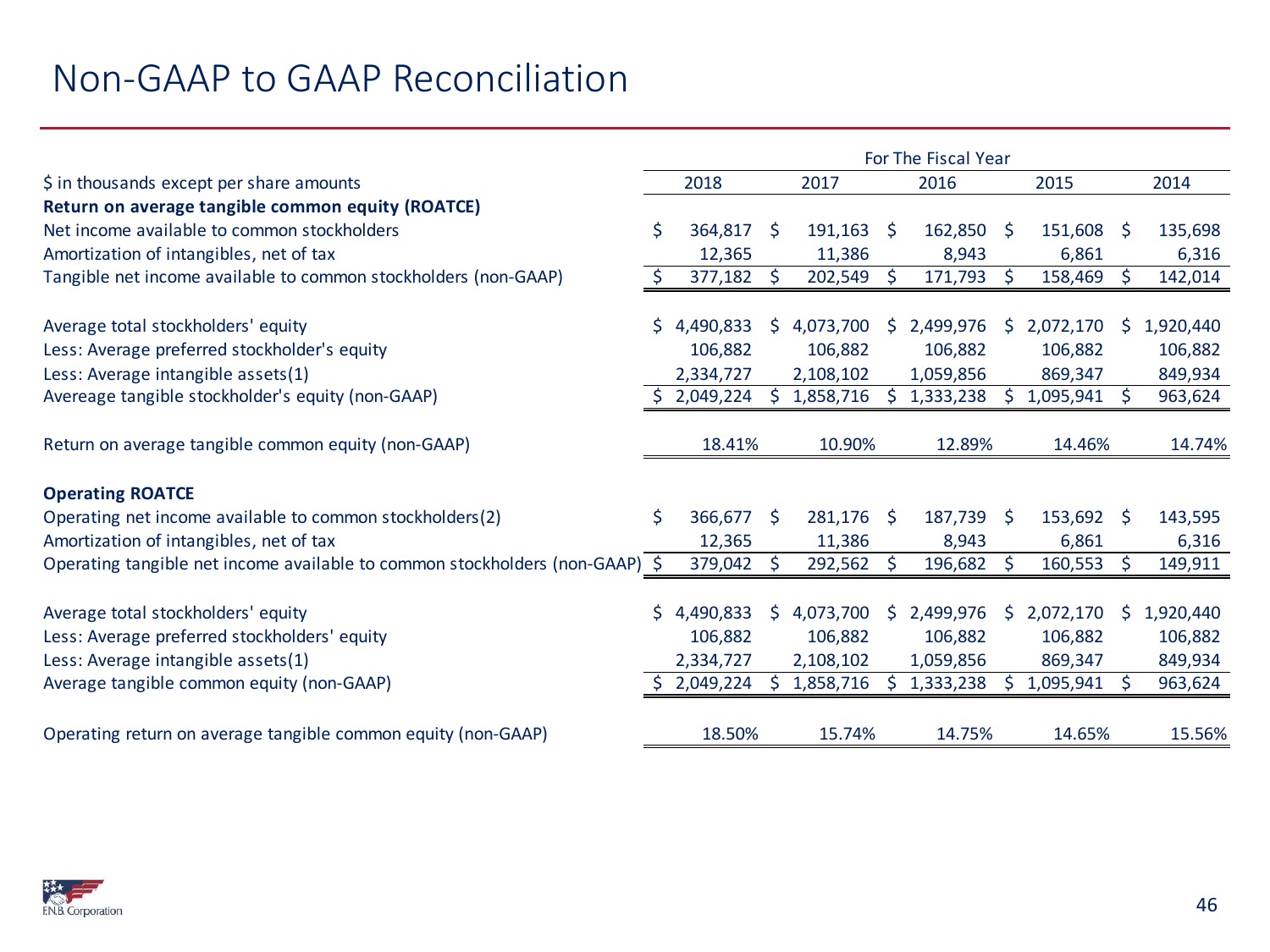|                                                            | For The Fiscal Year |            |              |                   |    |              |         |         |              |         |
|------------------------------------------------------------|---------------------|------------|--------------|-------------------|----|--------------|---------|---------|--------------|---------|
| \$ in thousands except per share amounts                   |                     | 2018       |              | 2017              |    | 2016         |         | 2015    |              | 2014    |
| <b>Efficiency Ratio</b>                                    |                     |            |              |                   |    |              |         |         |              |         |
| Non-interest expense                                       | \$                  | 694,532 \$ |              | $681,542 \quad $$ |    | 511,133      | $\zeta$ | 390,549 | <sup>S</sup> | 379,253 |
| Less: amortization of intangibles                          |                     | 15,652     |              | 17,517            |    | 11,210       |         | 8,305   |              | 9,717   |
| Less: OREO expense                                         |                     | 6,359      |              | 4,438             |    | 5,154        |         | 4,637   |              | 4,400   |
| Less: merger-related expenses                              |                     |            |              | 56,513            |    | 37,439       |         | 3,033   |              | 12,150  |
| Less: impairment charge on other assets                    |                     |            |              |                   |    | 2,585        |         |         |              |         |
| Less: branch consolidation expenses                        |                     | 2,939      |              |                   |    |              |         |         |              |         |
| Less: discretionary 401(k) contributions                   |                     | 874        |              |                   |    |              |         |         |              |         |
| Less: loss on trust preferred securities                   |                     | ÷,         |              |                   |    |              |         |         |              |         |
| Adjusted non-interest expense                              | \$                  | 668,708    | Ŝ.           | 603,074           | -Ś | 454,745      | \$      | 374,574 | \$           | 352,986 |
|                                                            |                     |            |              |                   |    |              |         |         |              |         |
| Net interest income                                        | \$                  | 932,489    | <sup>S</sup> | 846,434 \$        |    | $611,512$ \$ |         | 498,222 | -Ś           | 466,297 |
| Taxable equivalent adjustment                              |                     | 13,270     |              | 18,766            |    | 11,248       |         | 7,636   |              | 6,899   |
| Non-interest income                                        |                     | 275,651    |              | 252,449           |    | 201,761      |         | 162,410 |              | 158,274 |
| Less: net securities gains                                 |                     | 34         |              | 5,916             |    | 712          |         | 822     |              | 11,717  |
| Less: gain on redemption of trust preferred securities     |                     |            |              |                   |    | 2,422        |         |         |              |         |
| Less: other non-recurring items                            |                     |            |              |                   |    |              |         |         |              | 2,713   |
| Less: loss on fixed assets related to branch consolidation |                     |            |              |                   |    |              |         |         |              |         |
| Less: gain on sale of subsidiary                           |                     | 5,135      |              |                   |    |              |         |         |              |         |
| Add: branch consolidation costs                            |                     | 3,677      |              |                   |    |              |         |         |              |         |
| Adjusted net interest income (FTE) + non-interest income   |                     | 1,219,918  |              | $$1,111,733$ \$   |    | 821,387      | \$      | 667,447 | \$           | 617,040 |
| <b>Efficiency Ratio (non-GAAP)</b>                         |                     | 54.82%     |              | 54.25%            |    | 55.36%       |         | 56.12%  |              | 57.21%  |

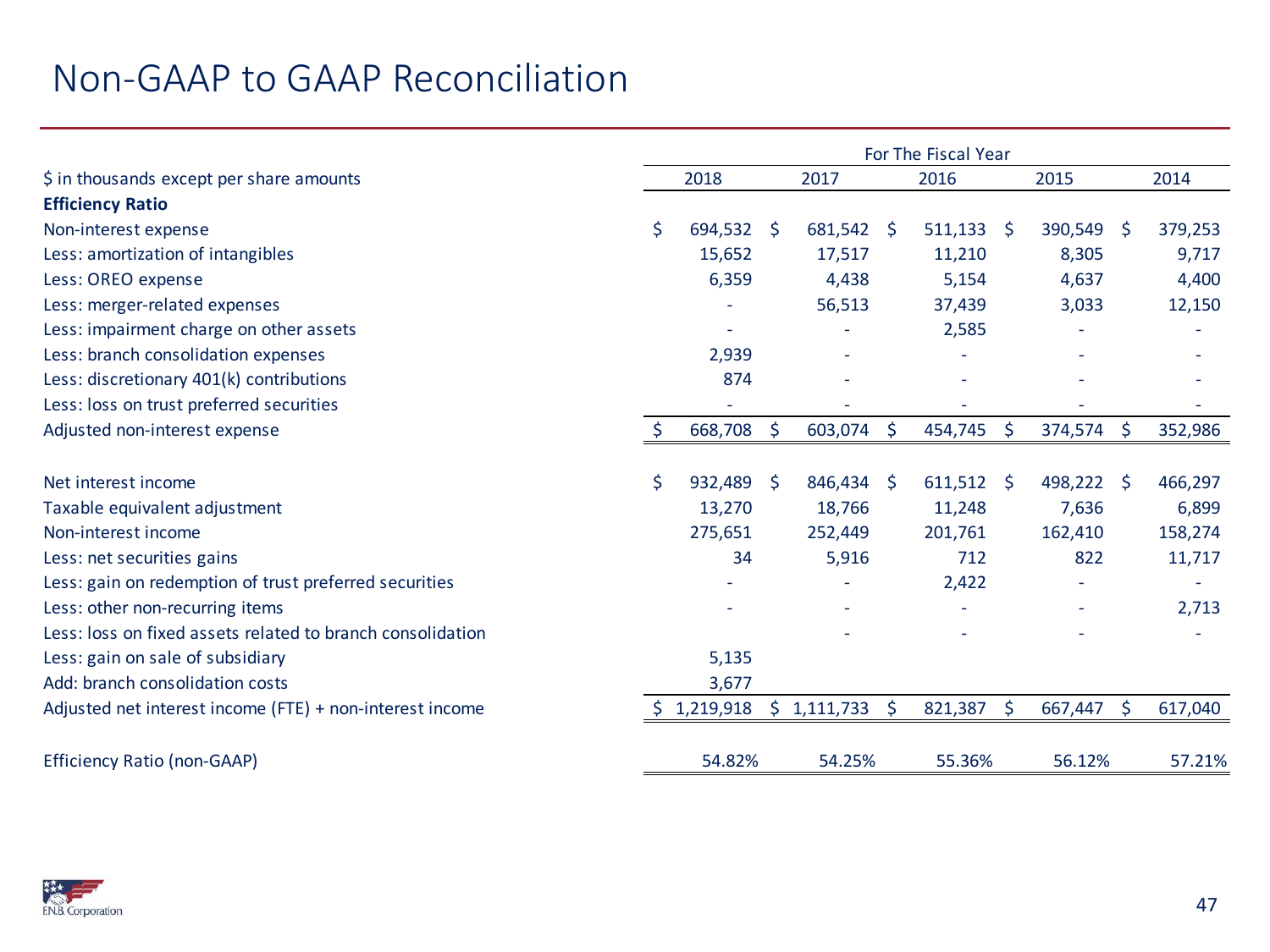|                                                | For The Fiscal Year |              |              |              |    |              |    |              |              |              |
|------------------------------------------------|---------------------|--------------|--------------|--------------|----|--------------|----|--------------|--------------|--------------|
| \$ in thousands                                |                     | 2018         |              | 2017         |    | 2016         |    | 2015         |              | 2014         |
| <b>Operating net income</b>                    |                     |              |              |              |    |              |    |              |              |              |
| Net income                                     | Š.                  | 374,717      | <sup>S</sup> | $199,204$ \$ |    | 170,891      | S. | 159,649      | <sup>S</sup> | 144,050      |
| Merger-related expense, net of tax             |                     |              |              | 37,667       |    | 24,889       |    | 2,084        |              | 7,897        |
| Tax expense of merger-related securities gains |                     |              |              | (1,696)      |    |              |    |              |              |              |
| Branch consolidation costs, net of tax         |                     | 5,227        |              |              |    |              |    |              |              |              |
| Discretionary 401 (k) contribution, net of tax |                     | 690          |              |              |    |              |    |              |              |              |
| Reduction in valuation of deferred tax assets  |                     |              |              | 54,042       |    |              |    |              |              |              |
| Gain on sale of subsidiary, net of tax         |                     | (4,057)      |              |              |    |              |    |              |              |              |
| Operating net income (non-GAAP)                | S.                  | 376,577      | <sub>S</sub> | 289,217      | -S | 195,780      | S. | 161,733      | -\$          | 151,947      |
|                                                |                     |              |              |              |    |              |    |              |              |              |
| Average total assets                           |                     | \$32,138,497 |              | \$29,131,109 |    | \$20,677,717 |    | \$16,606,147 |              | \$14,962,140 |
|                                                |                     |              |              |              |    |              |    |              |              |              |
| Operating return on average assets             |                     |              |              |              |    |              |    |              |              |              |
| Operating net income                           |                     | 376,577      | Ŝ.           | 289,217      | -S | 195,780      | S. | 161,733      | <sup>S</sup> | 151,947      |
|                                                |                     |              |              |              |    |              |    |              |              |              |
| Average total assets                           |                     | \$32,138,497 |              | \$29,131,109 |    | \$20,677,717 |    | \$16,606,147 |              | \$14,962,140 |
| Operating return on average assets (non-GAAP)  |                     | 1.17%        |              | 0.99%        |    | 0.95%        |    | 0.97%        |              | 1.02%        |
|                                                |                     |              |              |              |    |              |    |              |              |              |